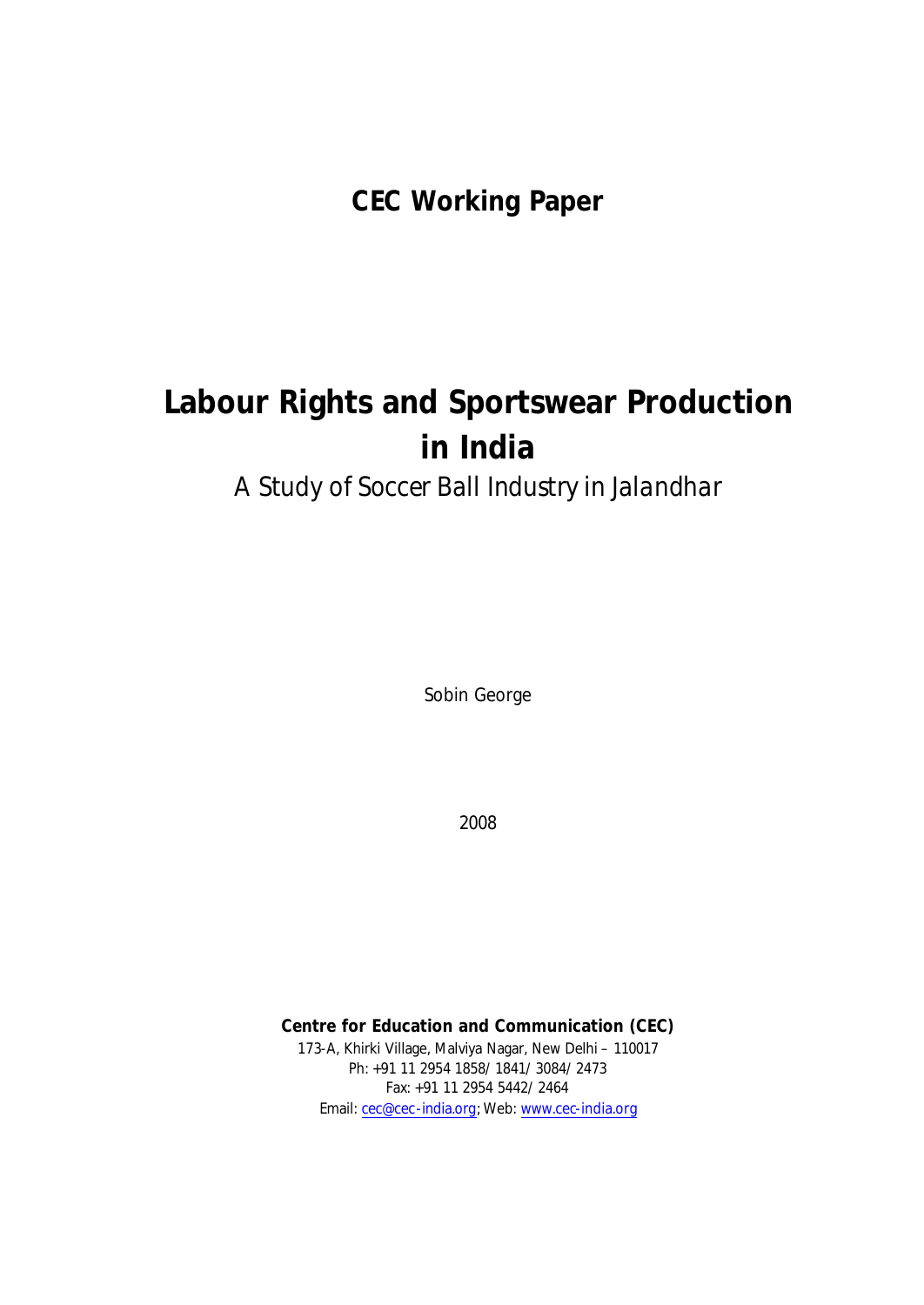## **© Centre for Education and Communication**

February 2008

*Published by*  Centre for Education and Communication 173-A, Khirki Village, Malviya Nagar, New Delhi – 110017 Ph: +91 11 2954 1858/ 1841/ 3084/ 2473 Fax: +91 11 2954 5442/ 2464 Email: cec@cec-india.org; Web: www.cec-india.org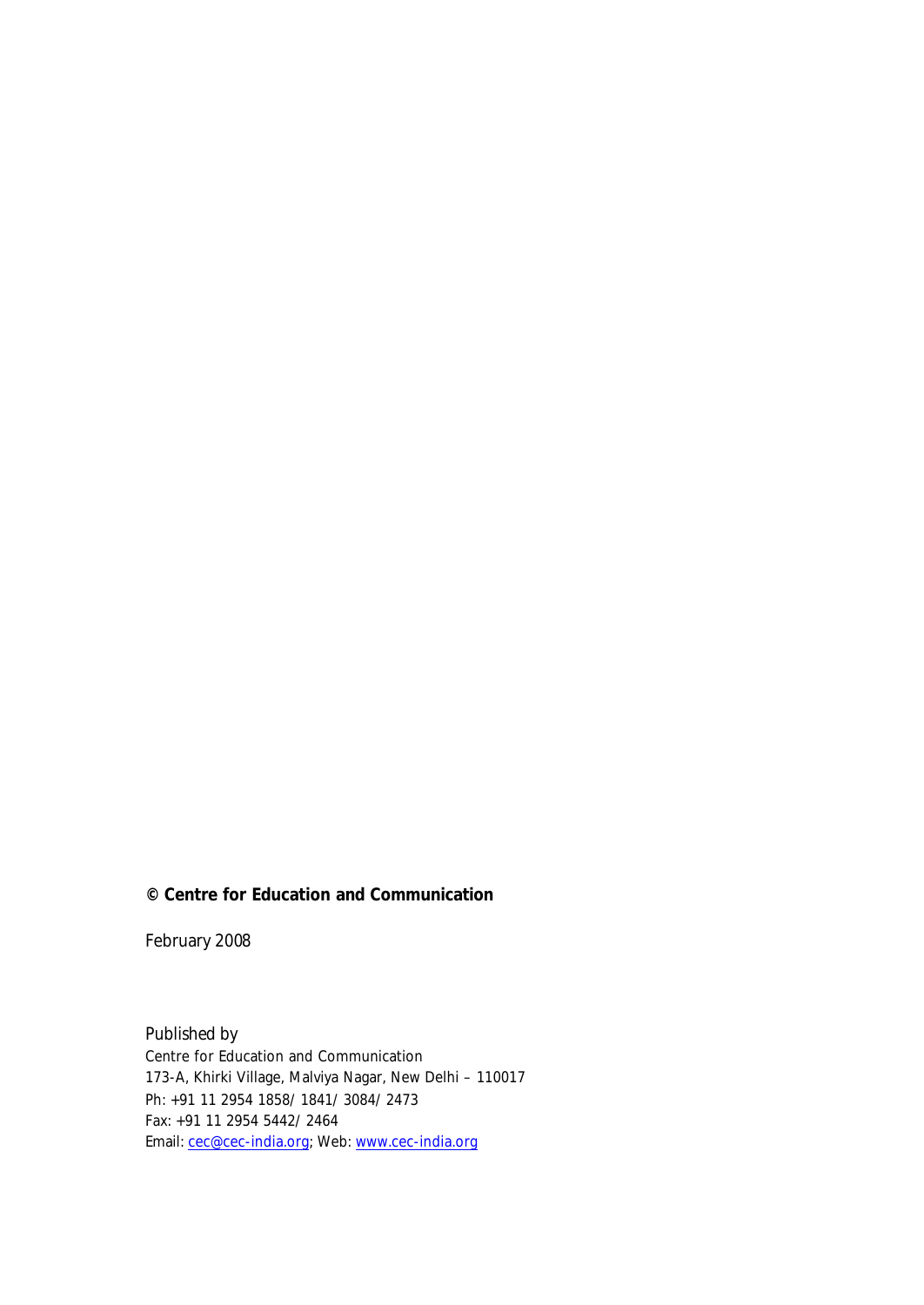## **Contents**

| Chapter II: Soccer Ball Production in Jalandhar: Production Organisation, Labour |  |
|----------------------------------------------------------------------------------|--|
|                                                                                  |  |
|                                                                                  |  |
|                                                                                  |  |
|                                                                                  |  |
|                                                                                  |  |
|                                                                                  |  |
|                                                                                  |  |
|                                                                                  |  |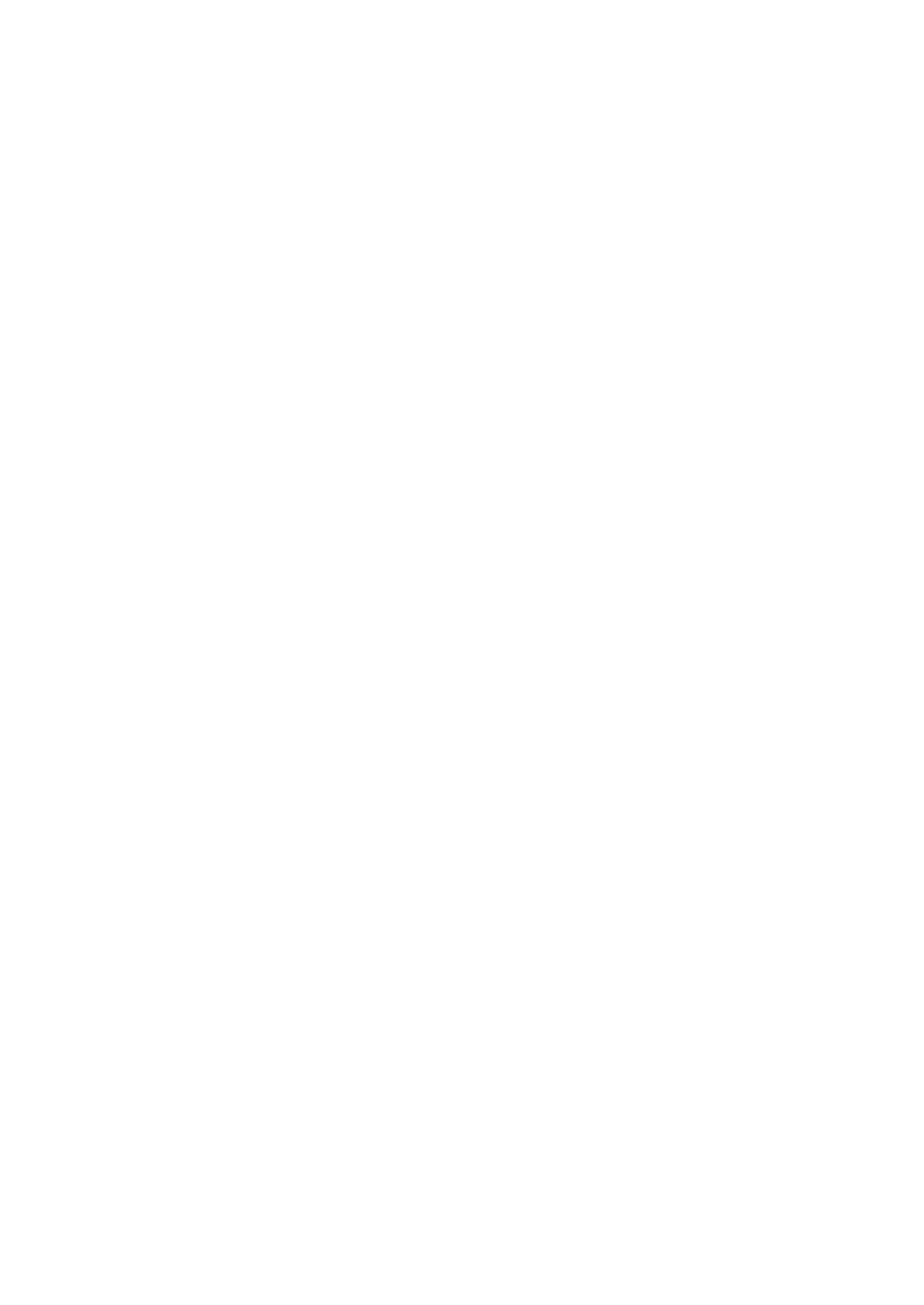## **Chapter 1: Introduction and Methodology**

Sports goods industry in India has been growing in terms of value and quantum of export. At present India's share in the global market is 1 percent and about 60 percent of the goods produced here are exported<sup>1</sup>. Since the last few years a consistent double-digit growth in exports of sports goods and toys from India has been achieved. Value of exports of sports goods and toys increased from Rs. 395.11 crore in 2004-05 to Rs. 456.97 crores in 2005-06, a significant growth of 15.6 percent<sup>2</sup>. Besides, being an important foreign exchange earner, the sports goods industry in India also provides employment to a huge number of people.

Problems of workers in the sports goods in India industry are manifold and it is manifested in the form of insecurity of employment (as the production is restricted to 6-7 months) low wages, low bargaining power and unhygienic and unsafe work place. Evidences from various export oriented manufacturing sectors in India prove to it. The existing provisions in the Indian labour laws are not adequately covering the workers in sports goods production, largely due to its informal work organisation. Similarly other mechanisms like CSR measures are also not addressing the issue of labour rights or wages in the Industry.

## **Rationale and Scope of the Study**

l

The present study is part of a collaborative exercise to highlight the working conditions in the sports goods manufacturing sector in Asia. Findings of the study will feed into the ongoing international Olympics campaign. This reports attempts to examine the nature of export oriented sports goods industry, its linkages with international brands and market, nature of production organisation along the value chain, production relations and working conditions at various levels and issues of labour rights violations as well as the existing mechanisms to ensure labour rights, specifically in the Indian context. Against this backdrop the study has the following specific objectives.

<sup>&</sup>lt;sup>1</sup> For Details, see Sports goods industry in India available at http://www.intermesh.net/sportsgoods.html 2 http://www.sporting-goods-industry.com/manufacturing-region-india/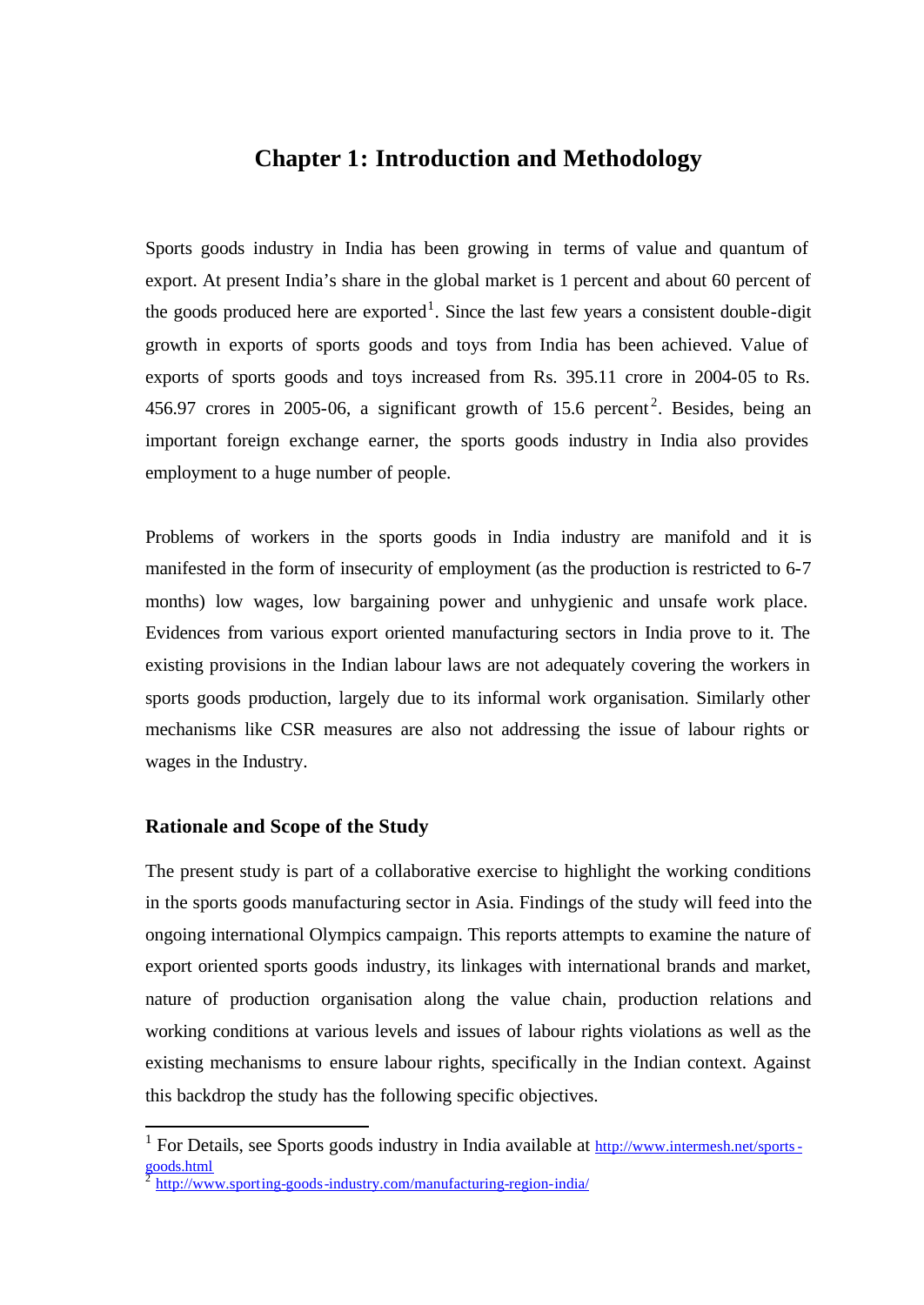- To understand the dynamics of soccer ball production chain within the cluster
- To assess the compliance of labour standards in the soccer ball industry both in the context of existing national legislation as well as CSR initiatives
- To understand how far the present CSR implementation has addressed labour issues in this sector

## **Methodology**

The broad issues in the present study include mapping of the supply chain from raw materials to the finished products, product segments and how producers access final markets. The study is conducted along the production chain of the sports goods manufacturing industry in Jalandhar, Punjab. Jalandhar is the most important and oldest cluster of Sports goods production in India. It has a history of 120 years of sports goods manufacturing. Over 500 exporting enterprises are located in and around Jalandhar. Export in 2004 touched \$100 Million and 43 percent of this was football. Jalandhar is also a place where the CSR initiative of the Sports Goods Federation of India (SGFI) is located.

The study is qualitative in nature and involves both primary and secondary research. Case studies and discussions are the methods used for primary research. Case studies, based on specific issues are conducted among workers at three level of the production chain i.e. at factory level where production is happening on a large scale and at the workshop and home based levels, which are sub contracted production spots. Therefore primary study is focused on workers at three levels of value chain, management at different levels, trade unions/workers organizations and other significant bodies. A total of seventeen case studies, covering two factory based workers, three stitching centre workers, eight home based workers, three contractors and one SGFI workers, are conducted to analyse issues of labour rights for workers. Discussions were held with three trade union leaders, one each from Centre of Indian Trade Union (CITU), All India Trade Union Congress (AITUC) and Indian National Trade Union Congress (INTUC). Besides, discussions were held with management of five soccer ball manufacturing and exporting companies as well as Sports Goods Foundation of India (SGFI), Sports Goods Manufacturers and Exporters Association and representatives of Sports Goods Promotion Council of India. A brief desk research using primary and secondary documented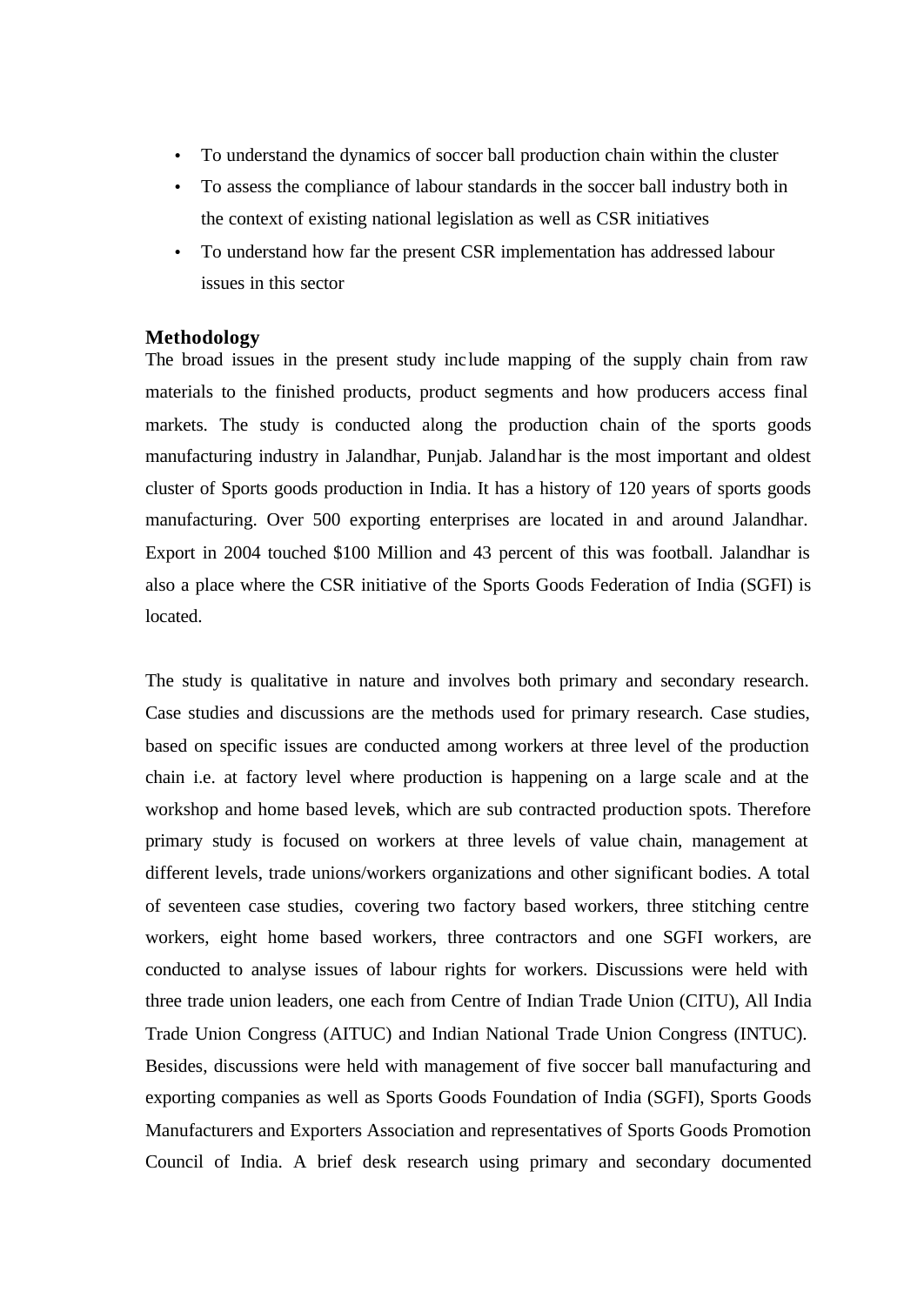evidences is also conducted in order to get the macro picture and also to supplement/cross check the field information collected.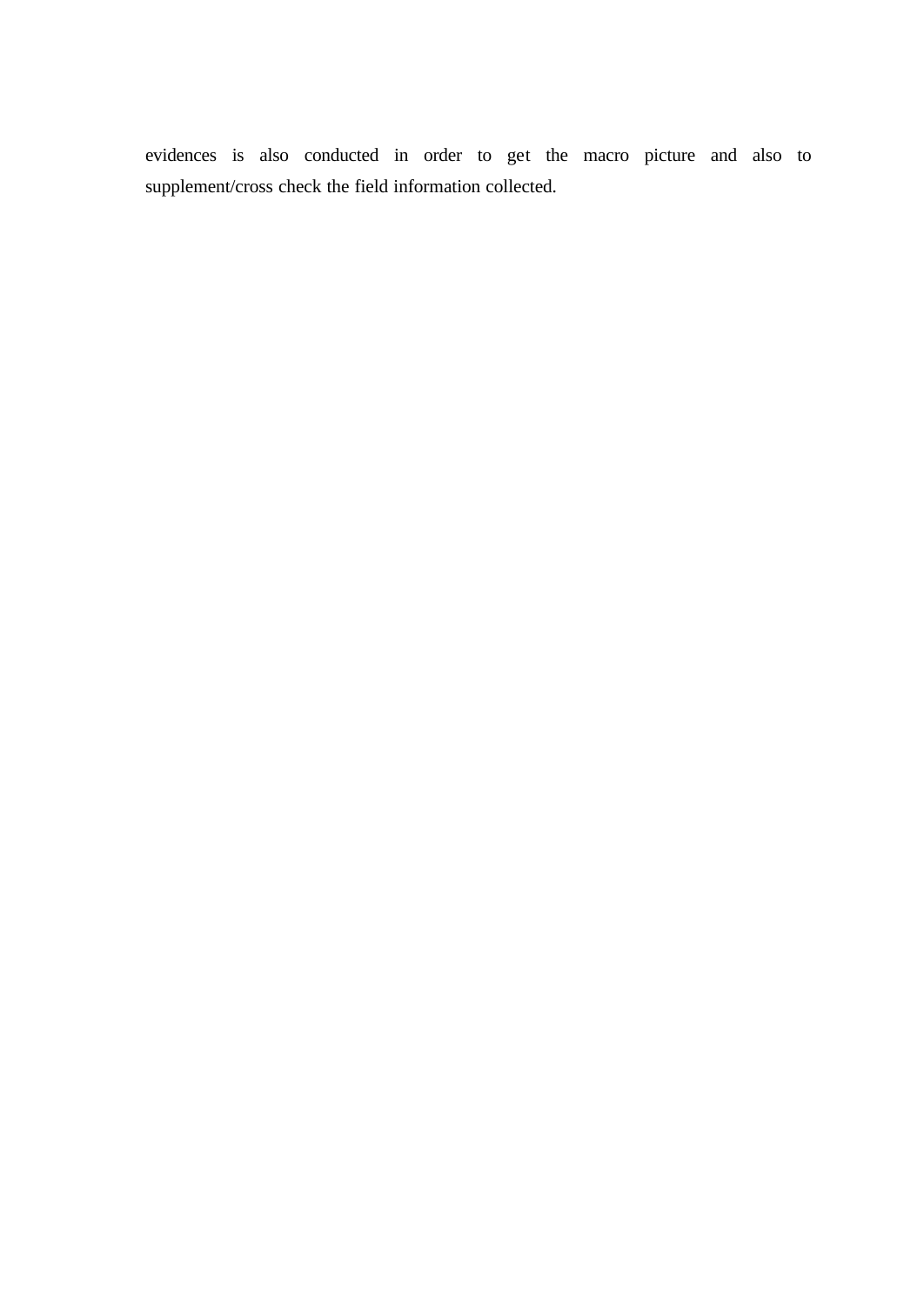## **Chapter II: Soccer Ball Production in Jalandhar: Production Organisation, Labour Relations and Conditions of Work**

*"I will leave this job, if I get a better one. I have no savings, but large debt and there is always uncertainty of work. I really do not want to turn my home to a workplace and I cannot imagine my children engaging in soccer ball stitching. But I have to wait and see where the fate takes me to".* - *Rakesh, stitching centre worker, Dilbag Nagar, Jalandhar*

*"We have no saving so there is nothing left during emergencies. Contractors do not give us any advance payment. I took money from lender at an interest of 10 percent. I have done it many times. I have lost the gold of my wife and some household articles, which I gave as security to moneylender and I could not repay. Once I even rented my cooking gas cylinder to arrange some money for a health emergency of my wife. The situation is similar for all. One of my friends even sold his blood to get some extra money to meet an emergency. Most of the workers sold their houses due to indebtedness and are now staying in rented houses".* - *Kishan, home based worker, New Rasila Nagar, Basti Danishmandan, Jalandhar*

*"You do not need any proof from labour inspector, testimony from any company or brand or any inspection report of SGFI volunteers to prove child labour in Basti Danishmandan. Just look at the fingers of our children. You will see the dark dead cells on their thumbs and needle pricks on their forefingers. These are not the marks of their playfulness, but marks of their hardships. You look around our Basti, you will not see any children playing and in fact, they have no playgrounds left. All places are occupied by Companies and we feel like living inside a factory".* - *A home based worker, Jalandhar who does not wish to reveal his name*

Soccer ball production is a highly labour intensive one. This present study based on primary survey in and around Jalandhar, Punjab looked into the structure of production organisation, labour relations, prices and wages, social and economic profile of workers, working conditions, unionisation and extent of collective bargaining**.** It also attempts to capture the processes of price negotiation, applicability of labour laws and other existing measures of corporate social responsibility in the soccer ball production industry.

### **Soccer Ball Industry in India**

A survey of literature and available industry information show that Sporting Goods industry is about one hundred and sixteen years old in India. It is spread over the length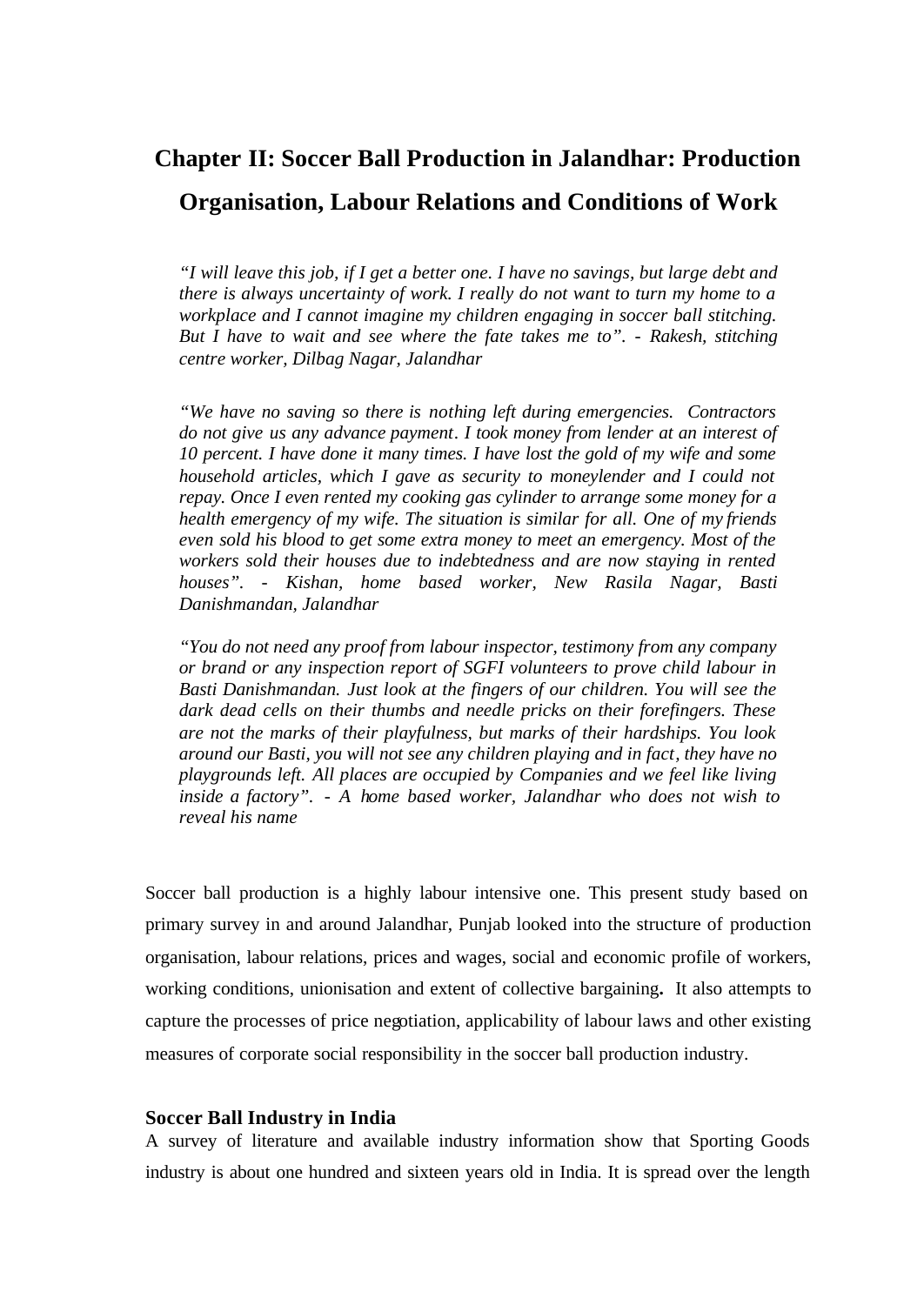and breadth of the country. There are major manufacturing concentrations in and around Jalandhar, Delhi, Agra, Moradabad, Mumbai, Kolkata and Chennai. The Indian sports goods industry has expanded to include the areas of Meerut in UttarPradesh and Gurgaon in Haryana. At present the industry is cantered largely around Meerut and Jalandhar. Major export items include football and cricket gear, and athletic equipment. Both these cities together claim around 75 percent to 80 percent<sup>3</sup> of the total domestic production with more than 3000 manufacturing units, including around 130 exporters.

The share of India in Sports goods export is notably high and after Pakistan India is one of the main producers of inflatable balls and  $60$  percent<sup>4</sup> of the sports goods manufactured in India are exported (Table, 1.1). However, the global market share of India in this segment is barely 1 percent.<sup>5</sup> Most of India's sports goods are exported to the United Kingdom, The United States of America, Germany, France and Australia. There are around 182 registered sports goods exporters<sup>6</sup> with the Sports Goods Export Promotion Council (SGEPC) alone (Table, 1.2). Now with increased focus on modern, value added and technology-based items, this high-potential industry promises to forge ahead in the international sports goods market.

| No | Items             | Percentage to total sports goods |
|----|-------------------|----------------------------------|
|    | Inflatable balls  | 37 % approx                      |
|    | Cricket equipment | $15%$ approx                     |
|    | Boxing equipment  | 7 % approx                       |
|    | Others            | 41\% approx                      |

Table 1.1: Component share in total exports (2005-06)

Source: Sports Goods Export Promotion Council Annual Report (2005-06)

|  |  |  |  |  | Table 1.2: Sector wise export trend of sports goods and toys (2005-06) |  |
|--|--|--|--|--|------------------------------------------------------------------------|--|
|  |  |  |  |  |                                                                        |  |

| N <sub>o</sub> | Destination                        | Percentage to total sports goods |
|----------------|------------------------------------|----------------------------------|
|                |                                    | export                           |
|                | Europe                             | 50.72                            |
| $\overline{2}$ | United States of America (USA)     | 21.25                            |
| 3              | Australia                          | 15.33                            |
|                | Africa                             | 4.56                             |
| 5              | Central South East & Far East Asia | 3.69                             |
|                | Middle East & Arabian Gulf         | 3.58                             |

<sup>&</sup>lt;sup>3</sup>Industry Overview, Sports Goods Industry in India, available @ http://www.sporting-goodsindustry.com/manufacturing-region-india/ 4

Sports Goods, available @ http://www.intermesh.net/sports-goods.html

 $<sup>5</sup>$  Ibid</sup>

<sup>6</sup> Sports Goods Export Promotion Council of India (2006), *48th Annual Report 2005-06*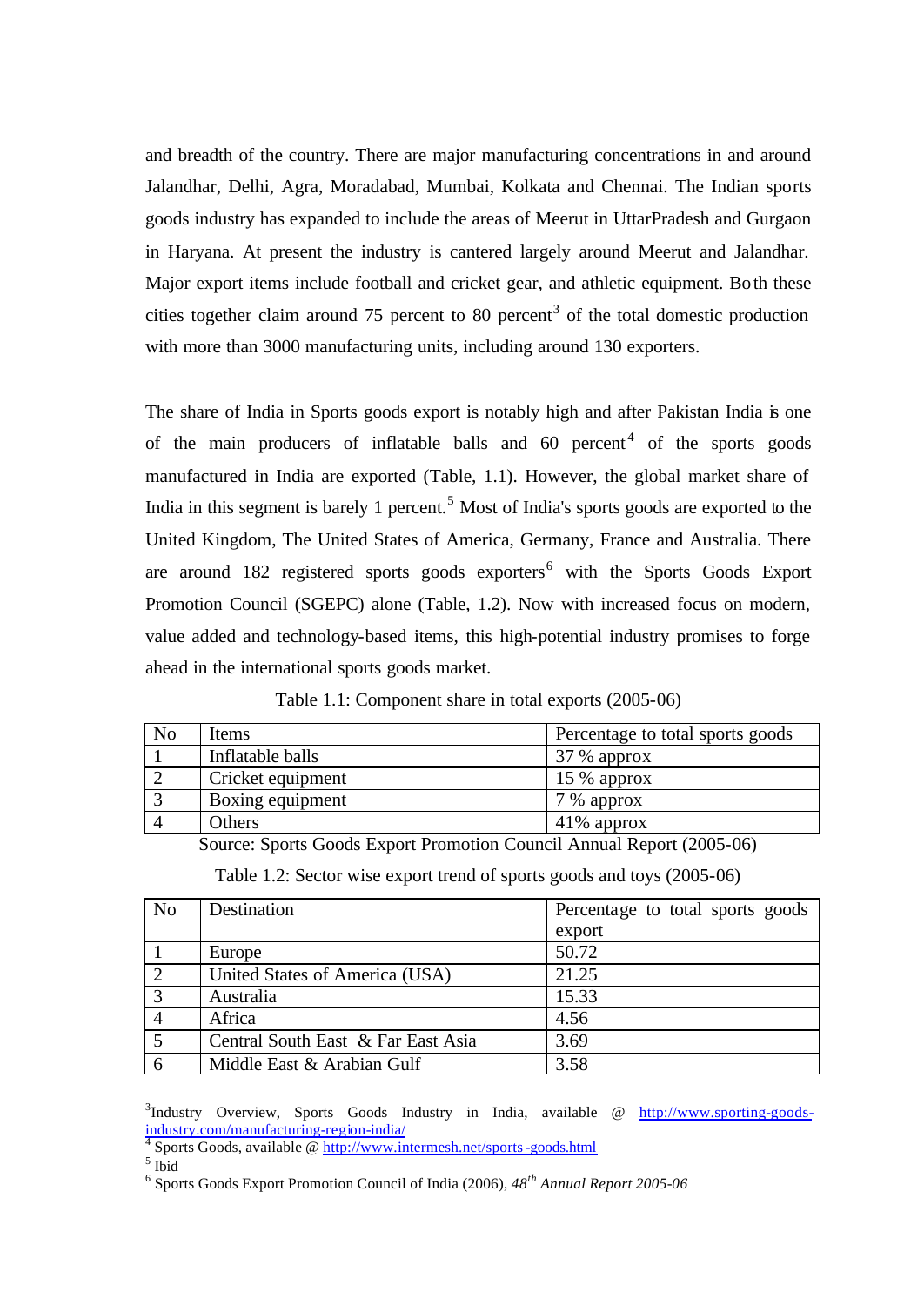| East Europe                                                        |  |
|--------------------------------------------------------------------|--|
| Course: Sports Goods Export Dramation Council Annual Deport (2005) |  |

Source: Sports Goods Export Promotion Council Annual Report (2005-06)

## **Soccer ball production and export from Jalandhar**

Soccer ball production in Jalandhar is for both export and domestic market. The study, however, focuses only on production for export market. The history of soccer ball production in Jalandhar could be traced back to the pre-independence period of India. Jalandhar and Silakot (Now in Pakistan) had been the major centres of production of soccer balls. Jalandhar has emerged as a major centre of production and export after India-Pakistan partition in 1947. Since then, Jalandhar has been an important location of the production and export of soccer balls from India. Estimates of Sports Goods Export Promotion Council of India show that there are 500 exporting firms in Jalandhar, which export sports goods including soccer balls.<sup>7</sup> Export of other sports goods is also significant from Jalandhar. In the year 2000-2001 the exports measured USD 54 million, which increased to USD 65 million in 2002-03. In the year 2003-04 the figure touched  $\text{USD } 100 \text{ million}^8$ . Soccer ball holds a significant share in the total export of sports goods from Jalandhar. Table 1.1 shows that out of the total export of sports goods, soccer ball alone accounted for 43 percent during 2003-04 (Table, 1.3).

| Table 1.3: Product wise export break of key product categories during 2003-04 |  |  |  |
|-------------------------------------------------------------------------------|--|--|--|
|-------------------------------------------------------------------------------|--|--|--|

| Items                                                                                                                    | % Share in exports |  |  |  |  |
|--------------------------------------------------------------------------------------------------------------------------|--------------------|--|--|--|--|
| Footballs                                                                                                                | -43                |  |  |  |  |
| Protective Equipment for Boxing, Cricket and Hockey                                                                      | 17                 |  |  |  |  |
| Other Hockey and Cricket related equipment                                                                               | 15                 |  |  |  |  |
| Others (Hammocks, Golf Balls, General Exercise 25                                                                        |                    |  |  |  |  |
| Equipment, Fishing Equipment, etc.)                                                                                      |                    |  |  |  |  |
| $\text{Source: } \frac{\text{http://www.sportekem.com/Ahou1\%2000}^{6}}{\text{http://www.sportekem.com/Ahou1\%200}^{6}}$ |                    |  |  |  |  |

Source: http://www.sportsbsm.com/About%20the%20Expo.html

The export is mainly to countries of European Union, Asia, Caribbean and North America, Australia and New Zealand, Africa and South America. However, major share of sports goods export is to European Union with 42 percent of the total followed by Caribbean and North America, Australia and New Zealand with 18 percent each (Table 1.4).

Table 1.4: Export destination of sports goods from Jalandhar

| маге<br>. 21 V F<br>. . | M<br>$-1$ | 0.042<br>---- |
|-------------------------|-----------|---------------|
|-------------------------|-----------|---------------|

<sup>7</sup> For Details see, Sports Goods Export Promotion Council -  $48^{th}$  Annual Report 2005-06

<sup>8</sup> For details, see, Sports Goods Export from India, available at http://www.sportsbsm.com/About%20the%20Expo.html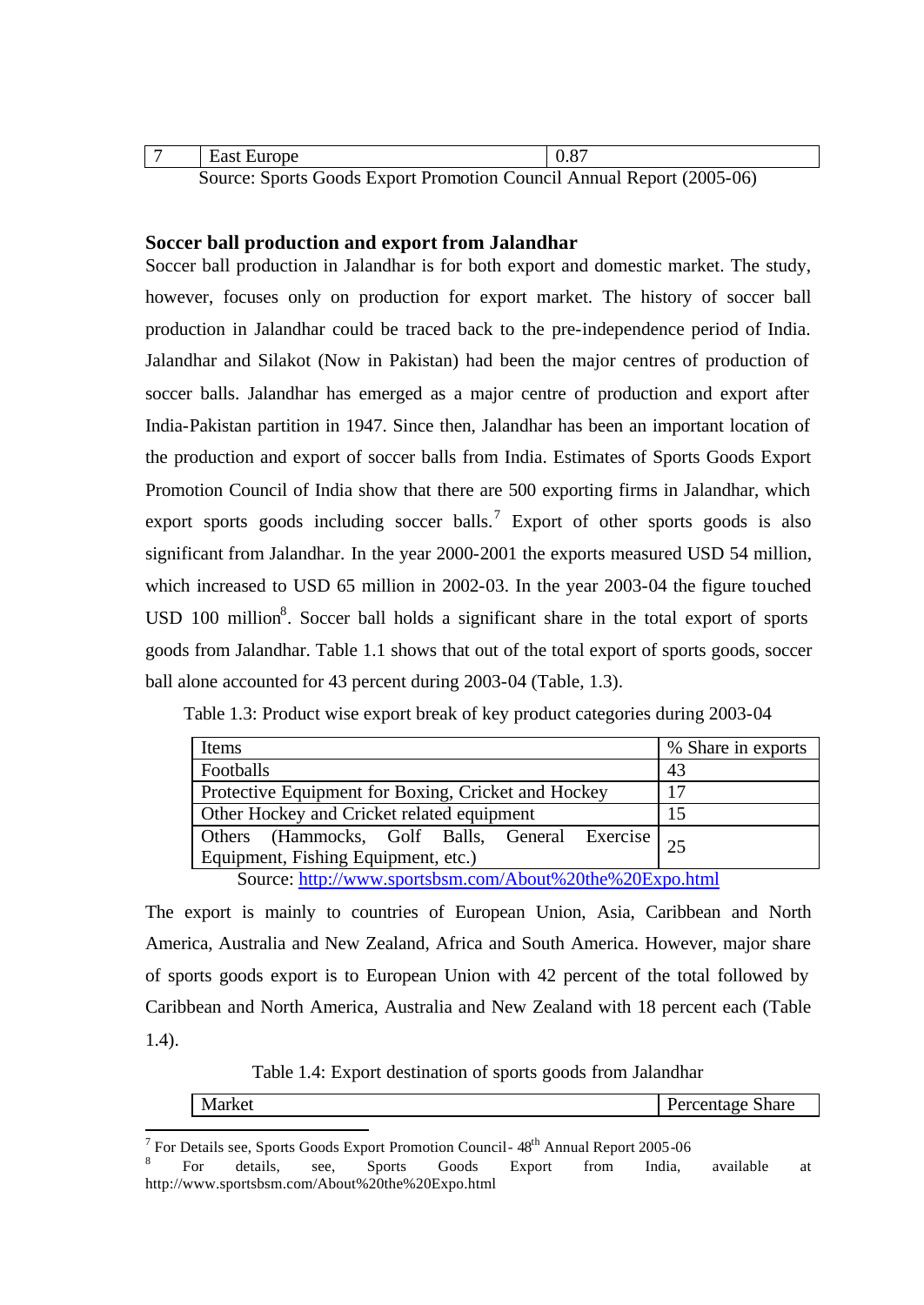| European Union                        | 42% |
|---------------------------------------|-----|
| Asia                                  | 12% |
| Caribbean and North & Central America | 18% |
| Australia and New Zealand             | 18% |
| Africa                                | 6%  |
| South America                         | 4%  |

Source: http://www.sportsbsm.com/About%20the%20Expo.html

In Jalandhar, various establishments are engaged in the manufacturing of sports goods for the domestic market. Following are the major three kinds of establishments.<sup>9</sup>

- 1. Big establishments: These are generally geared to exports besides catering to the domestic market.
- 2. Small establishments: These usually manufacture sports goods for the domestic market. Both the big establishments as well as the small establishments are registered either under the Factories Act, 1948, or under the Shops and Establishment Act of the state of Punjab.
- 3. The unregistered units: These are found particularly in the urban pockets of Jalandhar. These units are mostly small home-based units which are usually run by the family members, but at times with the help of a couple of hired employees. These units do not have a direct access to market. It has been seen that many a times when the big establishments - especially exporters - are not able to cope with large orders from their foreign clients, distribute a share of the production to these small unregistered, home- based units.

## **Changing Production Organisation in the Soccer Ball Industry**

l

Production of Soccer Balls in Jalandhar has witnessed many changes over a period of time. Earlier, the material mainly used was leather and the production was entirely done by hands. As, *Kishal Lal,* an affiliate of Lal Janda Workers Union (CITU), who has been working as a soccer ball stitcher for the last 45 years observes, "the work was entirely factory and stitching centre based before 30 years. Workers used to stitch in factories in large numbers. Work was also done in stitching centres where ten to thirty workers worked. Demand for skilled workers was so high during that period and workers were

<sup>9</sup> Sports Goods Industry in Jalandhar, A Background, available @ http://jalandhar.nic.in/html/sports\_goods\_industry.htm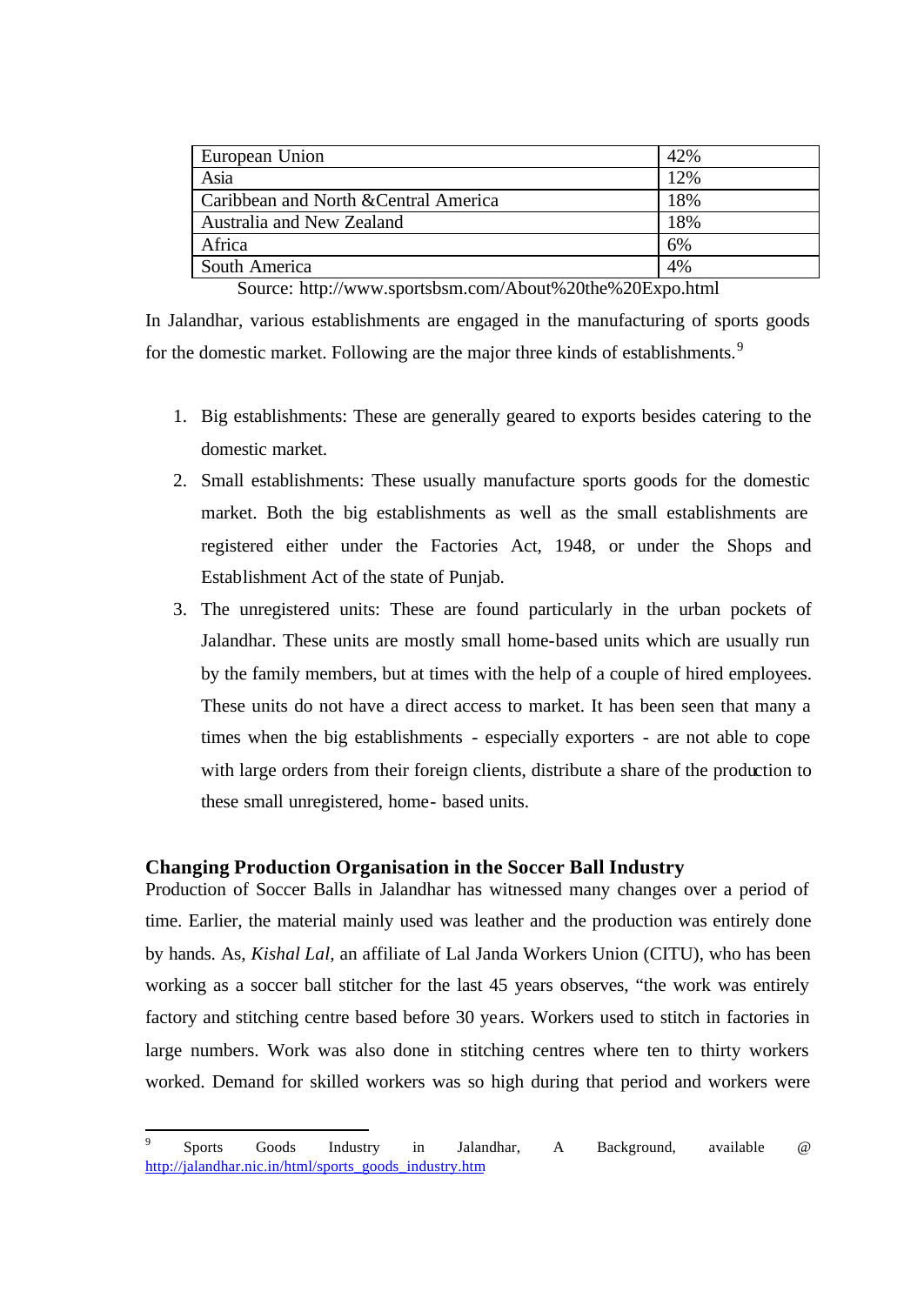even given advance salaries by the employers. The living conditions of workers were also better compared to other industries".

Factory and stitching centre-based production in which workers had direct contract with the employer continued till 1977. The nature of production has changed after 1977 and factories started outsourcing production to home based settings, however engaging the workers directly. *Kishan Lal* recollects, "in the name of introduction of new machineries and materials such as rubber and PVC, factories started encouraging production in the families of the workers. Market demand was also high that period. Since the number of workers engaged in soccer ball stitching was less, it had to make use of other available family members including children for soccer ball stitching".

When examined closely, it could be understood that the shift of production to home based setting was the first step towards engaging children in soccer ball stitching. It was to compensate the shortage of workforce against the booming demand in the international market of that time. The shift in 1977 therefore brought family labour including children to older adults into football stitching. Though soccer ball stitching had been completely shifted to stitching centres and home based settings by 1977, workers had direct relationship with the factories in terms of taking orders and payments without any intermediary. It continued till 1986 and contractors came into the scene thereafter.

There were many notable changes happened with regard to soccer ball production after the emergence of intermediary contractors. Most important one is on the role of trade unions. Till 1986 trade unions had been playing a significant role in rate negotiation between workers and the factories. The contractor system in soccer ball production undermined and bypassed trade unions. Subsequently workers and their representatives lost their control on fixing rates for soccer ball stitching. In the new system, most of the manufacturers engaged in direct contract with the contractors and workers eventually came under the contractors without any direct relationship with the principal employer, i.e. factories. *Ram Murti Singh*, General Secretary, Centre of Indian Trade Unions (CITU) and Lal Jhanda Sports Workers Union, Punjab says, "there were very strong presence of trade unions before 30 years. Unions were instrumental in revising the rates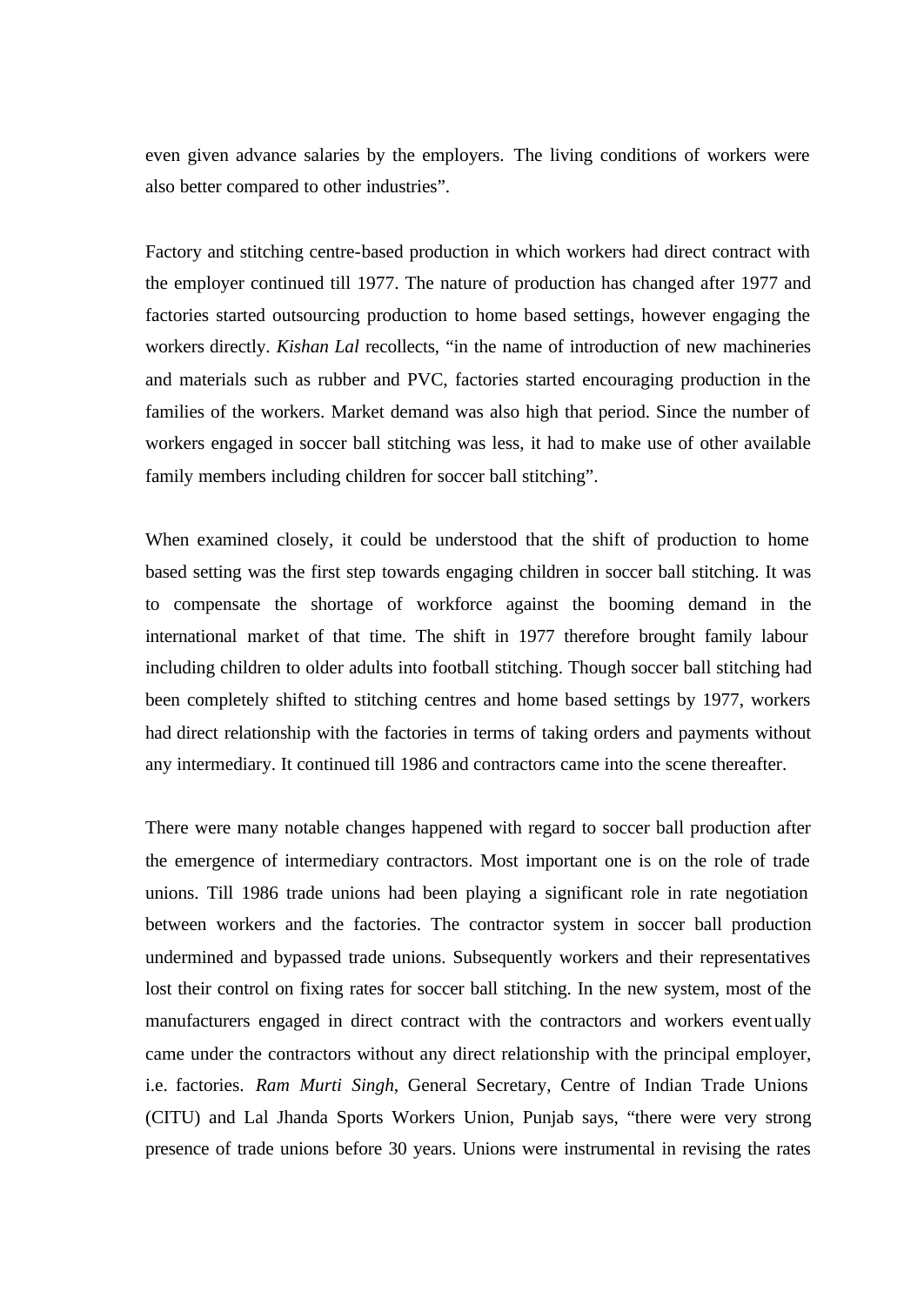of stitching and also for dealing with any unfair labour practices. We see that the shift towards home-based production in soccer ball was part of the management strategy to reduce cost of production by engaging family labour and to weaken trade unionism among workers. Managements by the legitimisation of contractor system have escaped from the labour laws". The main unions involved were AITUC, CITU and INTUC till the year 1986. After that, union activities got weakened and workers were gradually terminated from work. *Chaman Lal*, member of Lal Jhanda Sports Workers Union notes, "the management association started bypassing trade unions in rate negotiations. Contractors became the main actors and workers also changed to small contractors. Status of worker changed from firm based to home based and systematically taken out of the purview of laws of regulation and the production chain became complex".

Emergence of contractor system had had an impact on the labour relations at large. Firstly it entirely informalised the work through decentralising production processes by the systematic division of labour. Process of production also witnessed divergences significantly from factory to factory. Survey of five companies revealed that there are noticeable differences in work organisation, production processes and pricing for stitching for similar qualities of balls produced for the same brands. This will be discussed in detail in the section on pricing and wages. Secondly, it scattered the work force and restricted the normal processes of unionisation and collective bargaining, which is around a factory and directly with factory management. Thirdly, it took away the control of workers in deciding the pricing of their stitching.

The present study specifically looked five major manufacturing and exporting companies based in Jalandhar to understand production practices in detail. It attempted to trace the production organisation of five major soccer ball manufacturing and exporting companies which are supplying to brands such as *Mitre, Dunlop, Decathlon, Ross, Reebok, Adidas, Puma, Gilbert and clubs like and clubs like Arsenal, Manchester United, Chelsea and Liverpool.* These companies studied are a) Beat All Sports, b) Wintex Exports, c) Soccer International, d) Hansraj Mahajan and Sons Ltd. and e) Rattan Brothers.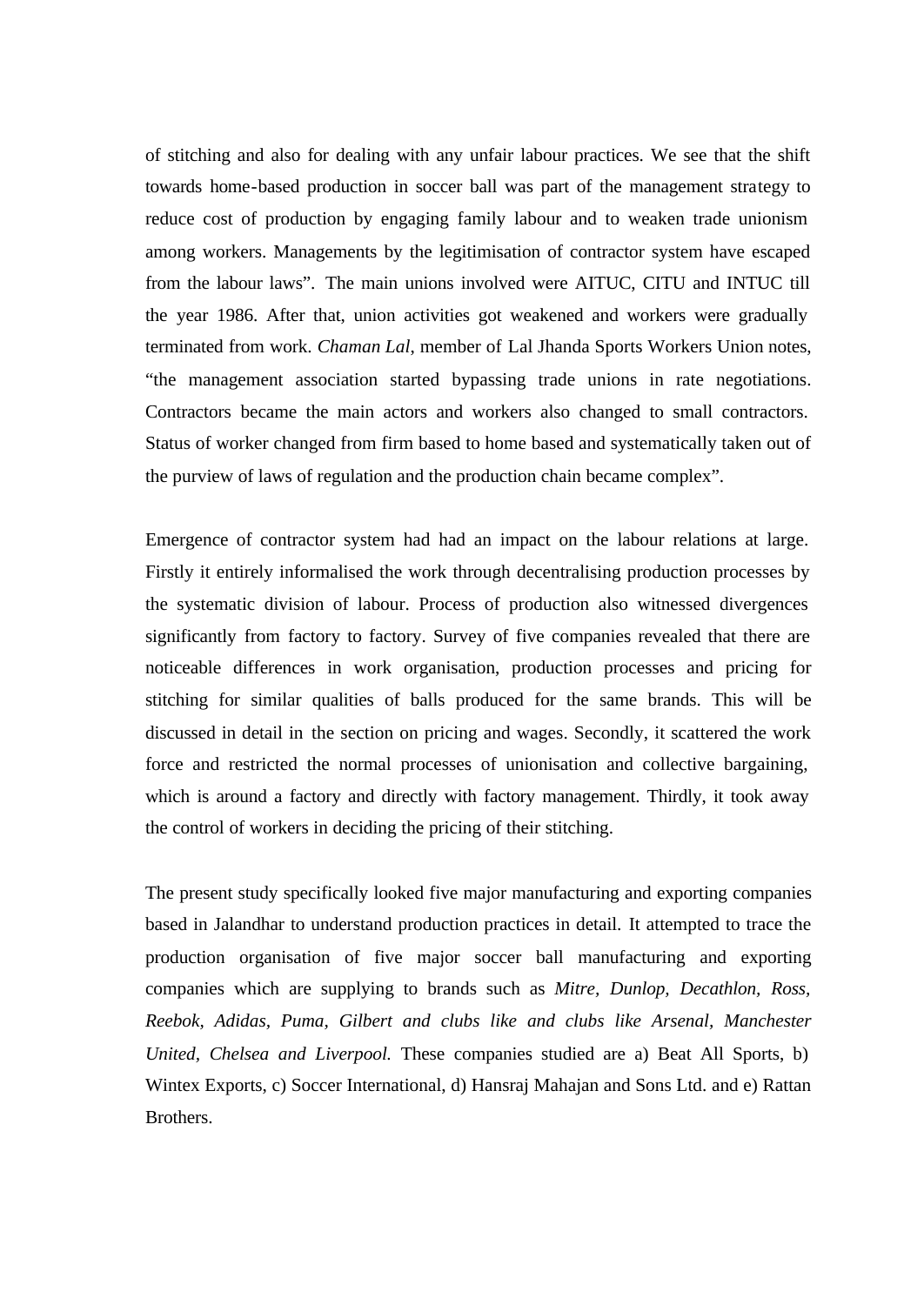## **I Beat all Sports, Beat All Sports S-97-114-115 Industrial Area Jalandhar, Jalandhar, Punjab, India**

*Beat All Sports* is a sports goods manufacturing and exporting company producing soccer balls, cricket bats, hockey sticks, Rugby balls, netballs, volleyballs, bibs, pumps and leather balls.<sup>10</sup> Established in 1935, the Company produces for brands, which have markets in North America, South America, Western Europe, Eastern Europe, Eastern Asia, Southeast Asia, Mid East, Africa and Oceania. Major brands buying from the Company are Decathlon and Ross. The Company's current investment in plant and machinery is Rs.44 Lacs. The production capacity for different types of inflatable balls is 500 to 1000 per day.<sup>11</sup> As per one of the senior management persons, the company's sales turn over was Rs.13 crore during 2006-07. The company is a member of Sports Goods Foundation of India (SGFI) and World Federation of Sporting Goods Industry (WFSGI)

The production in the factory is largely export oriented. The division between domestic and export sales is of the tune of  $25:75$ <sup>12</sup> Brands like Decathlon and Ross place their order two to three times a year. However when any international events like World Cup and Olympics are near, the production of inflatable balls increases by around 30 percent.<sup>13</sup>

There is a clear division of labour in the production process of soccer ball in *Beat All Sports.* The workforce is divided into core and periphery, of which core section constitutes of workforce at the management level to panel cutters<sup>14</sup>. The periphery is comprised of workers on contractual appointments directly by the factory, contractors and their workers at the stitching centres and home based settings. As *R. K. Kohli* of *Beat All Sports* observes, "30 percent of the workers inside the factory are on contract who are appointed for a fixed term and working on piece rate". Production processes after panel

 $10<sup>10</sup>$ <sup>10</sup> For more details, see Company Profile, Beat All Sports, available at http://www.alibaba.com/company/10431887.html

 $11$  Interview with R. K. Kohli of Beat All Sports, Jalandhar.

 $^{12}$  Ibid

 $13$  Ibid.

<sup>&</sup>lt;sup>14</sup> Panel cutting, which is a highly skilled work, is one of the processes of cutting the material, which may be rubber, PVC or PV. The material is cut into pieces with the help of a machine, which is manually operated. There are soccer ball of 18 and 32 panels.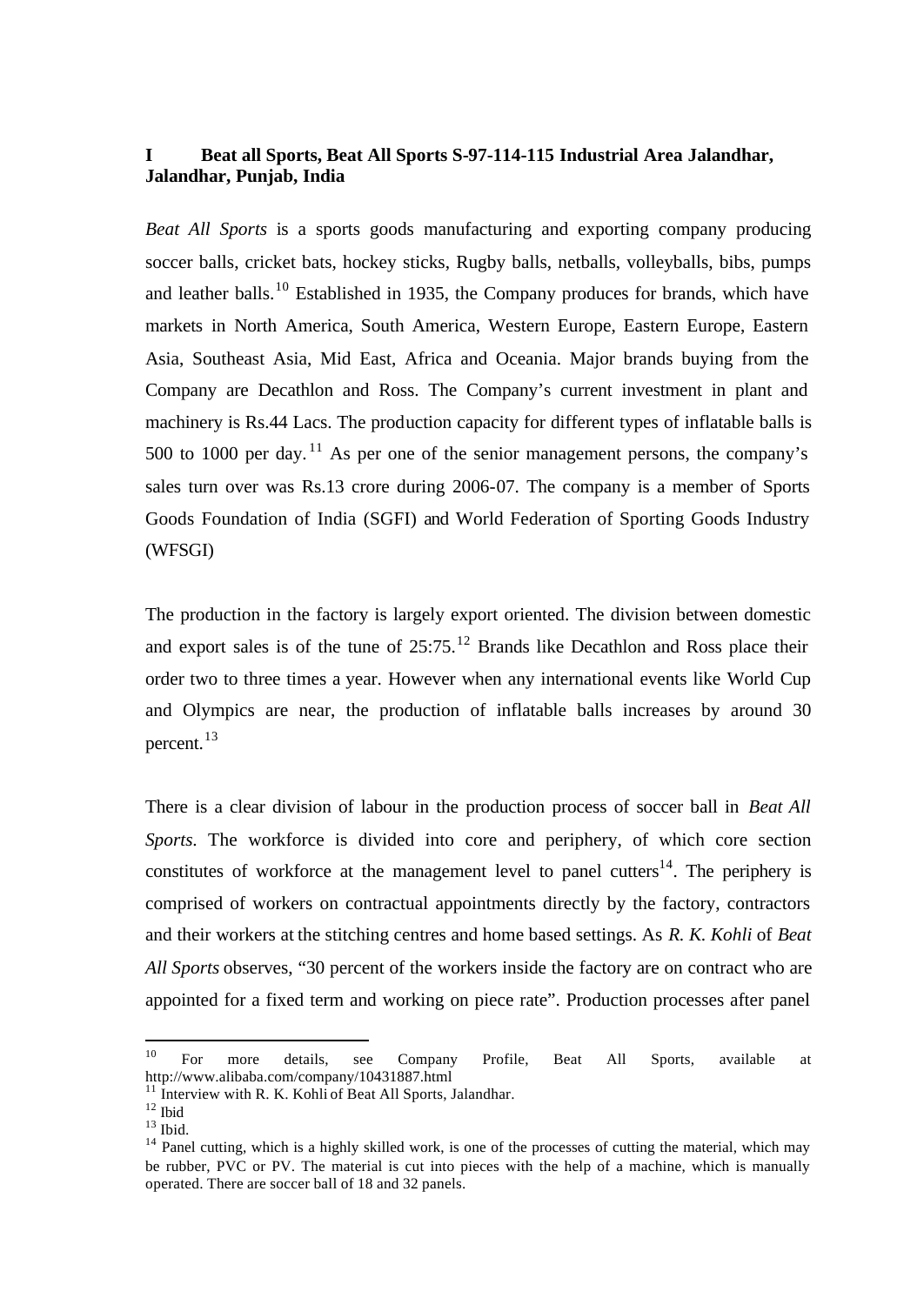cutting and preparation of soccer ball kits<sup>15</sup> is entirely carried out by the contractors. This is carried out largely in home-based settings. As per the information from the management of the company there are eighteen small contractors who are taking stitching work from the company. These contractors then further sub-contract to households where production takes place. In addition to that some of the contractors run stitching centres. Exact number of stitching centres under this company is not available.

## **II WINTEX Exports, G. T. Road, Suranussi, Jalandhar, Punjab**

Established in 1988 *WINTEX Export* has been manufacturing and exporting sporting goods for well over 13 years. It has a product range including rugby balls, soccer balls, net balls, volley balls, beach volley balls, Aussie rules footballs, touch balls and hand balls.<sup>16</sup> *WINTEX* is a 100 percent export oriented unit and is catering to top international companies worldwide including brands such as Mitre, Dunlop, Decathlon and Ross. The company exports to markets in United Kingdom, USA, Canada, South Africa, New Zealand, Australia and Europe. The company has regular buyer with regularly drawn contracts. A single brand places an order 2 times a year. When price of a particular product is fixed for an order it remains the same even if the prices of raw materials increase. The company is a member of Sports Goods Foundation of India (SGFI) and World Federation of Sporting Goods Industry (WFSGI)

The *WINTEX* factory has complete infrastructure for production of all kinds of inflatable balls. The production capacity for the different types of inflatable balls is 2500 to 4000 per day. <sup>17</sup> In soccer ball, the company produces professional match quality balls<sup>18</sup>, match quality balls of size 3, 4 and  $5^{19}$  and training balls.<sup>20</sup> Like other factories, production of soccer balls in *WINTEX* is carried out in a production chain, which is segregated into both in-house and outside production. In-house production includes processing of raw materials, panel cutting, screen-printing and preparation of soccer ball kits. However, the

<sup>&</sup>lt;sup>15</sup> Soccer ball kit is a complete set of material that includes panels and bladder ready for stitching.

<sup>16</sup> For more details, see, *WINTEX Export*, available at http://www.wintexexports.com/about.htm

<sup>17</sup> Interview with Mr. Sachin Mahajan of *WINTEX Exports*

<sup>&</sup>lt;sup>18</sup> Professional match quality ball is a high quality ball based on Poly Vinyl with multi polyester lamination. This is largely used for international matches

<sup>&</sup>lt;sup>19</sup> Match quality ball is based on Carbonium PU material. It has a latex bladder with less lamination.

<sup>&</sup>lt;sup>20</sup> Training balls are based on Poly Vinyl Chloride (PVC) material with latex or butyl bladder. It is used largely for training purposes.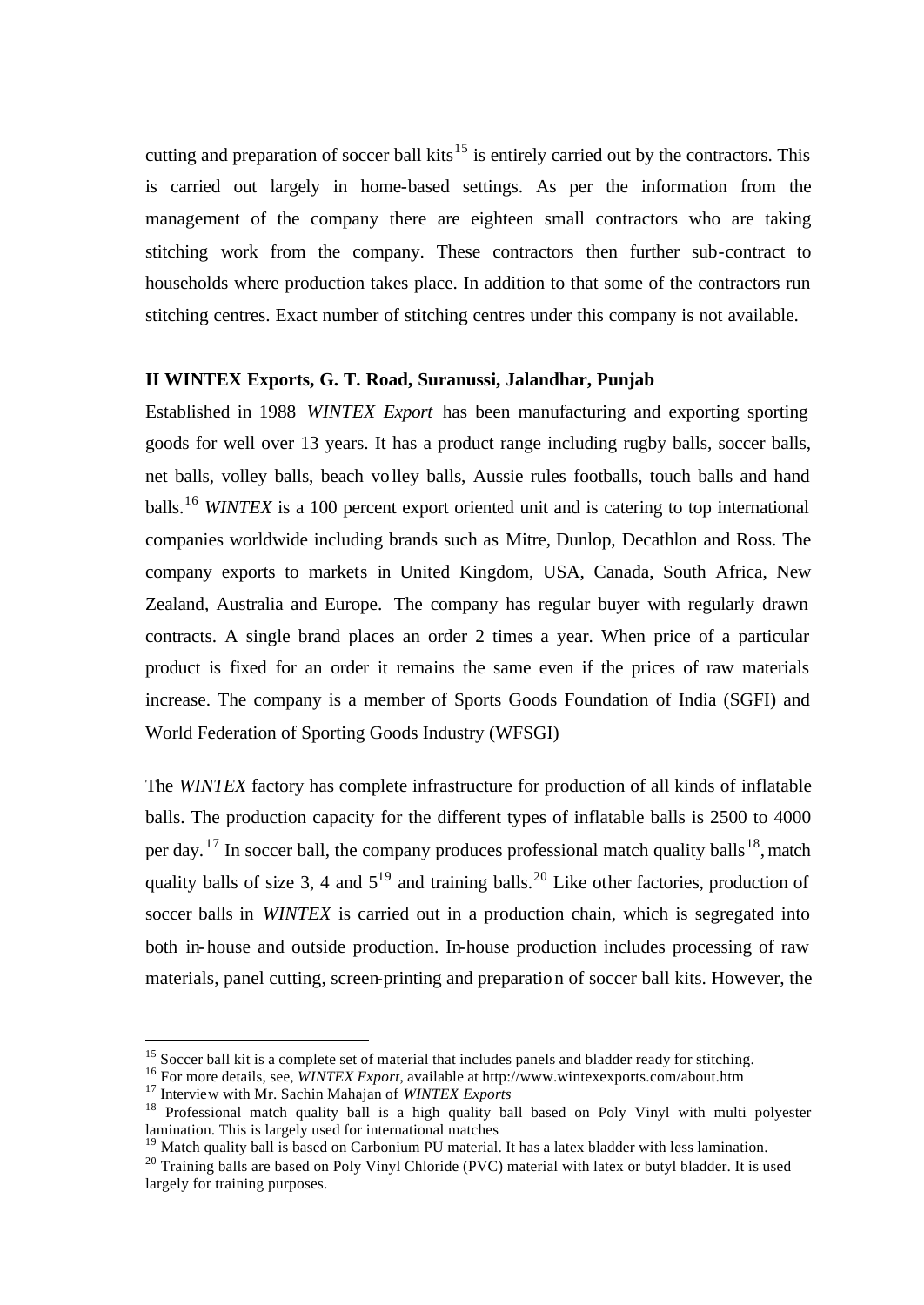company claims that it performs all production processes including stitching in-house.<sup>21</sup> This is not found to be fully true and field study among the home based workers revealed that stitching of soccer ball for *WINTEX* is performed both in stitching centres and home based settings intermediated through contractors.

## **III Soccer International, Basti Sheikh RoadJalandhar, Punjab**

*Soccer International* is manufacturing and exporting a variety of hand-stitched professional inflatable balls like soccer balls, volleyballs, netballs, rugby balls, handball and mini balls. The company also produces soccer shin pads, soccer goalkeeper gloves and soccer bags.<sup>22</sup> The company produces soccer all for brands such as Mitre, Gilbert and clubs like and clubs like Arsenal and Manchester United. Soccer ball produced are largely exported to markets in UK, Germany, U.S.A., and Australia. In India, the company sells soccer ball under the brand name of VECTOR X. The company is a member of Sports Goods Foundation of India (SGFI) and World Federation of Sporting Goods Industry (WFSGI).

Production of soccer balls in *Soccer International* is largely carried out in stitching centres and home based settings. The contractors collect soccer ball kits, which is ready for stitching from the factory and sub-contract to households. Some contractors have their own stitching centres, which are supported by the factory. As *Mr. Ragesh Thapa*, General Secretary Punjab Sports Goods Workers Union (Affiliated to AITUC), observes, "stitching centres are nothing but the extended wing of the factories. Though it is apparently managed by the respective contractor, the company is providing all the infrastructure support to the stitching centres. It is nothing but to escape from the provisions of factory act, which insist the registration of units. Workers do not know the fact". There are around 16 contractors and around 250 stitchers directly or indirectly working with the Company.<sup>23</sup>

<sup>&</sup>lt;sup>21</sup> As mentioned in the company website  $\frac{http://www.winterexports.com/home.htm}{http://www.winterexports.com/home.htm}$  and interview with Mr. Sachin Mahajan of *WINTEX Exports*

 $22$  For details see, http://www.indianindustry.com/cgi-

local/profile.cgi?ss=Netball&supp=ind&biztyp=exp&cid=3qcFnZzW&ismap=yes&tradeinfo=yes&modid =IIND&country=India&noofemp=5000&from=search&city=Jalandhar&comp=Soccer+International+Ltd %2E&compid=3qoEnZg=&cidx=3qoEnZg=&companyx=Soccer+International+Ltd%2E,%20Jalandhar

<sup>&</sup>lt;sup>23</sup> Interview with Mr. Ragesh Thapa, General Secretary Punjab Sports Goods Workers Union, Jalandhar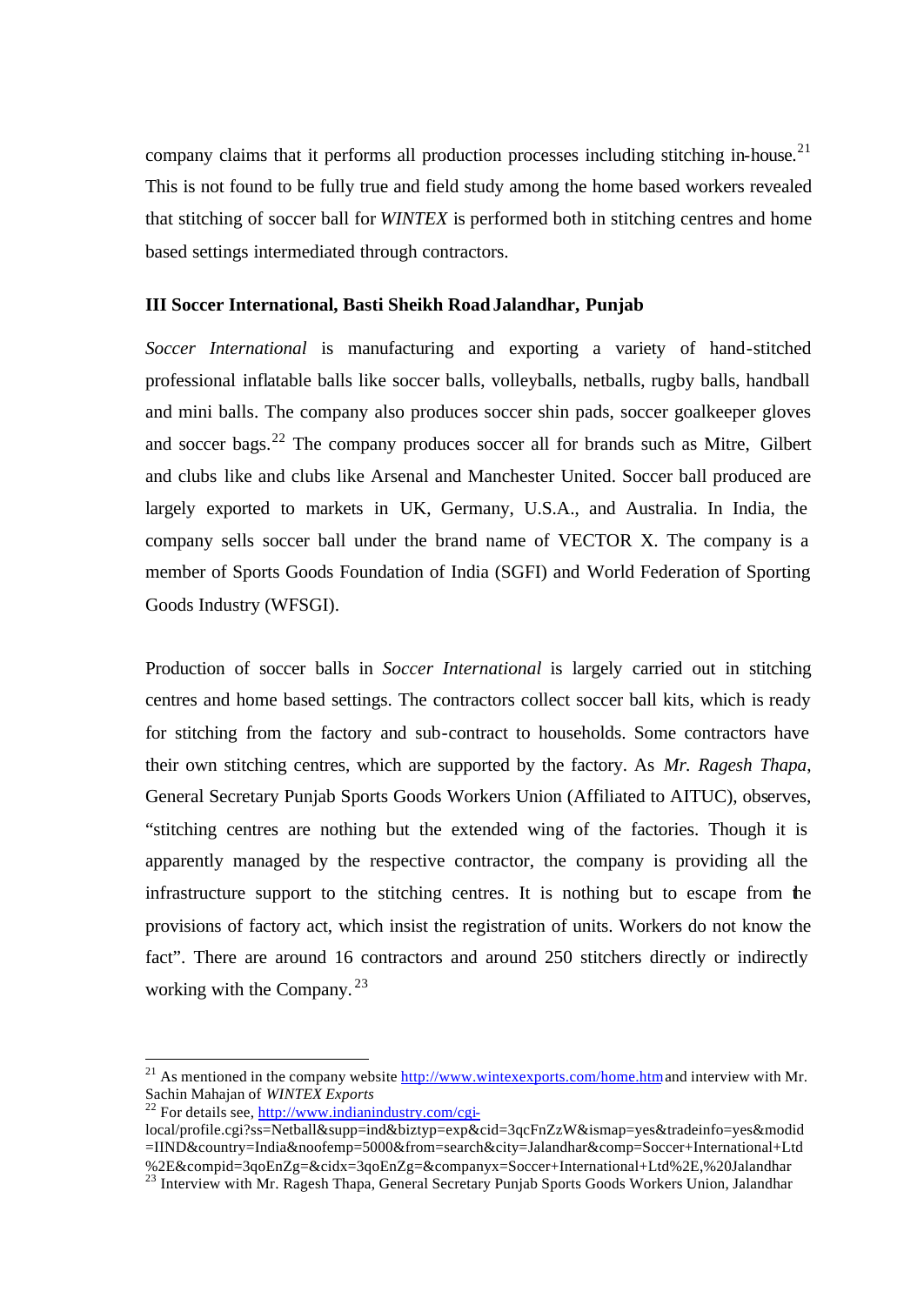## **IV Hansraj Mahajan and Sons Ltd., G. T. Road Suranussi, Jalandhar, Punjab**

*Hansraj Mahajan & Sons Ltd*. was started in 1925. The company is registered as a smallscale industry but the company does not avail any benefit from the SSI. The company produces variety of sports goods, which includes inflatable balls (Soccer Ball, Hand Ball and Rugby Ball), cricket equipments and hockey sticks and balls.<sup>24</sup> The company is a member of Sports Goods Foundation of India (SGFI).

The production capacity for the different types of inflatable balls is 5000 per day, cricket bat 200 per day and hockey sticks 200 per day. Major brands, which are buying from the Company, are Dunlop, Slazenger, Dita, Mitre, The Foodstuffs Group, and The Warehouse Group. Current export market of the Company includes Eastern Europe, North America, Mid East/Africa, Central/South America, Asia, Western Europe and Australasia. The company has an annual sales turnover of US\$1,000,000 to 1,999,999.<sup>25</sup>

Like other soccer ball producing Company, *Hansaraj Mahajan and Sons* has a core and periphery level of work and production organisation. As per the information from the Company the total number of in-house staff is 249 including senior level management staffs to contract workers inside the company. In the production line, there are both contract and permanent workers engaged in work like, processing of raw material, panel cutting, screen printing, final preparation of soccer ball kits, checking and packing. It is reported that contract workers largely engaged in processes such as panel cutting and packing. In addition to that the company follows the contract-out system for the stitching of the balls mediated through contractors. In the periphery level, there are contractors; workers who are directly take stitching work from the Company, stitching centre workers as well as home based workers under contractors. The company said to have no direct labour and business relations with the stitching centre and home based workers.

## **V Rattan Brothers Ltd, 94 Gakhal Road, Basti Danish Mandan, Jalandhar, Punjab**

Established in 1930, *Rattan Brothers* manufactures and exports soccer balls, netballs, volleyballs, rugby balls, Australian & American Footballs, mini balls, softy balls, boxing

 $^{24}$  For more details, see, http://hansraj.manufacturer.globalsources.com/si/6008802306582/Homepage.htm <sup>25</sup> Annual report (2006-07), Hansraj Mahajan and Sons, Ltd, available at http://hansraj.manufacturer.globalsources.com/si/6008802306582.html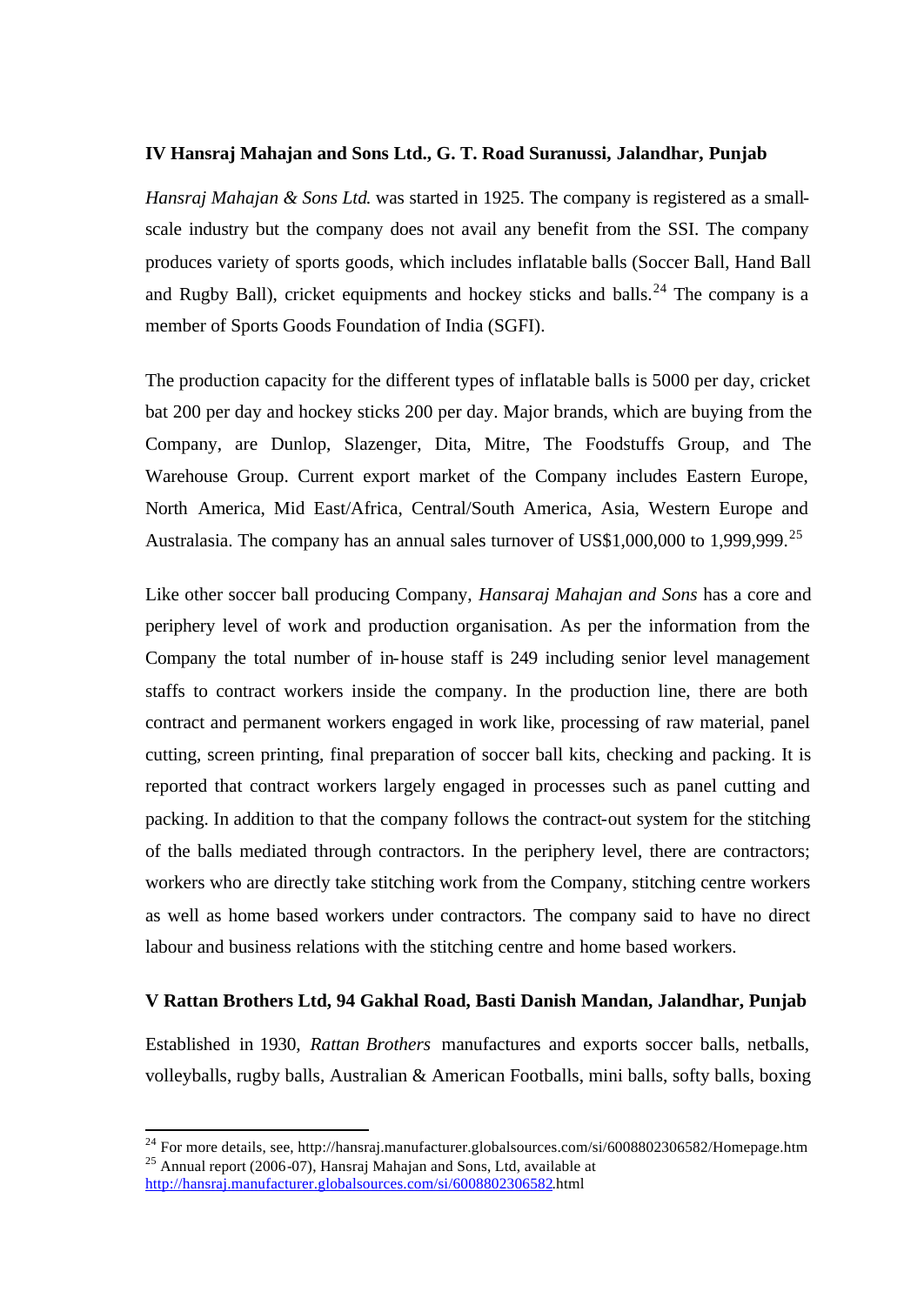equipments, cricket balls and accessories and hockey balls.<sup>26</sup> The company supplies soccer ball to brands including Regent, mitre and Dunlop. The company is a member of Sports Goods Foundation of India (SGFI).

Production in Rattan brothers, like other companies is carried out both inside and out side the factory. Processes such as processing of raw materials, panel cutting, preparation of soccer ball kits, checking and packing are done inside the factory. Stitching of soccer balls is done outside the factory, largely in home-based settings. However, unlike other factories, there are no intermediary contractors in Rattan brothers as *Kishan Lal Thapa,*  who has been stitching for *Rattan Brothers* for a long time, says. Despite engaging contractors, the company directly contracts out production to the workers who have been with the company for many years. *Kishan Lal* says, " there are around 200 such workers who directly take work from the factory. It is notable that among them 80 are women". The production is therefore limited to two levels in the factory i.e. factory and homebased settings.

A survey on the production processes and organisation in five soccer ball manufacturing and exporting companies reveals that production processes are more or less similar in all of these factories. However, there are considerable differences in production organisation depending upon the contractor system in the companies. In all the five factories there is a core and periphery layer of workforce. The core includes all managerial staff as well as workers appointed on permanent rolls. Periphery includes contract workers inside the factory, contactors and workers under the contractor both in stitching centres and households. In all the factories surveyed processes such as lamination, cutting, screenprinting, quality check and packing are done inside the factory. Stitching of soccer ball in all factories is outsourced to big contractors, small contractors or to workers. The production processes of soccer balls is summarised in chart 1.1.

Chart 1.1: production process of Soccer Ball in India

PU / PVC rolls come to the factory

<sup>26</sup> For more details, see *Company profile Rattan Brothers*, available at http://www.rabrosports.com/products.php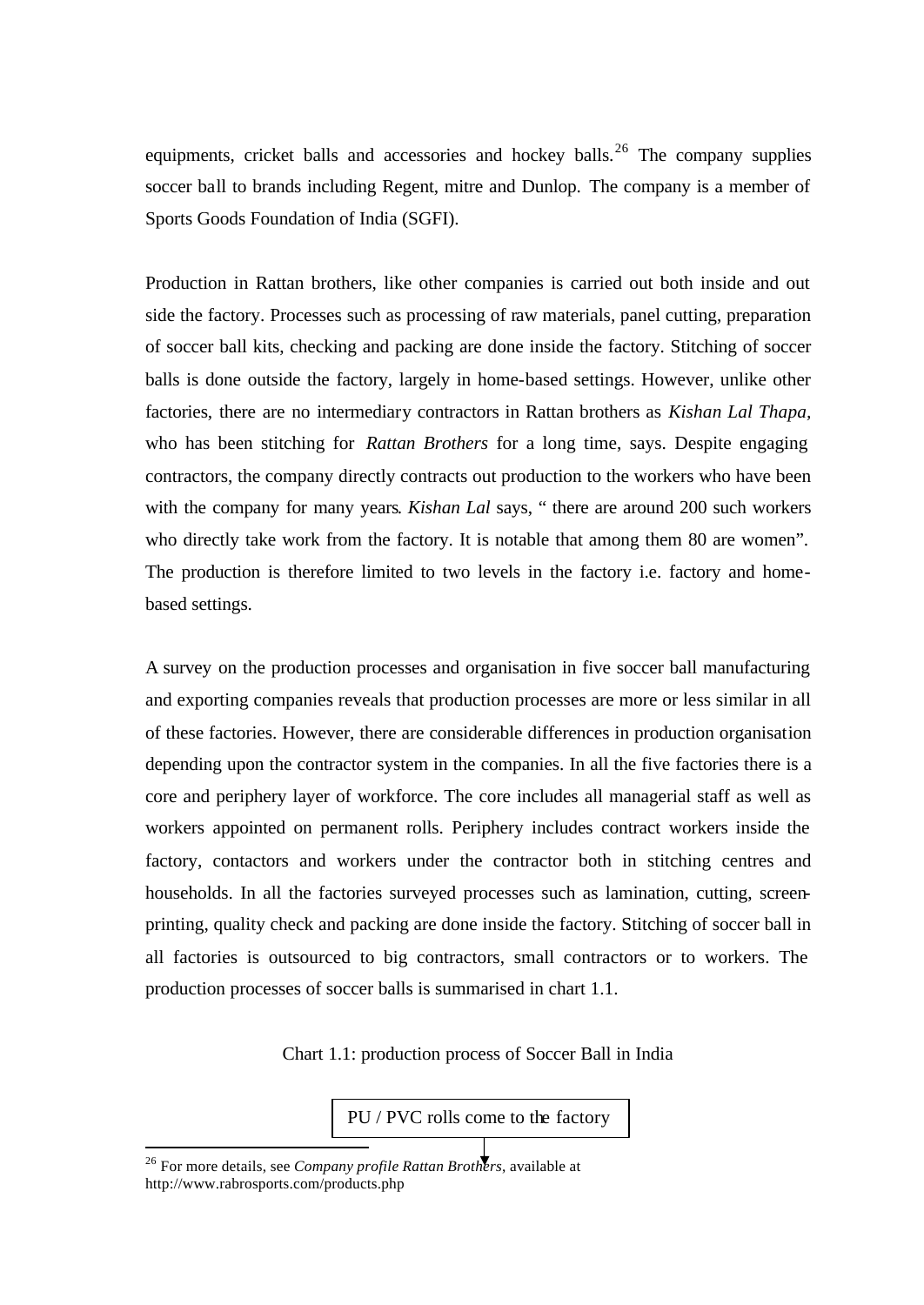

*Source: Primary Survey and Discussions with managements*

## **New forms of Work Organisation**

l

Earlier studies by National Institute of Labour (NLI) and Indian Committee of the Netherlands showed that soccer ball production in Jandhar is organised at multiple levels. As reported in the earlier studies the organisation of production of soccer ball to export market are as follows.<sup>27</sup>

The foreign importers who give the ball specifications and designs and give the orders to manufacturers/exporters in India;

<sup>27</sup> For details, see, India Committee of the Netherlands (2000), *The Dark Side of Football, Child and Adult Labour in India's Football Industry and the Role of FIFA*, June, 2000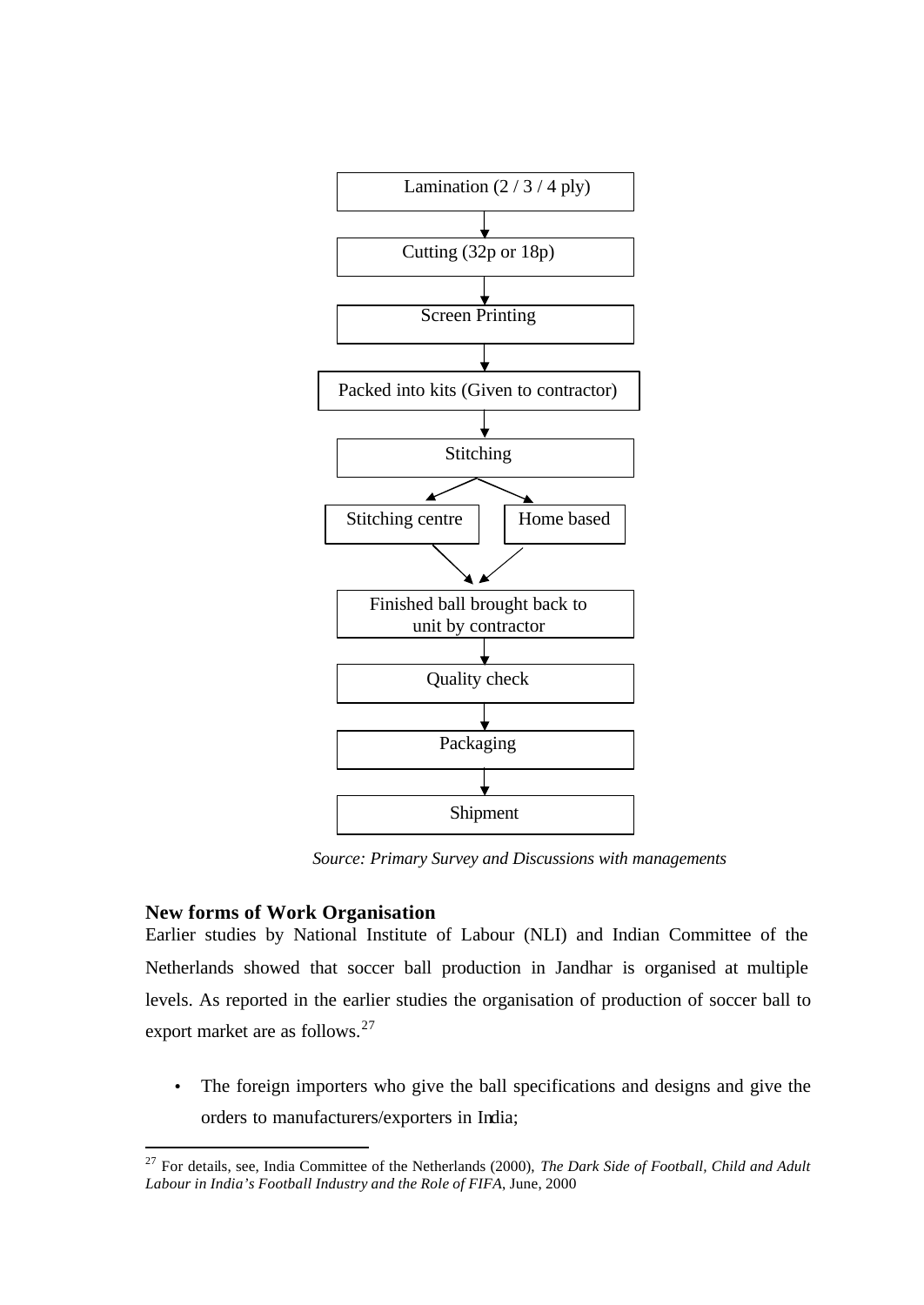- Manufacturers /exporters who produce the made-to-order balls for different foreign companies;
- Factory-based workers who prepare the sheets and panels and do the screen printing; also final quality control and packing is done at the factory;
- Contractors who act as middlemen between the factory owners and the homebased workers and - a relatively recent phenomenon - supervisors who organize the stitching in the recently set up stitching centres;
- Home-based workers who sew together the prepared panels and give shape to the final ball and centre-based stitchers working under an exporter-appointed supervisor

However, the primary study shows that the production chain has been further subcontracted or informalised in Jalandhar with the relocation of stitching centres managed by the contractors to outside the city of Jalandhar. Also there are instances of subcontracting from big contractors to small contractors and home based workers to other households. In short, there is no set pattern of organisation in soccer ball production. In addition to the findings of the study by NLI and ICN, our primary survey in Jalandhar has identified following practices of production.

- There are workers who take work directly from the company other than contractors. They take 10 to 15 balls a day as per the number of family members involved in stitching.
- Big contractors take work in large numbers from the factories and carry out production in own stitching centres, directly through home-based workers and also sub-contract to small contractors
- Small contractors take work from big contractors as well as directly from factories and further outsource to home based workers
- Small contractors themselves stitch in their families, run stitching centres either inside the city or outside and sub-contract to home based production settings
- Small contractors fragmentise the production in some cases and get the work partially done by women and children (stitching only) and final closing of the ball by themselves or workers in stitching centres. This decreases the cost of stitching to a considerable extent.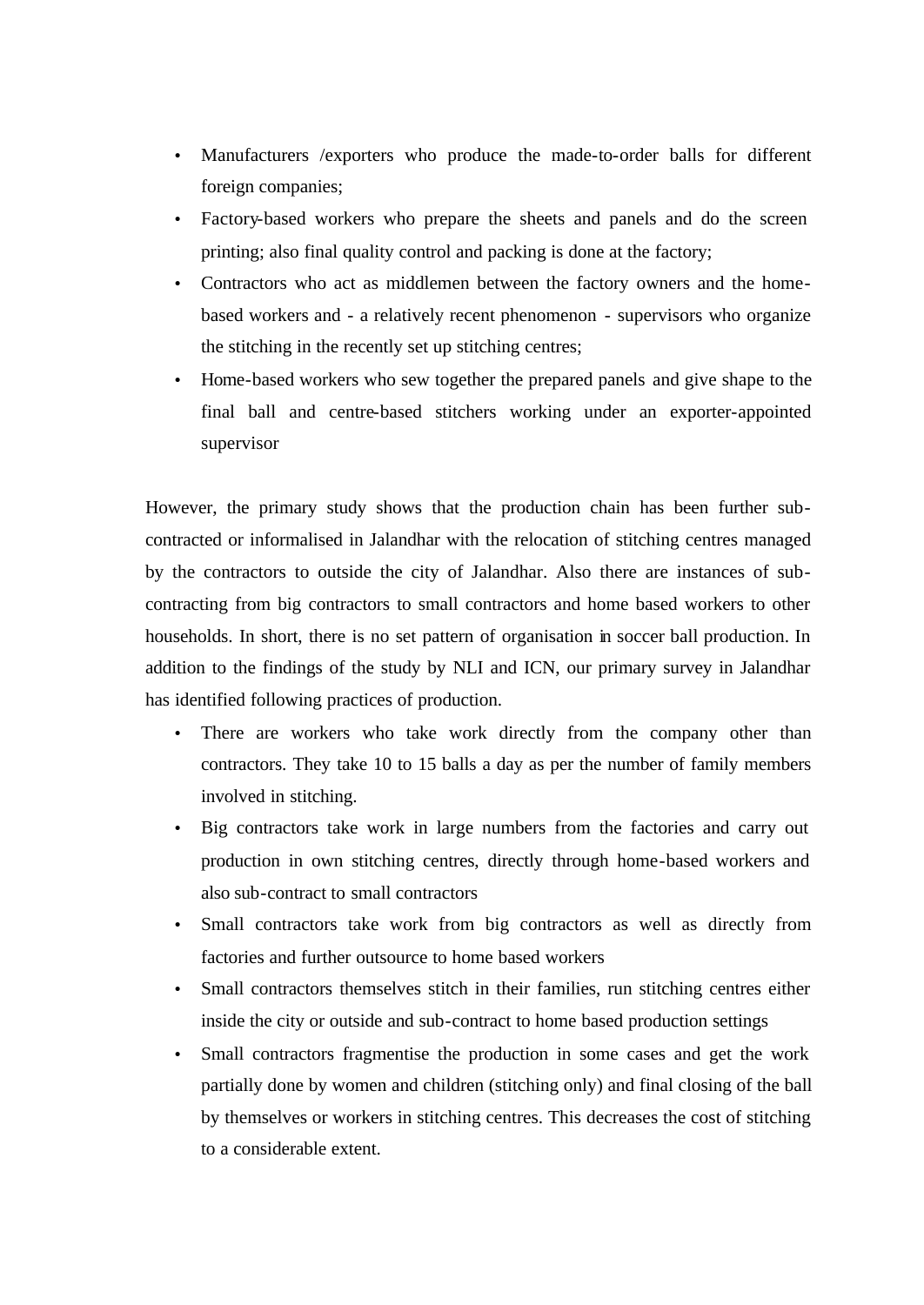• Production carried out in stitching centres outside the city where stitching charges are significantly low. There are also out-sourcing of stitching from these factories to households

### **Workforce in Soccer Ball Stitching in Jalandhar: A Profile**

According to the Sports Goods Manufacturers and Exporter's Association, the total number of persons working in the industry is about 30,000 in Jaladhar. The Christian Aid report, conversely gives a figure of around 300,000 people working in the industry, either in the 1,500 factories and smaller manufacturing units or as subcontracted home-workers'.<sup>28</sup> As per *Ram Murti*, General Secretary of CITU, total number of workers including workers inside the factory, stitching centres and in home-based settings in Jalandhar is around 350000. This difference in numbers of the official and unofficial data is explained in the ICN report (2000) as the non-estimation of home-based workers in the informal sectors. There are also difficulties in estimating the exact number of people engaged in soccer ball production as in many cases they do stitching of soccer ball and rugby balls.

## **Socio-Economic Profile of Workers**

l

Earlier studies<sup>29</sup> show that almost three fourths of the households are headed by persons for whom home-based work was their principal source of income. The average family size of the households was 5.6. Four out of every ten households producing sports goods are headed by illiterate adults. Most stitchers are not only illiterate or semi-literate but also very poor. About 58 percent of urban and 36 percent of rural households are below the official poverty line, which, in 1998, was around Rs.433 for urban and Rs.300 for rural areas.<sup>30</sup> This is despite the fact that the average per capita income in the families is almost equal to the official poverty line. On average a family earned Rs.413 per month per capita: Rs.443 in urban and Rs.381 in rural areas. The study by National Labour Institute (NLI) pointed out that the living conditions of the families are extremely poor and almost twothirds of the families, did not have a separate kitchen and toilet.

<sup>28</sup> Christian Aid (1997), *A Sporting Chance* - *Tackling child labour in India's sports goods industry'*, May 1997, page 3 as quoted in ICN report (2000)

<sup>&</sup>lt;sup>29</sup> Secondary information on the socio-economic profile of soccer ball stitching workers is largely drawn from reports of Christian Aid (1997), National Institute of Labour (1998) and India Committee on Netherlands (2000).

<sup>30</sup> V.V. Giri National Labour Institute (1998), *Child Labour in the Sports Goods Industry; Jalandhar - A Case Study*, September 1998, NOIDA, India.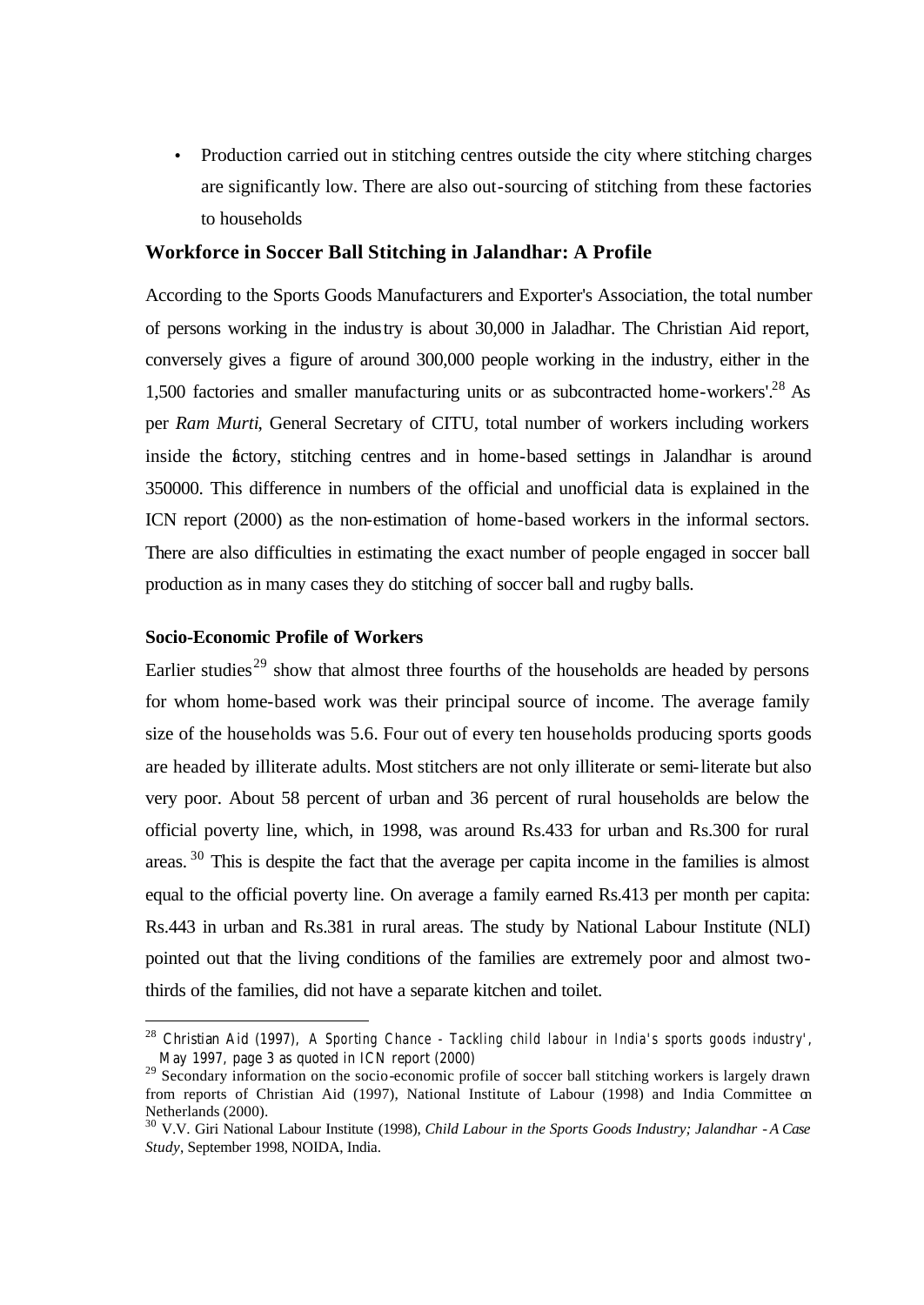The NLI study also reveals that more than three-fourths of the surveyed households were Hindus, with a somewhat higher concentration of Hindus in the urban areas. Almost 10 percent of the households are Sikhs and 5 percent are Christian. Muslims and others make up the rest. In the primary survey, it is found that there are many social groups now involved in soccer ball stitching other than the traditional stitching communities. Discussions from the workers and trade unions revealed that soccer ball stitching is not now just confined to 'scheduled castes' as it was earlier, however all segments including economically poor section from the upper castes are now engaged in soccer ball stitching. The traditional soccer ball stitching communities largely belong to Scheduled Castes, namely *Ravidas, Chamar, Bhagat biradiri and Valmiki*. The study has identified upper castes, but economically poor, households of *Jats*, *Mahajans* and even *Brahmins* in soccer ball stitching in Jalandhar. Another group of people who are now engaged in soccer ball stitching is migrant workers from the states like, Bihar, Uttar Pradesh and Madhya Pradesh. They mostly work in the stitching centres. Workers in soccer ball production in and around Jalandhar are socially and economically poor segments of the society.

#### **Working and Living Conditions: Case Studies**

The following section attempts to shed light on the working and living conditions of soccer ball stitching workers in factories, stitching centres and home-based settings. Case are specifically analysed for each category of workers.

## **I Factory Workers** <sup>31</sup>

l

#### *I A. Raj , Basti Danishmandan, Jalandhar*

Raj (name changed), 46, a permanent worker working since 15 years with the panel-cutting section of Sat Prakash Ltd, a famous soccer ball manufacturer and exporter from Jalandhar. His parents came to Jalandar in 1948 in search of work from Phalawala, bordering Kashmir and got involved in soccer ball stitching. His work involves preparing sheets (mixed with chemicals) and panel cutting. On an average he has to cut 100-125 kits for the 32-panel soccer ball and 500 kits for the Rugby ball.

<sup>&</sup>lt;sup>31</sup> Factory workers are those who are working inside the manufacturing cum exporting factories. They are either permanent or appointed on contract basis. They work as panel cutters, screen printers, quality checkers and packers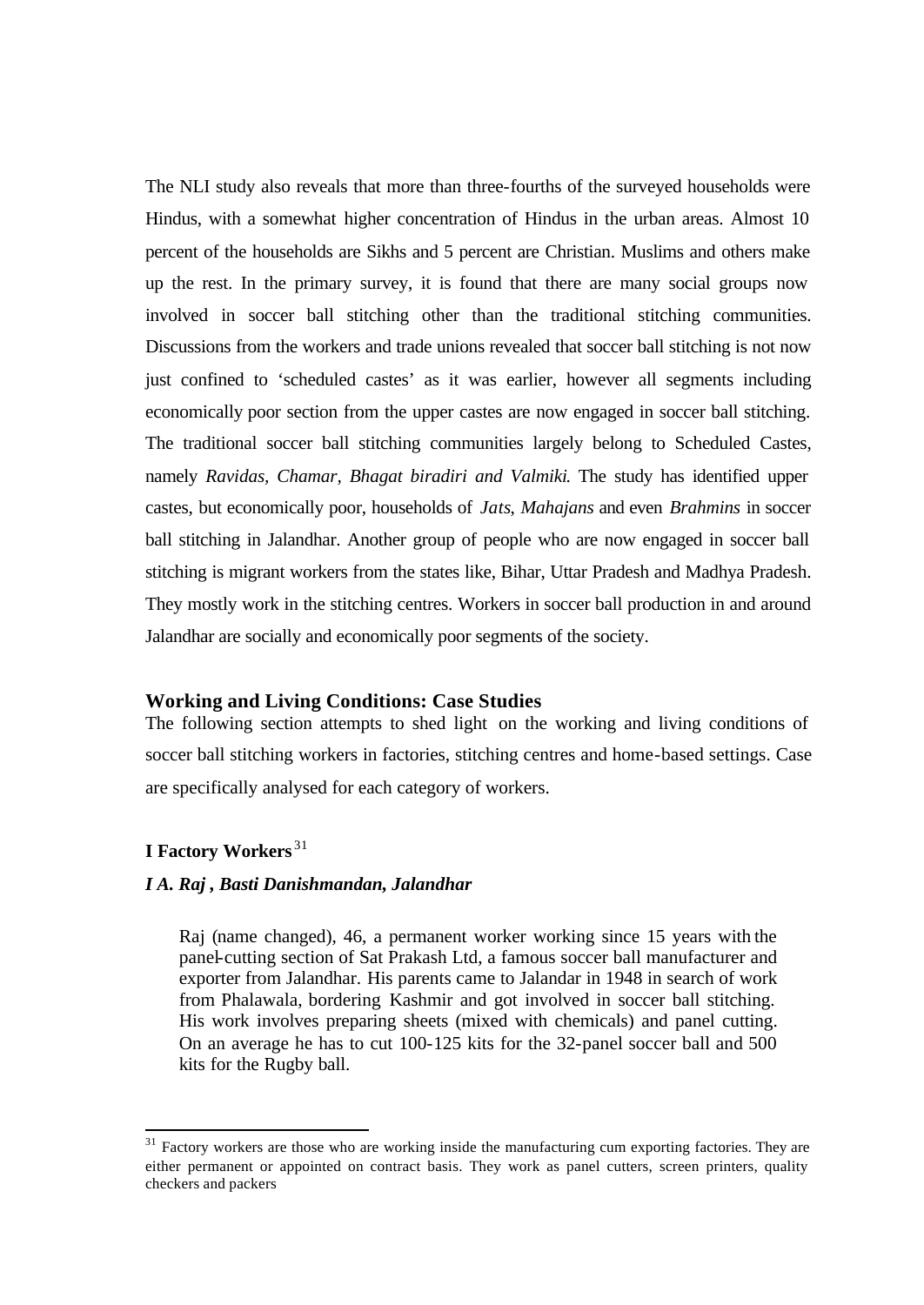There are 50-60 workers, all men, are working inside the factory. There are seven workers involved in panel cutting. Workers work in shift (9 a.m-1 p.m. and 2 p.m.- 6 p.m.) with a tea break although tea is not provided. No appointment letter is given to these workers only a photo identity card is issued.

In the year 1992 the salary paid was Rs.1200/- and at present the salary is Rs.3800. There has been no new appointment since the last fifteen years. On record each workers salary is Rs.2450/-given in their pay slip that complies to the minimum wages. They receive Provident Fund, bonus and benefits under the ESI Scheme. Rs.250/- is deducted as their PF amount. There is no double wages for overtime, paid same as a day's work. However, instances of overtime were very less.

"Earning from the factory work alone is not enough to fulfil the need of the entire family. In order to earn some more, I take stitching work also from the factory. On an average I take ten soccer balls for stitching per day. My wife, mother and elder daughter do the stitching work at home", he says. He gets Rs.35 for the stitching of a 32-panel good quality football and Rs.22 for two-ply rubber sheet of cheap quality ball. The mode of payment is monthly salary and for the home-based work, it is paid in two instalments in a month. He earns around Rs.6200 per month from salary and from stitching of balls. He gets benefits like PF, ESI and bonus, however he does not know his PF account number and the contribution made by the owner. "If I ask the manager he will say that the PF is deposited regularly, but the workers do not have any details of that," he says. There have been incidences that the worker contribution is taken but it is not deposited into their account. "I am not at all happy with this work. The salary should be increased to at least Rs.10000. I do not want to take work home".

### *I B. Das, Basti Danishmandan, Jalandhar*

Das (name is changed) aged 50, is a football stitcher from Jalandhar. He has been associated with this profession for the last 30 years. At present he is working for Savi International and is working inside the factory premise but is piece rated worker. The working hours are from 9-6 pm.

He recollects "earlier when football were made of leather and panel cutting was done by hand but nowadays, the balls are made up of either PU/PVC and rubber and the panel cutting is done by machine. However today as workers are more and work is less the management therefore pays as per their will".

He says, "prices of the football depend on the quality of the ball. Price of the same ball in stitching centre is more than in the household units". He stitches a maximum of 10 balls in a day. The rates for the first quality rugby ball are 25.50 whereas that of the cheap quality is 23.50. The rates for soccer ball of the same quality are 40 and 30 respectively. Repairing cost of the balls has not has been increased for the last few years whereas the rate for stitching increases every year for each quality of ball. The rate increases between 0.25paisa to 1.00 rupee depending on the quality of the ball.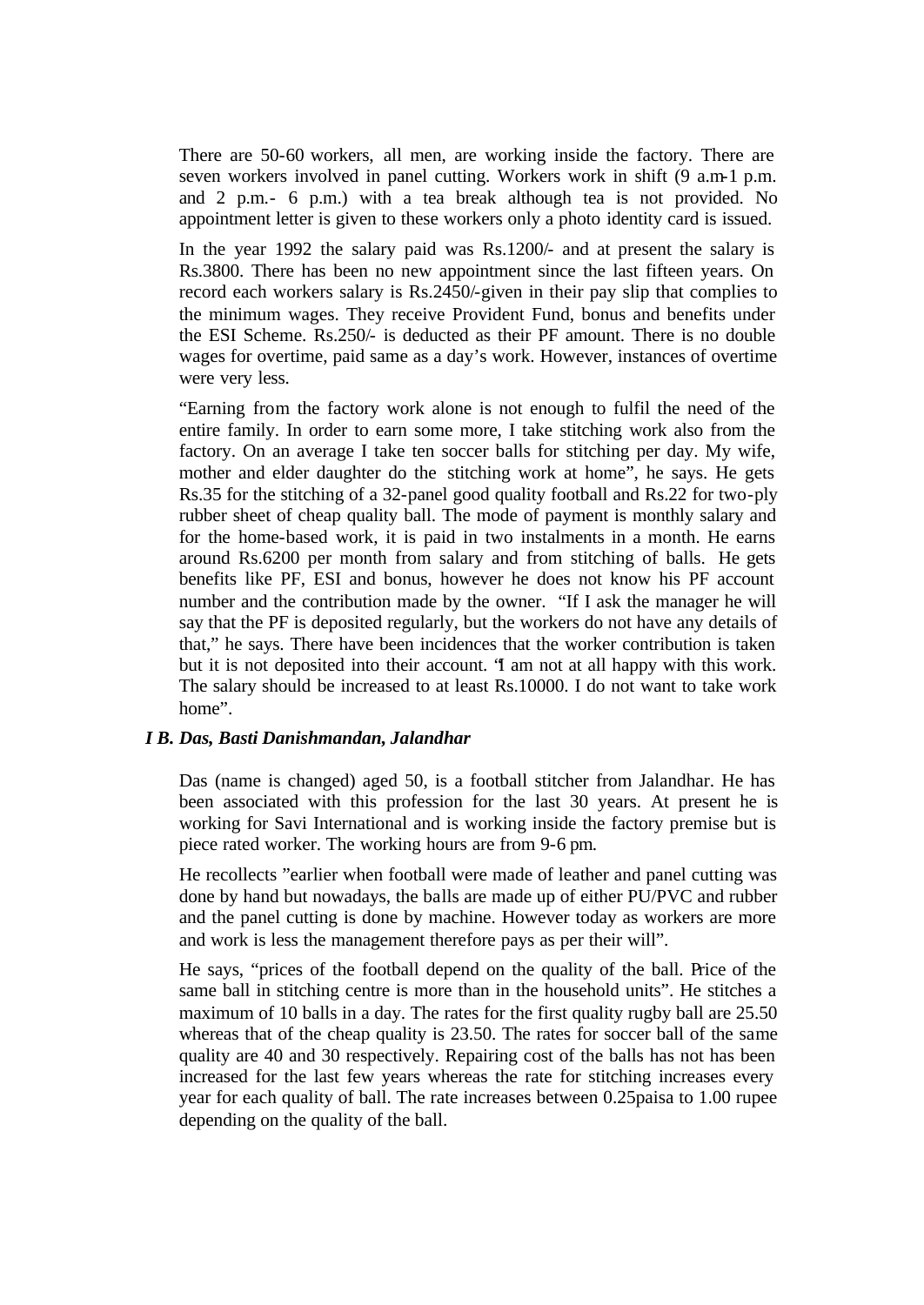He earns Rs.4500/ month but he finds it difficult to run his family in this amount. So to run his family he has given half of his house on rent so that he can run his family.

According to him he has to spend Rs.2.50 / ball in stitching so the actual earning per ball is Rs.2.50 less than what he gets. Some 3 years back the workers tried to form the union but some of the workers informed about this and this could not happen.

He complained for loss of eyesight and now he is using spectacle for clear vision. Other problems related to health were headache, acidity, pain in the joints and backache. Piercing of the needles had become a part of daily routine.

He said that only 34 percent of the workers inside the unit get benefits like PF, ESI and Bonus etc whereas rest of the workers are deprived of this. Moreover there are workers who are not getting even the minimum wages they are paid at a rate of Rs.72 / day.

The cases of Raj and Das reveal the conditions of work and its implications on the living conditions of workers inside the exporting and manufacturing factories of soccer balls. One striking thing is that, though the company claims that all workers inside the factory are getting benefits of provident fund, employee state insuranc e and minimum wages, workers in real terms are not getting the same. Similarly, the system of piece rate, which itself is an indication of precarious work is still being followed even inside the factory. There are no regulation or revision of wages for workers inside the factory. In both the cases, though the workers are doing overtime work, they are not getting wages as per the statutory provisions.<sup>32</sup> This actually compels the workers to find out sources for extra income by taking stitching work to home and engage family labour. It is also notable that the workers inside the factory do not have enough information on the minimum wages and other statutory provisions they are eligible for. For instance, only 15 percent of the respondents in the NLI study reported awareness on this issue. This is especially true for the workers who stay far away from the city. The workers accept any rate that is given to them by the contractors'.<sup>33</sup>

 $32$  As per the provisions in the Factories Act, Where a worker works in a factory for more than nine hours in any day or for more than forty-eight hours in any week, he shall, in respect of overtime work, be entitled to wages at the rate of twice his ordinary rate of wages. For details, see, *Section 59, Chapter VI of the Factory Act of India, 1948*, Act No. 63, Govt. of India

 $33$  NLI (1998) as quoted in ICN (2000), op cit.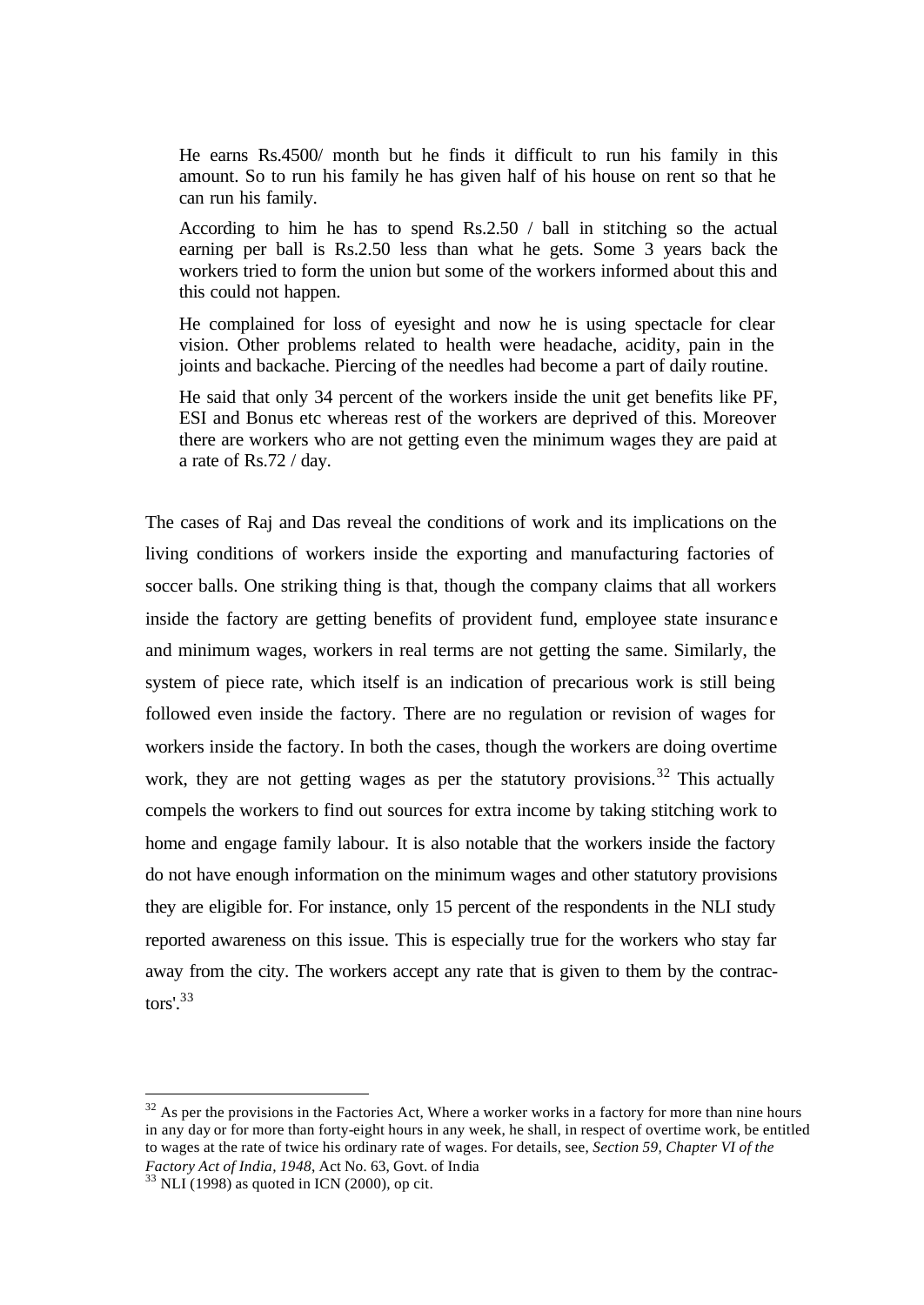## **II Stitching Centre Workers<sup>34</sup>** *II. A. Rakesh, Dilbag Nagar, Jalandhar*

l

Rakesh (name is changed), aged 30 has been stitching football for the last 16 years. He has educated up to secondary level and holds a diploma in electrical engineering. However, he could not manage to find out a job and has been continuing with soccer ball stitching, which he started at the age of fourteen. He is working with a stitching centre, managed by a contractor of an exporting firm. He also stitches at home for other contractors as well.

According to him the overall condition of the workers in the entire industry is not good but to sustain life they have to work. He says, "stitching of soccer ball in stitching centre is not at all a rewarding job. Apart from wages, general conditions of work are also pathetic. People use to meet with deep needle pricks and injuries and there is no proper first aid facility at the stitching centre." Talking about the provisions of the centre, there is no facility including for drinking water or tea in the centres". He had no idea whether the centre is registered under the Factories Act. The total number of workers in the unit is eighteen and it indicates that the unit is not a registered one as there is no registration required if the number of workers is less than twenty. Benefit like PF, ESI, Bonus, Leave is not provided to them. He says, "there is no guarantee of work tomorrow and everything depends on the mercy of the contractor"

Wages are based on the number of pieces a person stitches in the centre. He manages to stitch four to five soccer balls a day. This may not guarantee him fair wages as the rate of stitching differs based on the quality of the ball. He says, "the worker does not have any control on selecting the balls and it solely depends on the material that the contractor brings. The rate for stitching of a first quality three ply, 32-panel soccer ball in his stitching centre is Rs.37 and it is Rs.28 for 18 panel two ply soccer ball. For cheap quality balls it is Rs.18 per ball". His daily income therefore significantly varies as per the availability of balls for stitching. Maximum possible income of a day, if he stitches four first quality soccer balls is around Rs.120. " It never happens as all of us will not get only first quality balls for stitching. On an average I earn around Rs.70 to 85 a day". However, the situation is slightly better if they stitch Rugby balls. One can stitch around 15 to 18 Rugby balls a day and stitching charge of one Rugby ball is Rs.21 to 23, which ensures workers a better pay.

"There are no significant changes in the stitching rates", he recollects. "Every year there is negotiation for rate increase in the factory. However, it is exclusively done between the management and the contractors. Even if most of the workers belong to a trade union, it is incapable for ensuring us better rates. We have no representation in price fixing. Last year there was a revision of rate

 $34$  Stitching centre workers are people who are stitching inside a small unit, which is registered or unregistered. It accommodates around 12 to 18 workers in a unit. These units are managed by the contractors of respective factories. However, the factories, apparently do not engage directly with the stitching centres.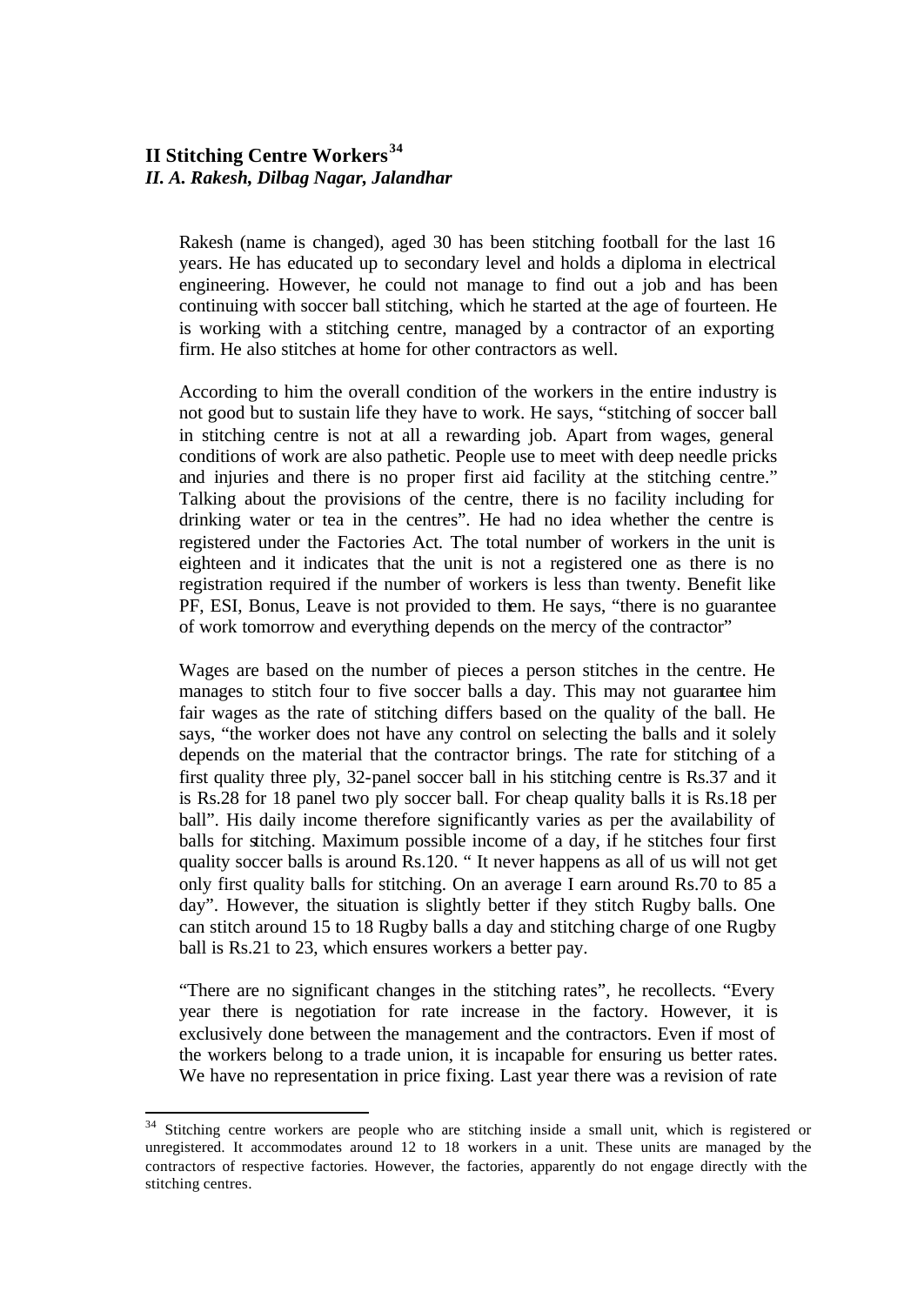and a subsequent increase of 50 *paise* for mini soccer ball, Rs.1.50 for all other soccer balls and Rs.1 for Rugby ball". He says, "The Company I work for, gives comparative ly better wages than other factories. There are some factories, where there has no rate revision for many years". However he feels that the income from stitching centre work is not enough to meet the needs of the family. On an average he earns Rs.2400 per month. "How can I manage my six member family with this money and therefore, I take work from other contractors and get it done with the help of my wife mother and sometimes father".

Rakesh is reported to be suffering from physical morbidities such as backache, stiffness and gastric problems. " I will leave this job, if I get a better one. I have no savings, but large debt and there is always uncertainty of work. I really do not want to turn my home to a workplace and I cannot imagine my children engaging in soccer ball stitching. But I have to wait and see where the fate takes me to".

## **II.B. Pawan** *Dilbag Nagar,* **Jaladhar**

Pawan (name changed), aged 36, has been in this industry for the 15 years. He is working in a stitching centre at Dilbag Nagar, managed by a contractor of a company, which manufactures and exports sports goods in Jalandhar. He stitches inflatable balls (Soccer balls, Rugby balls) in the stitching centre. His family has been in soccer ball stitching for ages. He started stitching at the age of 12. Dropping his school education at the age of 15 he has become a soccer ball stitcher. He says, "there was no alternative in front of me. My father was a soccer ball stitcher in a factory. He lost the job and started working under contractors. I used to help him in stitching, as it was so important for the survival of our family. I wanted to continue my studies, however, my family could not have been survived without me working".

He recollects that the hardships that the workers in the industry face are still continuing. "The profit margin is too high for the soccer ball but still we are paid less for our hard work", When work is more the rate is less at that time which is absolutely absurd", he says. He observes that the main reason for the prevalence of lesser wages is the increase in labour force. Previously only people from the local area were in the job but currently migrants from other states (U.P, Bihar) have also started doing it and are ready to work for lesser wages.

There has no revision of stitching rate in the factory for the last five years, he recollects. However, interview with a contactor in the factory revealed that there is annual revision of rates, subsequent to a negotiation with the Company in the month of March. Though there is a revision as per Pawan it is not reaching to the worker. He recollects that "I got Rs.27 for stitching first quality football in 2002 and I am getting the same this year also. The rate of rs.17 for the cheap quality ball is also remaining same. Where is the revision?" Pawan, stitching four soccer balls a day, manages to earn Rs.70-90 a day depending on the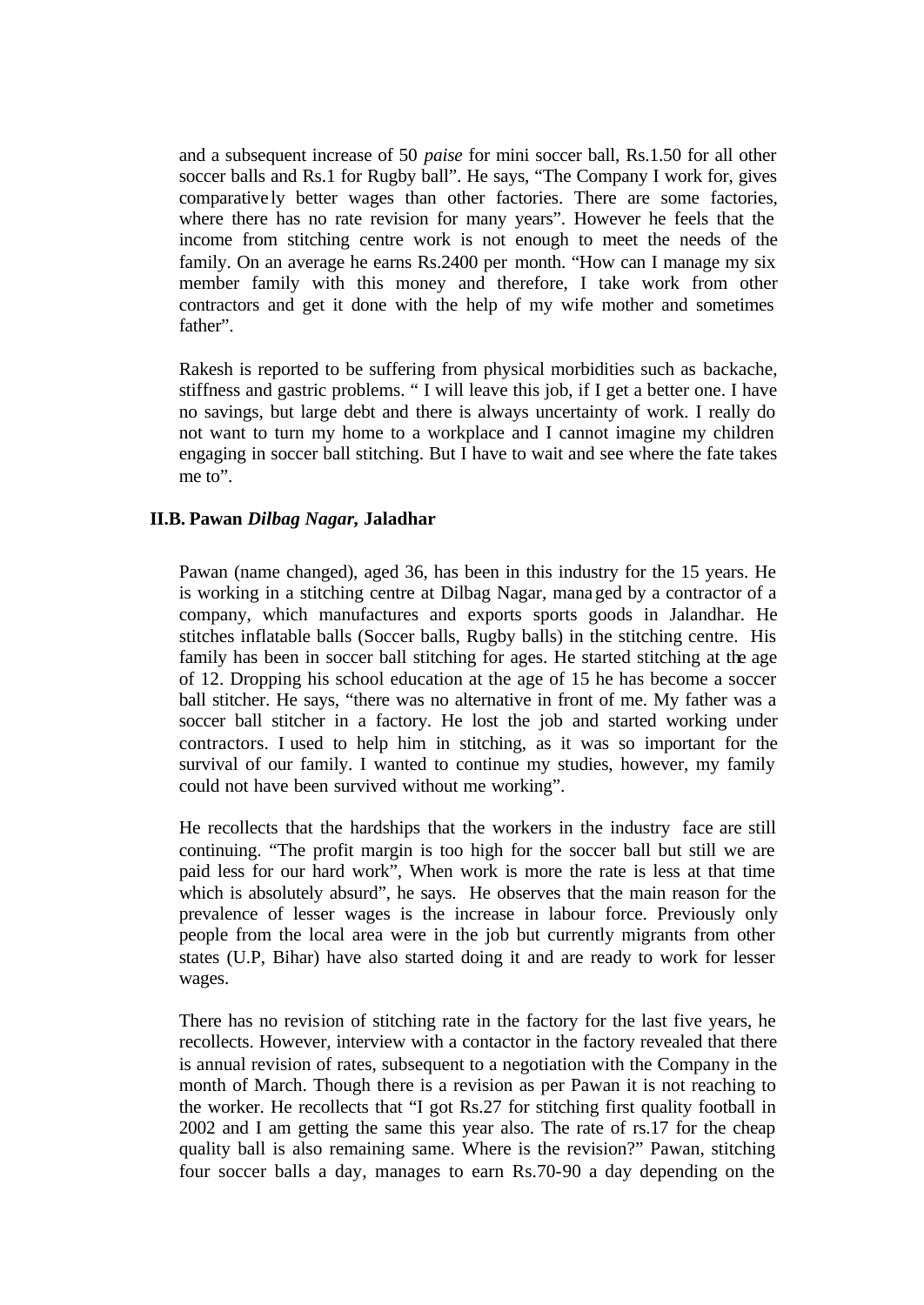quality of balls available for stitching. He manages to earn up to Rs.125 a day, if he stitches Rugby balls.

Like other stitching centre worker, he also takes stitching work from other contractors and gets it done by family members. His wife, mother and grandmother do stitching work at home. He says, income from stitching centre alone cannot help run the family. So we all have to work".

## *II. C. Ved Kumar, Jalandhar*

Ved Kumar (name changed) aged 50, is a football stitcher from Jalandhar. He has been associated with this profession for the last 36 years. As he says, "the condition of the workers in this industry has deteriorated as years passed away".He said that "Jitni Mehnat hai utni paise nahi milte" (we are underpaid). He has worked in a stitching centre for some period of time and now is working from home (home based worker).

He recollects "earlier when football were made of leather and panel cutting was done by hand, the owners hired workers even by paying advance of Rs. 25,000. However today as workers are more and work is less they pay as per their will". Home-based producers are also suffering from the present crisis. He says "prices of the football depend on the quality of the ball. Price of the same ball in stitching centre is more than in the household units. A worker can stitch only a maximum of 4-5 balls in a day. It means, for 10-12 hours of work I can earn only 75-100 day. The situa tion is worst in stitching centers.

 The workers in stitching centers work in filthy environment without proper drinking water and medical care facilities. When asked about increasing wages, contractor said that if you have to do, then do otherwise there are many others to do" as Ved Raj says. "On few occasion I asked for an advance but the contractor denied it. I stopped doing work for him but to sustain life I have to work for him again. We are not in a position to fight but accept what we get. There is huge margin in this product but the workers despite of their hard labour is getting nothing. It is very difficult to survive in these conditions". In stitching centers workers are under the contractor and have no relation with the owner. So it becomes tough for the workers to negotiate for any responsibility that the owner is supposed to do.

The case studies given above shed light on many pertinent issues associated with work conditions, wages, living conditions and health issues among stitching centre workers. All of them revealed that there is no security of employment and living income in the soccer ball industry. Though, stitching centres are small units, the workers are not getting any statutory benefits as per the Factories Act, Maternity Benefit Act, Minimum Wages Act and Contract Labour Regulation Act as most of the stitching centres are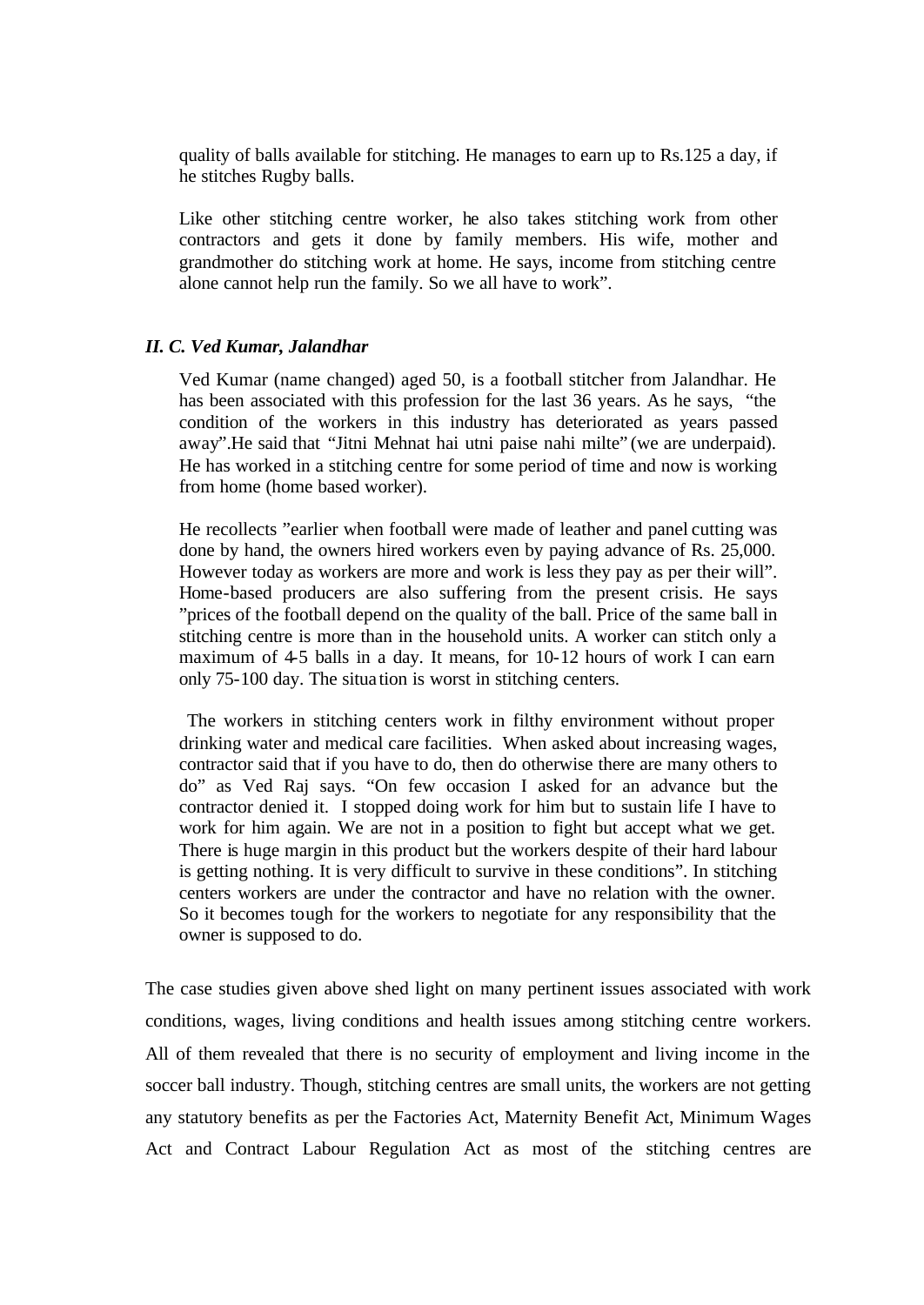unregistered. Minimum wages as per the Punjab State as revised in the year 2006 for all semi-skilled and unskilled workers is Rs.2250. However, in the above three cases nobody is found earning up to this level.

Though it is unregistered, provisions of the Contract Labour Regulation and Abolition Act are applicable for the workers in the stitching centres. However, stitching centre workers under the contactors of the Companies are not provided with any provision such as canteen facilities, crèches, transportation, paid leave, insurance, advance payment and compensation for industrial accidents in the company, violating the provisions of the Contract Labour (Regulation and Abolition)  $Act^{35}$ . As per the provisions in the contract labour (regulation and abolition act) every contactor should keep a register of workers and issue employment cards for the contract workers However, in the stitching centres the contractors do not keep registers. $36$ 

Another pertinent issue related with wages for stitching centre workers is the differences in the stitching charges. Though workers are stitching similar quality balls, it is reported that rate of stitching varies notably from company to company, even if they are supplying for the same buyers. The reasons of the same are many. Firstly, in some companies, for instance, in Rattan Brothers and Soccer International, there are no big or small intermediary contractors. Workers get work directly from the companies. Therefore they get higher rates. Secondly, it is commonly reported from the workers that contractors lower the rate of stitching since higher rate of stitching will not make any

<sup>&</sup>lt;sup>35</sup> In every establishment to which the Act applies and wherein work regarding the employment of contract labour is likely to continue for six months and wherein contract labour numbering one hundred or more are ordinarily employed and adequate canteen shall be provided by the contractor for the use of such contract labour within sixty days of the date of coming into force of the rules in the case of the existing establishments and within 60 days of the commencement of the employment of contract labour in the case of new establishments. Similarly in every place wherein contract labour is required to halt at night in connection with the working of the establishment to which the Act applies and in which employment of contract labour is likely to continue for 3 months or more the contractor shall provide sand maintain rest rooms or other suitable alternative accommodation within fifteen days of the coming into force of the rules in the case of existing establishments, and within fifteen days of the commencement of the employment of contract labour in new establishment. For details see, *Chapter VII, The Contract Labour (Regulation and Abolition) Act, 1970*, Govt. of India.

<sup>&</sup>lt;sup>36</sup> Every Contractor shall in respect of each work on which he engages contractor labour shall maintain a Muster Roll and a Register of Wages in Form XVI and Form XVII respectively and issue an employment card in Form XIV to each worker within three days of the employment of the workers. For details see, *The Contract Labour (Regulation and Abolition) Act, 1970*, Govt. of India.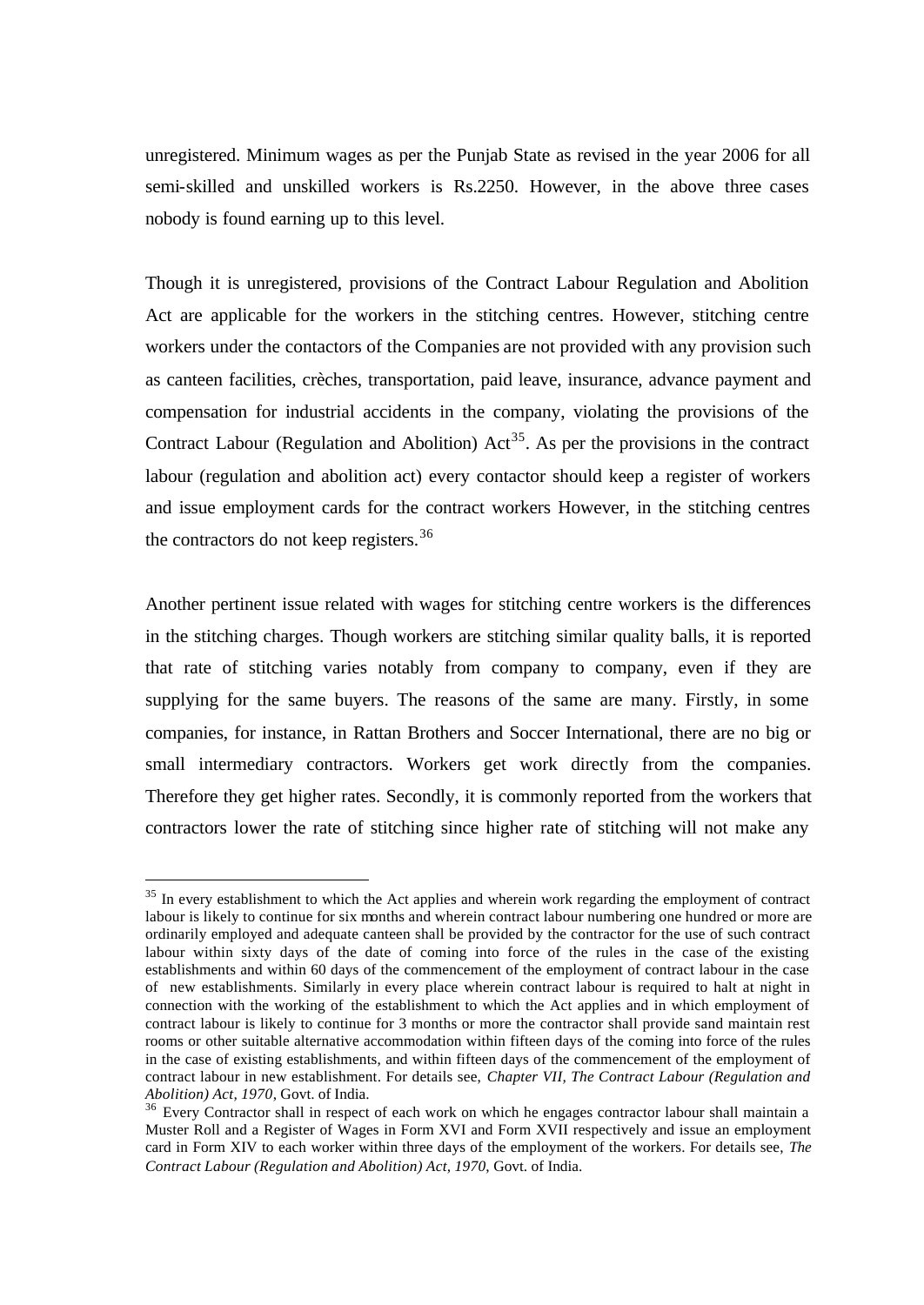difference in the commissions that the contractors get from the Company. It could be true because, rate fixation in most of the cases, is done between the management and the contractors and there is no written agreement between contractors and workers. Thirdly, in certain cases, there is multiple levels of sub-contracting and hence share of the commission of different contractors involved is eventually reduced from the stitching charges. Fourthly and finally, managements themselves, in some cases do not revise the rate, putting blame on the appreciation of Indian rupees against US Dollars as well as creating a sense of fear of loss of job for the workers by spreading the news of erosion of orders to other production centres in China and Pakistan.

It is also notable that most of the stitching centre workers are home workers as well. Everybody reported that the income from stitching centre is not adequate to have decent living. In many situations, even income from all sources does not ensure the workers a decent living. Though, there is not enough for a generalisation, it is reported that most of the stitching centre workers are under debt trap due to the general increase of living expenditure. It also explains the presence of child labour/help in soccer ball stitching, which is a concealed reality.

Conditions of work of the workers in the stitching centres also point to many aspects of work related and work induced health problems. It is reflected from the case studies that workers are suffering from physical morbidities such as needle pricks, backache due to the continuous sedentary work, muscular pain, breathing trouble and gastro problems. Some of them reported with chronic health problems such as Asthma due to the exposure to dust in the materials and vision impairment. Behavioural risk factors such as heavy drinking and smoking, which have close association with their nature of work, are other significant health problems. Most of the workers either do not identify or ignore their health problems due to various reasons. It is reported by one worker that they do not take such things seriously that it involves much of our opportunity cost. Burden of health care expenditure is another reason they pointed out.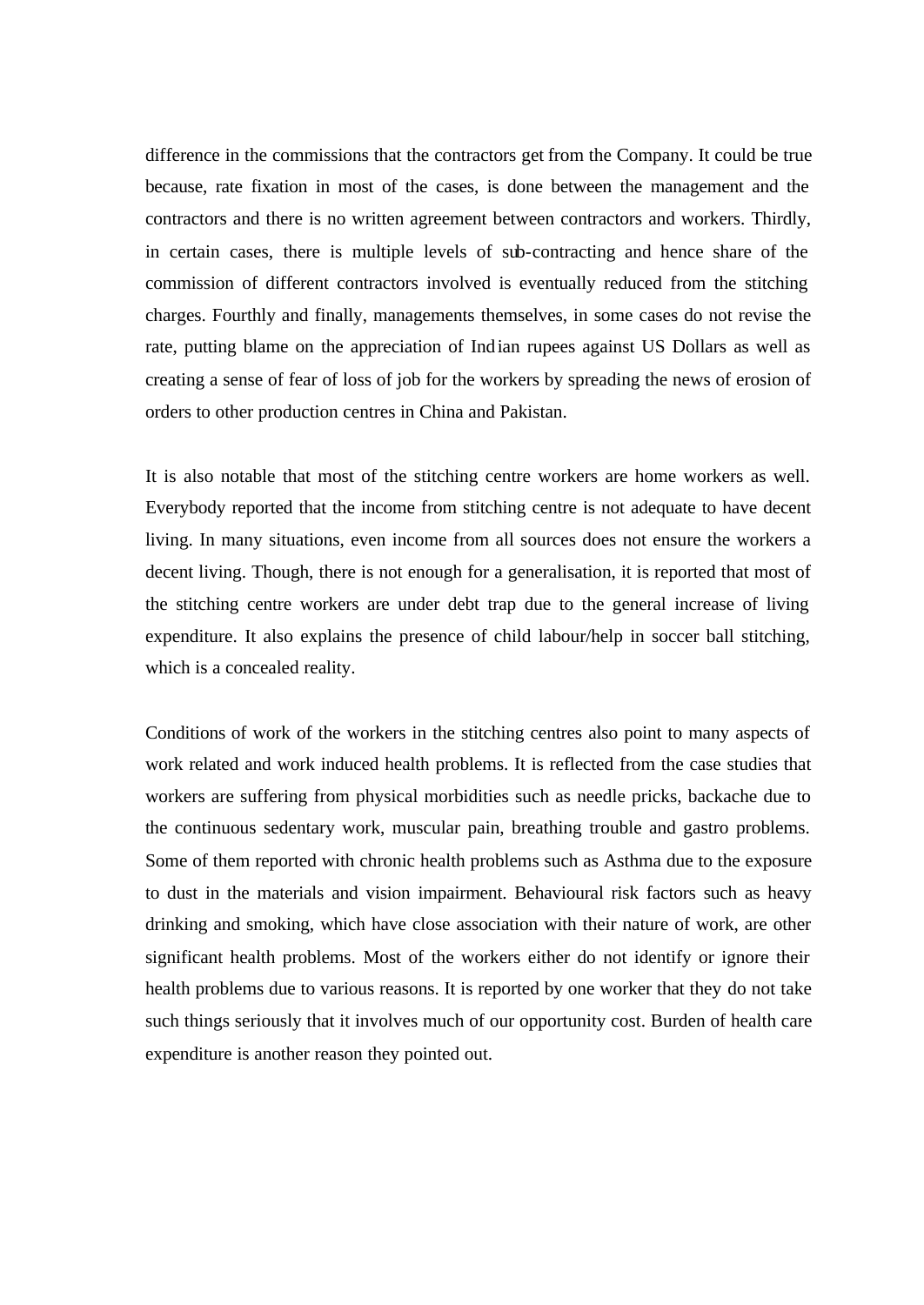## **III Home Based Workers** <sup>37</sup>

l

## *II. C. Kishan, New Rasila Nagar, Basti Danishmandan, Jalandhar*

Kishan(name changed), aged 50 has been working in the soccer ball industry for the last 40 years. Started as a stitcher at the age of 10, he worked as panel cutter in a factory and now working from home for contractors who are supplying to Soccer International, Sports Syndicate and Spartan sports.

He recollects the changes that the industry has witnessed over the past 40 years. "Everything was done manually in the earlier period. Now stitching has become simpler. Earlier, before 25 years, workers were less and therefore employers would be ready to give even an advance of Rs 20,000/- to retain the workers. Now workers are more in number. Contractors who were workers earlier have become very rich".

Till 1992, Kishan had been working as a panel cutter in Savy International He lost his forefinger in the cutting machine and he could not continue as cutter. Thereafter, he started working from home and now with a stitching centre managed by a contractor supplying to an exporting company.

Like others, he cannot stitch four to five soccer balls a day as he lost his forefinger. He stitches three soccer balls a day, if it is 32 panels and two, if it is 18 panels. On an average he earns 50 to 60 rupees a day from the stitching centres. He also takes work from other contractors who are supplying to two exporting companies. He says "there is wide discrepancies in the stitching rate from companies to companies. For instance, in one company, rate for 18 and 32 panels, three-ply soccer ball is Rs.27, while it is Rs.37 in the other. Workers are unaware of the exact rate of all factories, commissions taken by the contractors and actual price of a made up soccer ball. We want the rate of balls of all quality should displaced in front of the factory so that the contractors can no longer exploit us". He also notes, "establishment of stitching centres is a complete arrangement of the respective Companies to escape from labour laws. The contractors are not the real owners of the stitching centres. The management wants to keep the stitching centres just to show their buyers in the foreign companies that there is good conditions of work, fair wages and work is not done with the participation of children. When the management proudly takes the buyers to the stitching centres they do not even recognise home workers, where everybody including children of 10 years of old to older adults of 70 years are engaged in stitching for a living. In real terms, maximum work of soccer ball stitching is happening in home based settings".

Everybody in his family, including wife, aged mother, son and daughter are engaged in soccer ball stitching. His elder son stopped education after  $10<sup>th</sup>$  class

<sup>&</sup>lt;sup>37</sup> Home-based workers are of different category. There are workers who take work from the contractor s. There are also workers who take work from other households. Also there are home-based workers who take work to home directly from the Company.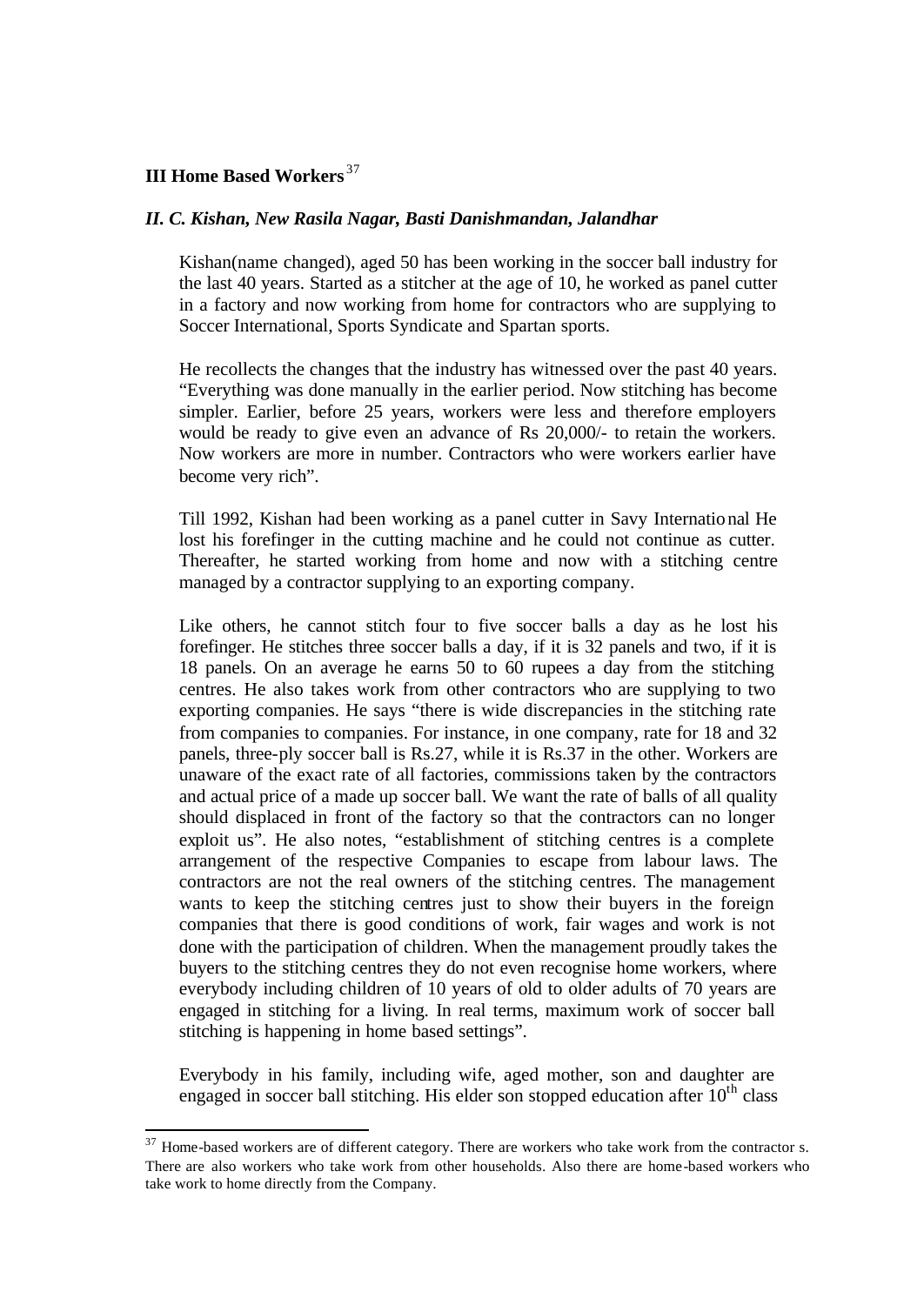to assist the family. Still he cannot manage the family expenditure. His family earns around Rs.4000 per month on an average from all sources. His expenditure however far exceeds the income. He says, "we have no saving so they have nothing left during emergencies. The contractors do not give any advance. I took money from lender at an interest of 10 percent. I have done it many times. I have lost the gold of my wife and some household article, which I gave as security to moneylender and I could not repay. Once I even rented my cooking gas cylinder to arrange some money for a health emergency of my wife. The situation is similar for all. One of my friends also sold his blood to get some extra money to meet an emergency. Most of the workers sold their houses due to indebtedness and are now staying in rented houses".

Declining family income in has also plunged more members of the families of stitchers into work. Though most of the Companies deny participation of children below fourteen years in soccer ball stitching, child work/help is found to be an integral part of soccer ball stitching. As Kishan says, "you do not need any proof from labour inspector, testimony from any company or brand or any inspection report of SGFI volunteers to prove child labour in Basti Danishmandan. Just look at the fingers of our children. You will see the dark dead cells on their thumbs and needle pricks on their forefingers. These are not the marks of their playfulness, but marks of their hardships. You look around our Basti, you will not see any children playing and in fact they have no playgrounds left. All places are occupied by Companies and we feel like living inside a factory".

Decline conditions of health are another major unnoticed issue as reported by Kishan. He says, "most of the workers, especially women and older adults will never take their health problems seriously due to work pressures. Most of the families cannot afford to buy good food". Speaking on his health problems, Kishan says, "There is no hour or day free of work for me. I have to work even in my disability".

## *III.B. Family of Sarala Devi, Shivaji Nagar, Jalandhar*

Sarala Devi (name changed) and her husband live with their seven-member family in a small house in Tilak Shivaji Nagar. Sarala, has come from Batala to Shivaji Nagar, Jalandhar 28 years back soon after her marriage. She had never worked before marriage and now has been working since sixteen years. She stitches two footballs a day but does not do the complete work. She just stitches and the finishing is done by her husband. Her husband gets work directly from Rattan Brothers. On an average, her husband daily collects 15 rugby balls and 7 soccer balls. She stitches three rugby balls and two soccer ball a day. The work is jointly done in their family with the help of all members.

The price rate of stitching of soccer balls varies with regard to its quality, size, material and design. In Rattan Brothers, where they get work from the stitching charges for a first quality soccer ball, which is 18 and 32 panels, 3 ply is Rs.30.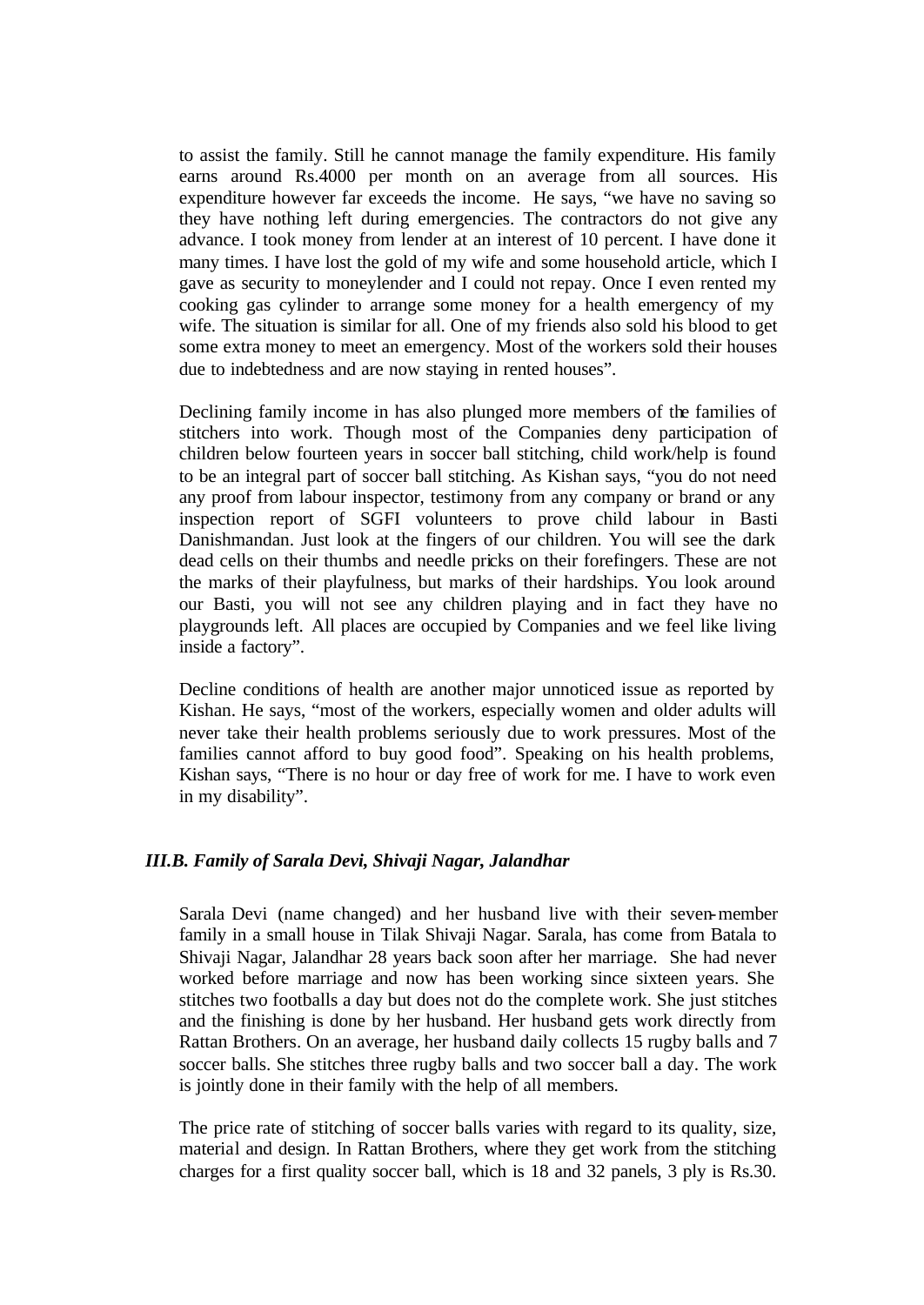For cheap quality, which is 18 panels, 2 ply they get Rs.18 to 19 per ball. Sarala's husband recalls, "there has not been any increase in the rate since last five years. We have to agree to whatever the contractor pays to us as we don't have any other choice". They manage to earn around Rs.4000 a month from stitching of both soccer and Rugby balls.

All members of her family, including husband father, son and grandmother are engaged in soccer ball stitching. Sarala, says, "we do not get time to prepare all the time because of the workload. We just take food only two times a day. I frequently take tea that my mother-in-law makes for me. My husband works for more than 16 hours a day, starting from six o'clock early in the morning to twelve o'clock in the night. We have to work like that to sustain the family and meet the expenses of the education of our children". They note, "there have been no efforts from Government authorities, trade unions, management and contractors for better wages for workers in engaged in Soccer ball stitching. We think that the rate should be at least Rs.40 for the first quality produced".

## *III.C. Ravi Raj, Basti, Danishmandan, Jalandhar*

Ravi Raj (name changed), aged 45, is a football stitcher from Jalandhar. He has a total working experience of 20 years in this profession. He is a home based worker and currently working for an exporting company. He directly gets the work from the unit. He recollects "earlier when football were made of leather and panel cutting was done by hand but nowadays, the balls are made up of either PU/PVC and rubber and the panel cutting is done by machine.

He notes, " prices of the football depend on the quality of the ball. Price of the same ball in stitching centre is more than in the household units. A person getting the work directly from the factory and the worker getting work through the contractor has different rates. The contractor gives different rates to the workers working in the rural and urban areas. The rates are high in the urban areas whereas in the villages the rates are low for same ball. He gets a maximum of 10 balls per day. He himself can stitch 4-5 balls /day. The stitching rate for the first quality 32-panel ball is Rs.30 whereas that of the medium quality, it ranges between 20 and 25 and the rates of the cheap ball is Rs.17. Workers who are directly getting the work from the unit gets the balls whose stitching ranges between Rs.25 and 27 whereas the cheap quality ball is given to the contractors".

However, there is some expenditure incurring from the workers side as well. According to him he has to spend Rs.2.50 per ball in stitching so that the actual earning per ball is less than what he gets from the contractor. Total earning of the family from this occupation is Rs. 5000-6000 per month.

He complained for loss of eyesight and now he is using spectacle for clear vision. Other problems related to health were headache, acidity, pain in the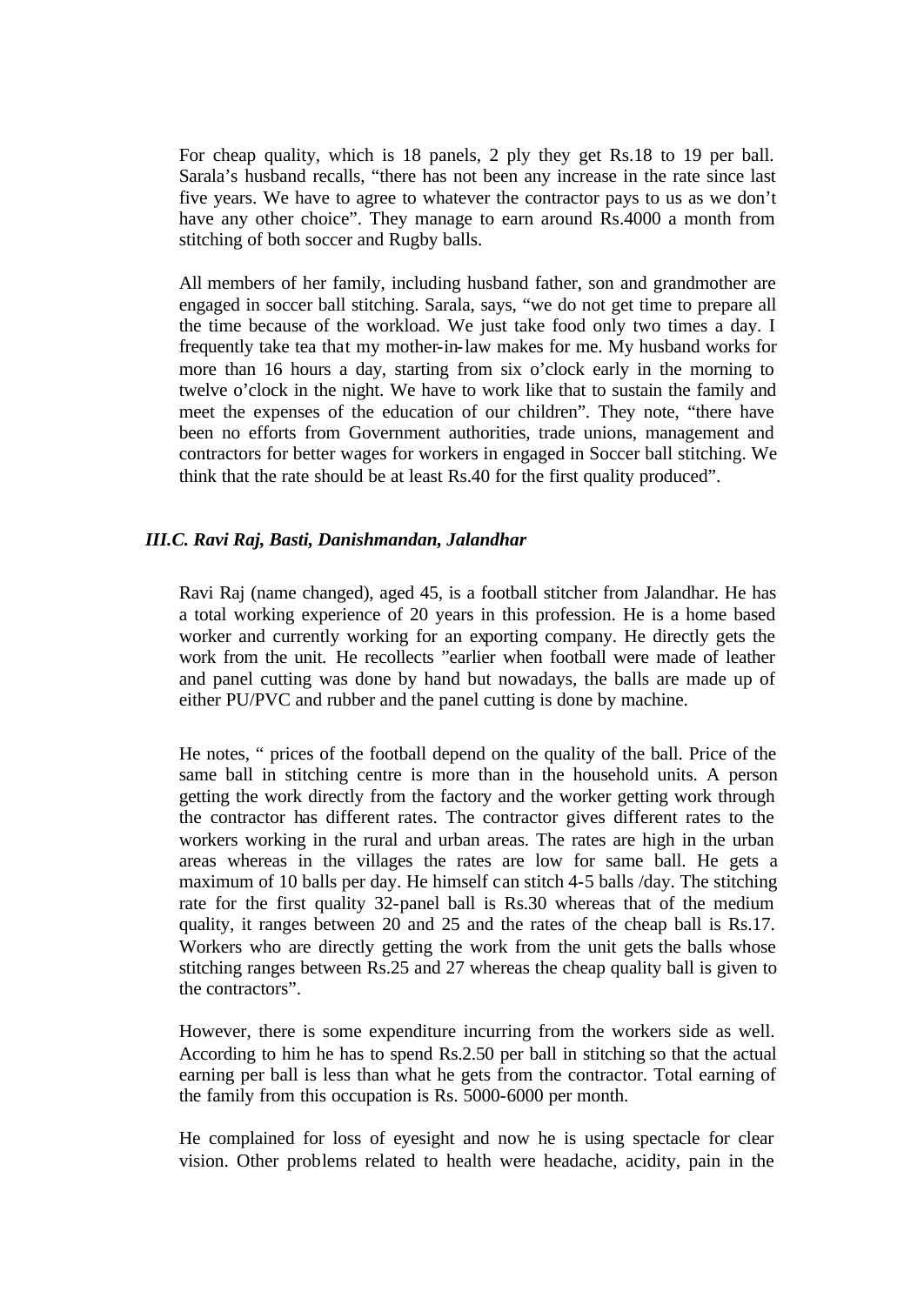joints and backache. He notes, "problems such as piercing of the needles had become a part of daily routine. He also said that there is loss of efficiency earlier he used to stitch 6 balls per day but at present he can stitch only 4 to 5 balls per day".

## *III.D. Madan, Basti Danishmandan, Jalandhar*

Madan (name changed), aged 55, is into soccer ball stitching for more than 40 years. He is a home based worker and currently working for a soccer ball exporting company. He directly gets the work from the unit. Five members of his family including wife, two daughters and son are engaged in soccer ball stitching. Total earning of the family from this occupation is around Rs.5000 to 6000 a month.

 There is not guarantee of work for people through out the year. He notes, "generally the work is less in the month of June and July. When work is less the share of work given to each worker is also less. There are also instances of reduction of stitching rates. For instance, in the previous year (2006-07) the rates were decreased by Rs.3, which resulted in a strike. However, it has not made any impact".

Workers in the home-based settings are not provided with any social security benefit. He says, "there are about more than 250 workers in the factory but only few have their names in the attendance register. The owners take the benefit of the fact that the workers are not unionised, they agree to work at less rate because they cannot stop working as this is the only source of income for running the family".

## **III. E. Darshan and Family**

Darshan (name changed) is staying with his eight member joint family in Basti Danishmandan. He has been stitching footballs for the last 15 years i.e. he started working at the age of 13 years. He is taking work from a contractor supplying to two manufacturing and exporting companies in Jalandhar. With eight people working, four men and four women, the entire family stitches about 30 soccer balls a day.

Rate of stitching they get for the first quality ball (18 panels, 2 ply) is Rs.25 and it is Rs.24 for a match quality ball and Rs.14 for cheap quality balls. Darshan notes, "labour is same for any quality of the ball. However, there is no surety of the quality of balls we get for stitching. Therefore, the income varies considerably. There is some amount of input cost for the workers for stitching. The worker has to beat the cost of threads, which is around Rs.50 to 60 for one roll. One roll can be used for stitching of 30 18-panel soccer balls. So on an average it is estimated that thread worth Rs.2 is needed for stitching a ball. It implies, the worker earns Rs.2 less than what he gets from the contractor".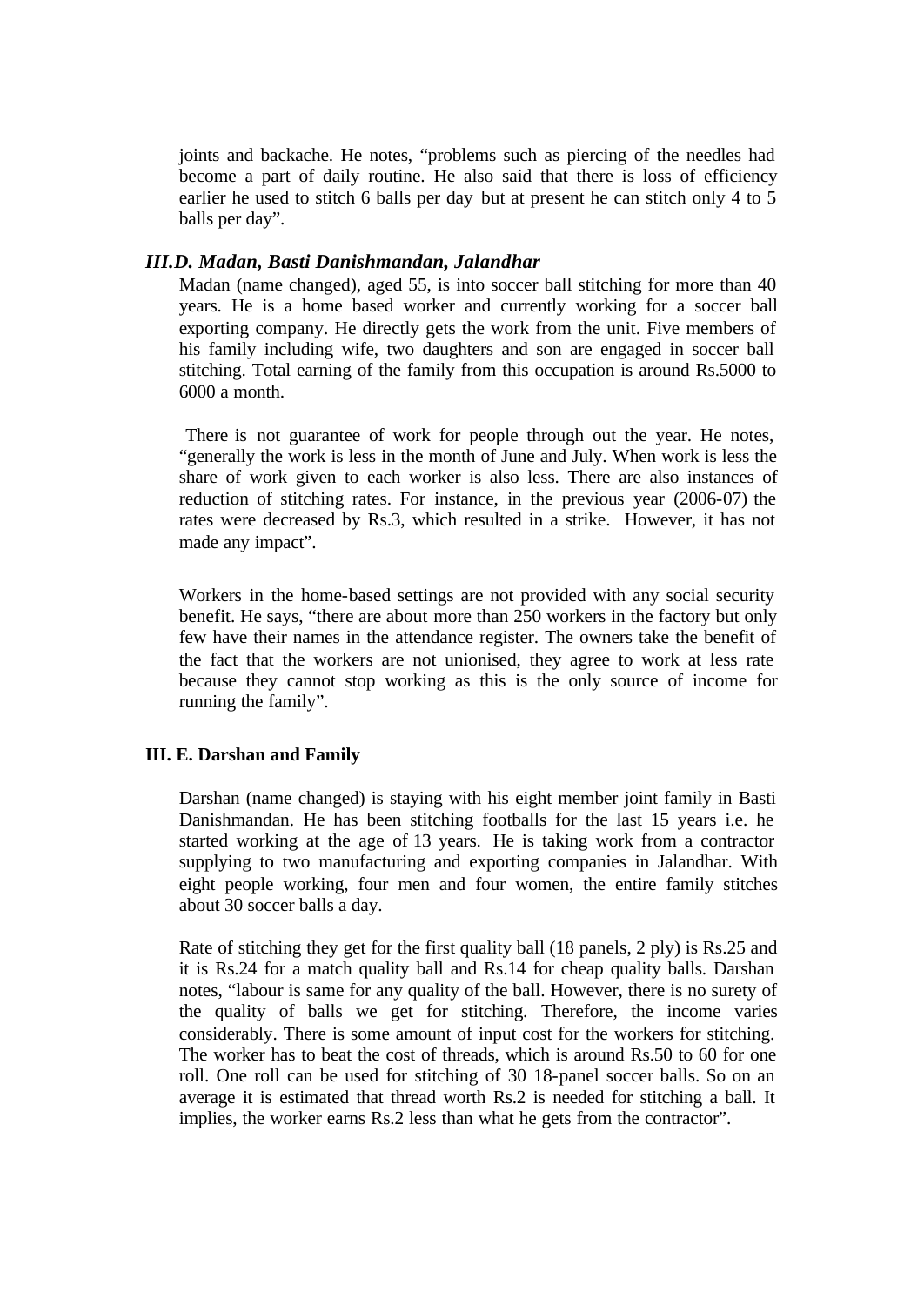He notes, "the rate of stitching has not been revised for the last five years and sometimes, the contractor himself reduces the rate. Even if the contractor reduces the rate we have to take it because there is no other alternate source of employment and income". His earnings vary from 1600-2500 per month depending on the orders. During the peak season it is 2500 whereas when there is not enough work he earns about 1600-1700. He notes that the home based workers gets less than Rs.2 that of the workers in the stitching centre for the same work. He gets payment at an interval of 15 days in cash. Sometimes the contractor gives advance if he needs. His total monthly earning is Rs.2500 whereas the earning for the entire family is approximately Rs.12000.

His working hours ranges between 9 in the morning to 10-11 in the night. Due to such long working hours he has some health problems like headache due to continuous concentration for long hours, needles prick has become a regular phenomenon, cuts and backache.

## **III. F. Family of Kishan Lal, Shivaji Nagar , Jalandhar**

Kishan Lal (name changed), aged 56, is a home-based worker. He takes work directly from the company. He started work at a very early age of nine. He has been working since the past 45 years. He is an active member of Lal Jhanda Sports Workers Union affiliated to CITU. He takes 10 to12 footballs and 15-16 rugby balls. He, along with his two sons, does the stitching works. He also worked as a contractor in 1976.

His monthly income from stitching varies from Rs.3000 to 4000, depending upon the order and quality of balls. He notes, "we have been trying our level best under the banner of our union to bargain for better rates. Though it produced results in some instances, most of the time our negations with the management did not translate better rates".

This is perhaps the only factory in Jalandhar where rate of stitching is negotiated directly between the factory and the representatives of workers, he noted. As he observes, the workers' representatives send an initial notice of demand for rate revision to the management by the month of January every year. They again send a reminder after seven days and normally the company calls for a meeting after that. If it is not happened, the union will approach the management and settle.

Following observations could be made from the field, based on the case studies given above.

- $\triangleright$  There is precariousness in the nature of employment in terms of availability of work and wages.
- $\triangleright$  The employers are less interested in the welfare scheme for the workers.
- $\triangleright$  Government policies are not favourable for the workers.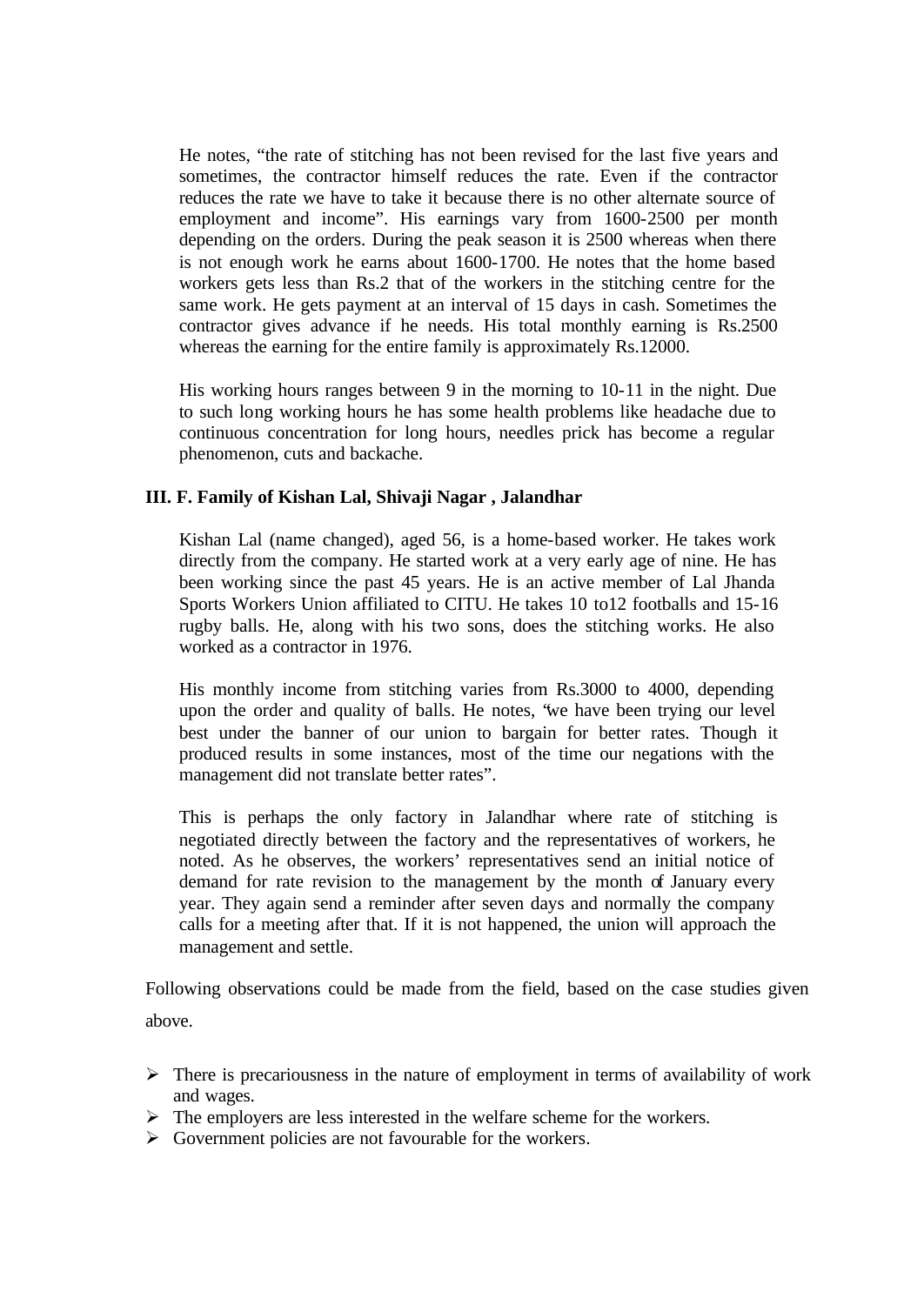- $\triangleright$  There is presence of child labour in the home based and workshop based production settings.
- $\triangleright$  There is considerable discrepancy in wages among workers. It depends on the level of sub-contracting, revision by the management and commission that the contractor takes. There are also differences in stitching rates for same quality balls produced in different companies for the same brands. Competition between contractors is another reason as some contractors take orders at lower rates so that they get more orders from the company.
- $\triangleright$  Condition of the workers can only improve after the abolition of contract system.
- $\triangleright$  Any benefit covered CSR initiatives and labour laws are not found applicable to the stitching centres and home based production settings which are also part of the supplier chain
- $\triangleright$  The existing CSR practices in most of the time are not implemented properly even in big firms and workers
- $\triangleright$  Nature of employment is highly informalised and collective bargaining is completely absent.

## **IV Contractors <sup>38</sup>**

l

### **IV.A. Kumar, Ambedkar Nagar, Basti Guzan, Jalandhar**

Kumar (name changed) was a panel cutter in *Myre International*. He left the Company in 1992, after he cut his thumb. He has started working as a contractor in 1995. The companies he engages with are *Hansraj Mahajan and Sons, Sports Syndicate and Rattan Brothers.*

He has around 30 workers, all home-based, with him. He collects 100 soccer balls a day from all these factories.

"Rates of stitching are slightly different in all these factories", he observes. "While one factory gives Rs.16 for cheap quality balls, another gives Rs.15 and the third one gives Rs.14. For first quality balls, it is Rs.32, 39 and 28 in these factories. Rate fixation is just a management decision and there is no standardisation of stitching rates. Company fixes rates at its own will. Though there are discussions every year for rate revision, it will not make many differences. The rate of stitching will not make any difference in out commission as it is same in every factory. We get a commission of Rs. 2.50 per ball from all the factories".

 $38$  Contractors are the intermediaries between workers and the company. There are big and small contractors. Big contractors have their own raw material processing units and stitching centres. They have their own stitching centres and outsourcing provisions. These contractors also have the panel cutting machines so they directly take the sheet and do the panel cutting themselves. Then they send the lot back to the unit for printing and again get it back for stitching. Small contractor get stitching work done by home based workers.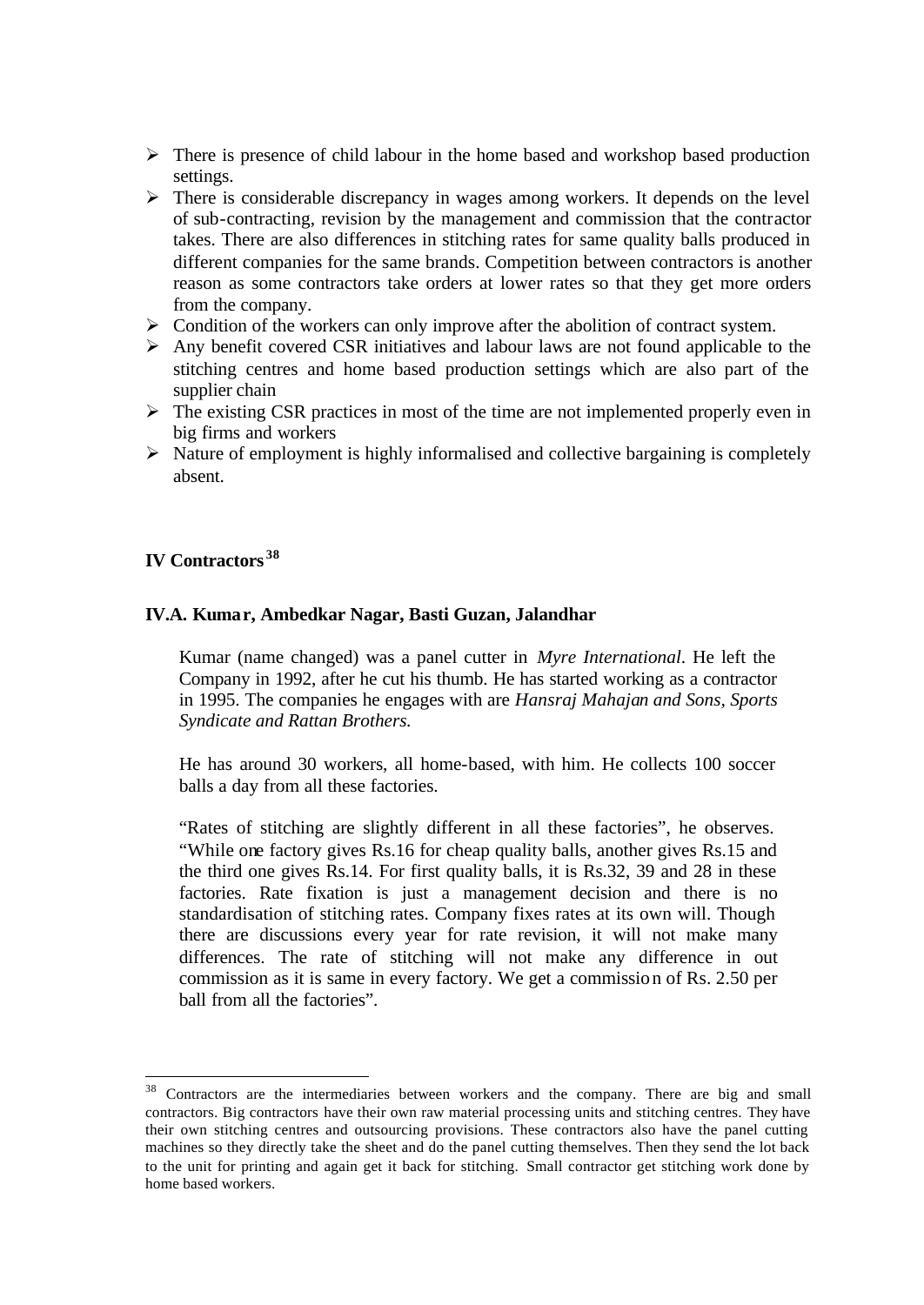As per Kumar, the reasons that the managements tell are a) there is absence of constant orders from the buyers, b) if the production cost is high there are chances of losing work and finally c) depreciation of US Dollar, which is a recent phenomena.

"Though we are better off than workers, it is not true that all the contractor are doing well", he says. "There are occasions when I did not get work at all. For instance, I have not got work for the last one and half months. The management prefers stitching centre work to households. There is also a trend of moving work to stitching centres based in rural areas where cost of stitching is considerably low".

Kumar notes, "I earn around Rs.6000 to 7000 a month. In peak season, I earn up to Rs.12000 a month. The management pays twice in a month through cheque after cutting the tax".

At present there are 17-18 workers under him, including 5 men who stitch the first quality and 13 women who stitch the cheap quality balls. He says, "most of the cheap quality balls are stitched by children. Children from 10-13 do the work. Things will not work out if children do not work".

Contractors had an association earlier and it was instrumental in negotiation with the companies. However, it was dissolved two years back due to the internal problems after the death of its President, *Mr. Ramlal*. According to Kumar, the contractors can never unite because all are competing for work. The ultimate advantage of it is for the companies.

### *IV.B. Prakash, Basti Danishmandan, Jalandhar*

Prakash has been in soccer ball industry for 15 years. Started as a stitcher, he is now a contractor for a soccer ball exporting company in Jalandhar.

He gets 100 balls per day from the factory, which he gives to 20-25 home-based workers. On an average every worker gets 4-5 balls per day. Of these 25 workers 20 workers are female and the remaining workers are male. "We prefer work to be done in households because of worker in a stitching center can do only 4-5 balls a day whereas at home they can complete 8-10 balls, he says. As per him rates of stitching for different qualities of soccer balls as follows

Stitching rate for first quality ball  $-35-36$ Rubber 5 number (32 pannel) –32-33 Match quality  $-27-28$ Cheap quality  $-17-18$ Mini ball  $(1-3$  ply $) - 12-15$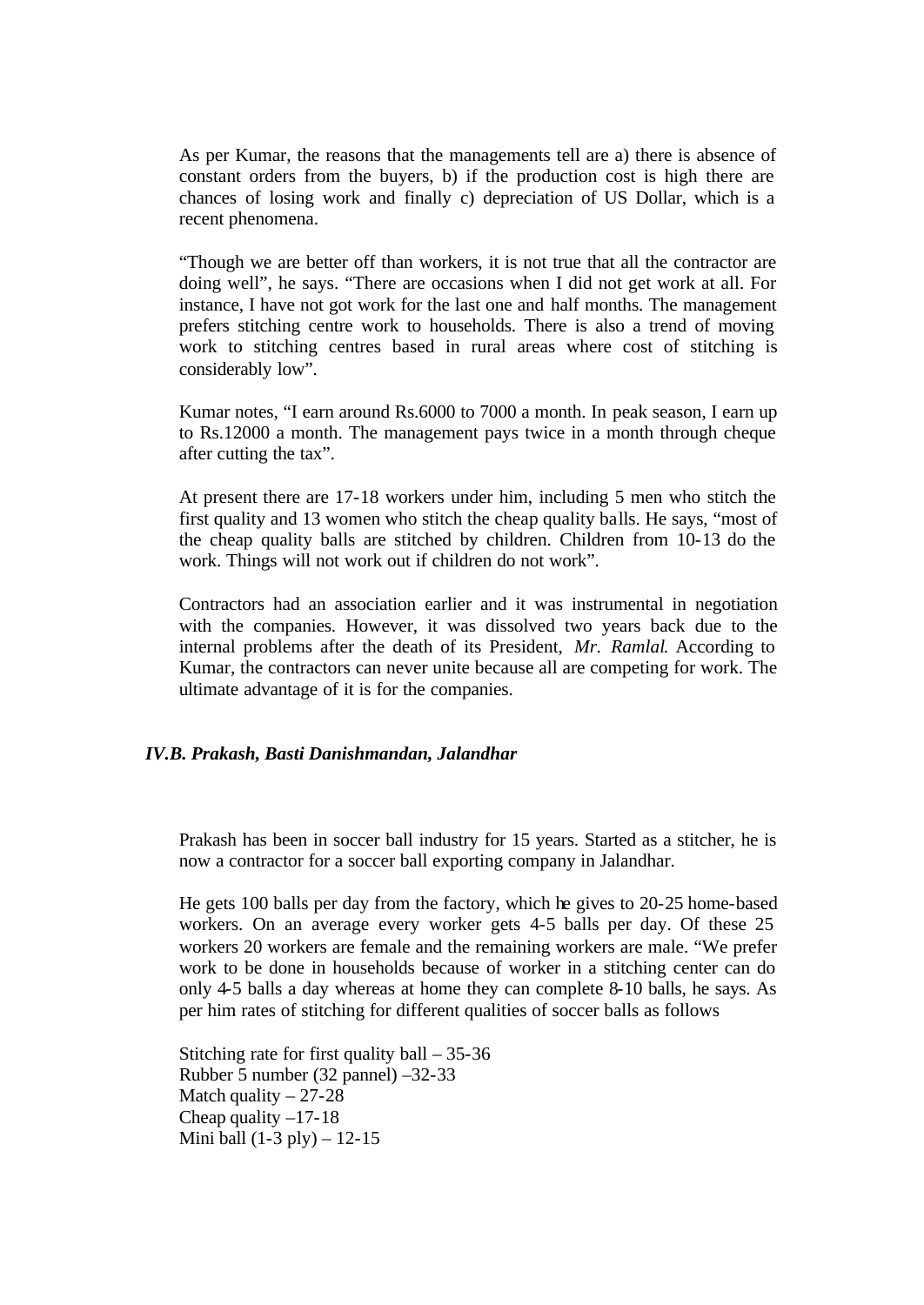There is a difference of Rs.2 to 3 per ball depending on the number of ply. There are also difference of rate in every company irrespective of the commonalities such as brands, quality etc., the rate fixation is at the sole discretion of the manufacturers.

"Rate fixation is a process of negotiation which done on an annual basis. There is no formal organization of the contractors. Earlier the negotiations were with the members of the exporters association whereas at present it is factory based. One or two people from the contractors who are elected by them take part in the negotiation process. The management starts from lower rate (25p) where as the contractors starts from a rupee and finally the rate which increases remains in between this. Once the rates are fixed it is valid for a year and no price negotiation will take place in between".

He earns an average of Rs.6000 to 8000 a month. He gets payment by cheque twice a month whereas he does the payment in cash to the workers every fortnight. He as a contractor is named in the list of SGFI. Members of SGFI conduct regular checks every 10-15 days. They provide medical kit, which includes bandages and creams.

## **IV.C. Shivaji Singh**

Name: Shivaji Sing (name changed) has been working as a contractor for one of the exporting firms that supply to the brand *Gilbert*. He is running a stitching centre. The cost of rent, electricity etc are met by the company and he is only managing the labour part. However, the centre is in his name. There are about 18 workers in his stitching centre, 16 of them are men while the remaining two are female. He gets 50 soccer balls and 50 rugby balls per day.

The rates are fixed between contractors and the management. The contractor's commission ranges between 2-2.5 per ball depending on the quality of the ball. Stitching rate for different quality of soccer balls are as follows.

First quality ball – 36-39 Cheap quality  $-30$ 

As per him, the company revises the rate of stitching every year in the presence of contractors. It is a written agreement. Earlier trade unions used to be part of the process, but now it is done between contractors and the management. He agreed that the workers have no role in the fixation of rate for stitching. When the rates are revised there is no difference in the commission for the contractors whereas the rates for the workers matter, however workers prefer stitching high rate ball.

## **V Trade Unions**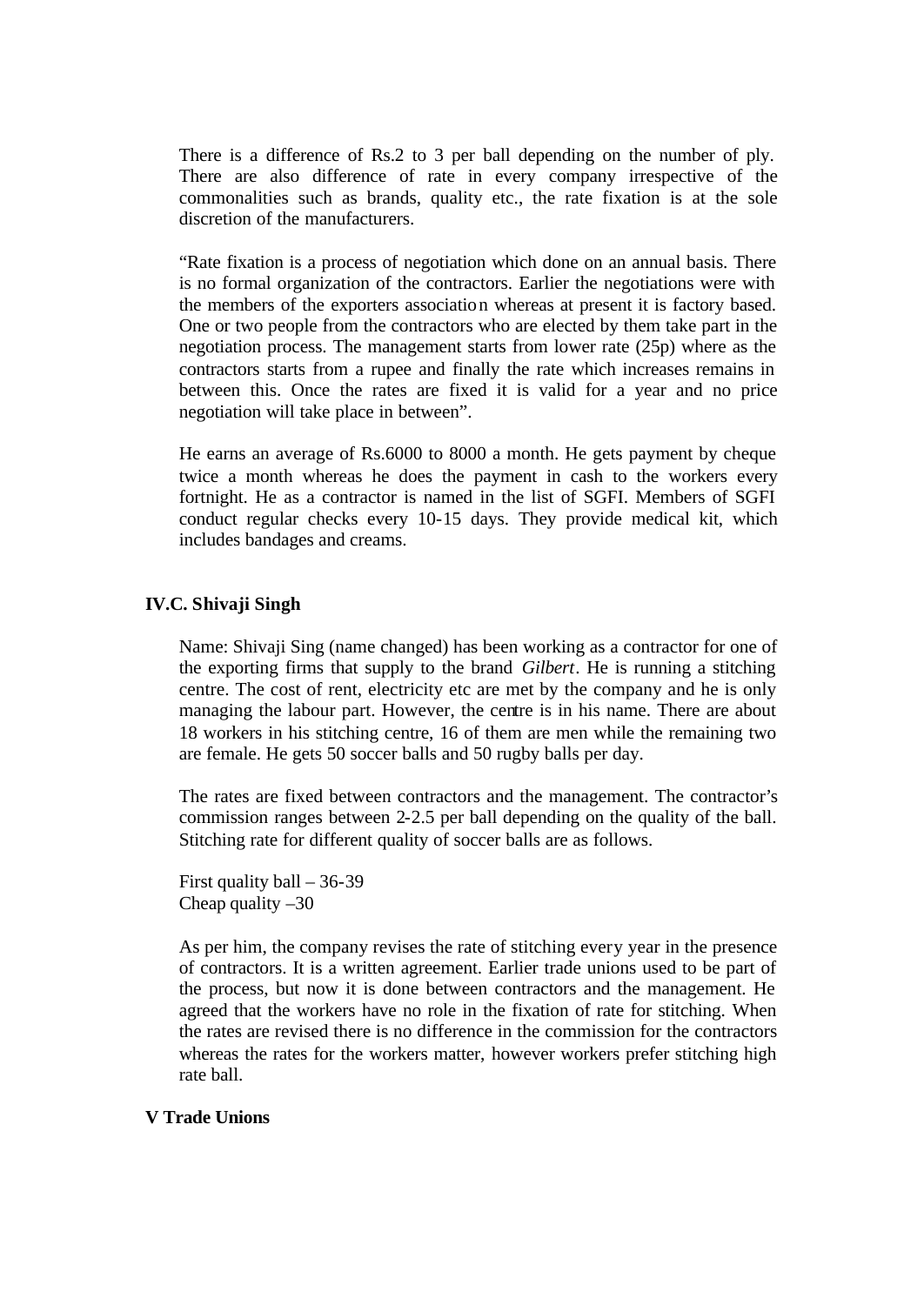## *Ram Murti Singh, Gen. Secretary, Lal Jhanda Sports Labour Union, affiliated to CITU*

He has been with the workers of soccer ball industry for the twenty-four years and he notes a few changes. For example, the management developed a system to bypass labour benefits. There are big, small and semi contractors, a system prevailing over a long period of time. Unionisation is weak in Soccer ball sector. Some of the union activities comprise of:

- Demanding revision of stitching rates for workers
- Wage negotiation between employers and union
- Wage negotiation between worker and management (without union)
- Settlement of disputes between management and workers with or without the involvement of labour court

He narrates his experience of organising workers in sports goods industry. Wage rate in years 1987-88 was Rs 7-8. Convinced of the lower rate, he struck work in all factories. The management association called for a discussion which was followed by a wage increment to Rs 13 for football. They then established a system of yearly wage revision with door to door campaign, held meetings, demonstrated in front of companies where rates were much lower. The union has members from every company with a total membership of 3000.with the change of management association, the rate fixing is now settled at the company. There is also a trend of shifting of work villages. For instance, where people are unaware of the prevailing rates, there is more engagement of women as workers.

"Contractors are not contractors". The Contract Regulation law is not applicable. CSR and SGFI are just for name sake. Nothing is done for the welfare of the workers. The schools run by them are not attended by children. Only one school runs well".

According to him there are many difficulties in organizing the workers. These include, presence of child labour, migrant labour, workers do not want to risk their work and workers are aware about their rights, but afraid of asserting the same.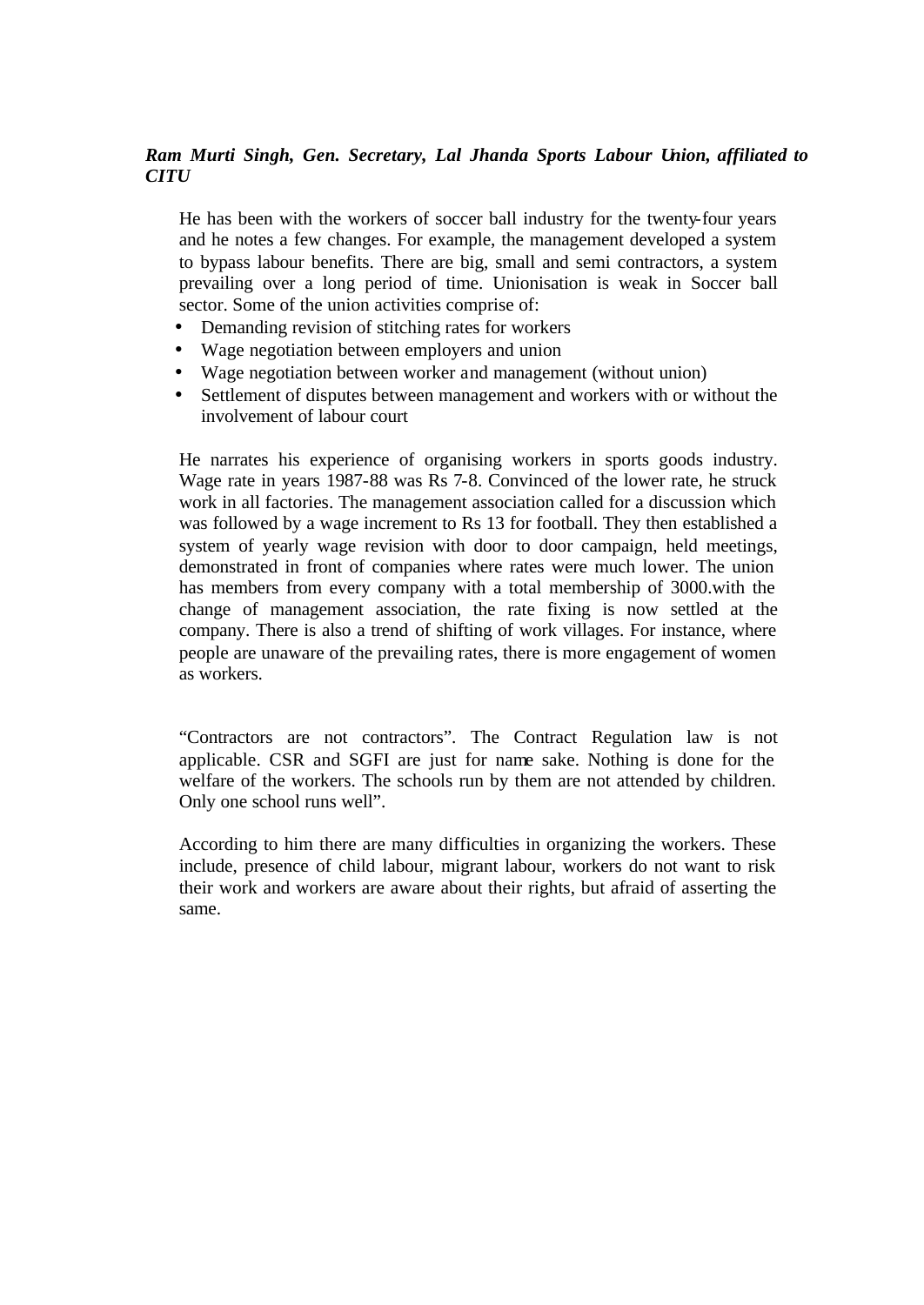## **Conclusion and Recommendation**

The study based on primary survey in and around Jalandhar, Punjab looked into the structure of production organisation, labour relations, prices and wages, social and economic profile of workers, working conditions, unionisation and extent of collective bargaining**.** It also attempted to capture the processes of price negotiation, applicability of labour laws and other existing measures of corporate social responsibility in the soccer ball production industry.

Soccer ball production in Jalandhar is a highly labour intensive one. Production of Soccer Balls in Jalandhar has witnessed many changes over a period of time. Earlier, the material mainly used was leather and the production was entirely done by hands. Factory and stitching centre-based production in which workers had direct contract with the employer continued till 1977. The nature of production has changed after 1977 and factories started outsourcing production to home based settings, however engaging the workers directly. The shift in 1977 brought family labour including children to older adults into football stitching. Though soccer ball stitching had been completely shifted to stitching centres and home based settings by 1977, workers had direct relationship with the factories in terms of taking orders and payments without any intermediary.

Another noticeable shift was the emergence of contractors. There were many notable changes happened with regard to soccer ball production after the emergence of intermediary contractors. Most important one is on the role of trade unions. Till 1986 trade unions had been playing a significant role in rate negotiation between workers and the factories. The contractor system in soccer ball production undermined and bypassed trade unions. Subsequently workers and their representatives lost their control on fixing rates for soccer ball stitching. In the new system, most of the manufacturers engaged in direct contract with the contractors and workers eventually came under the contractors without any direct relationship with the principal employer.

Emergence of contractor system had had an impact on the labour relations at large. Firstly it entirely informalised the work through decentralising production processes by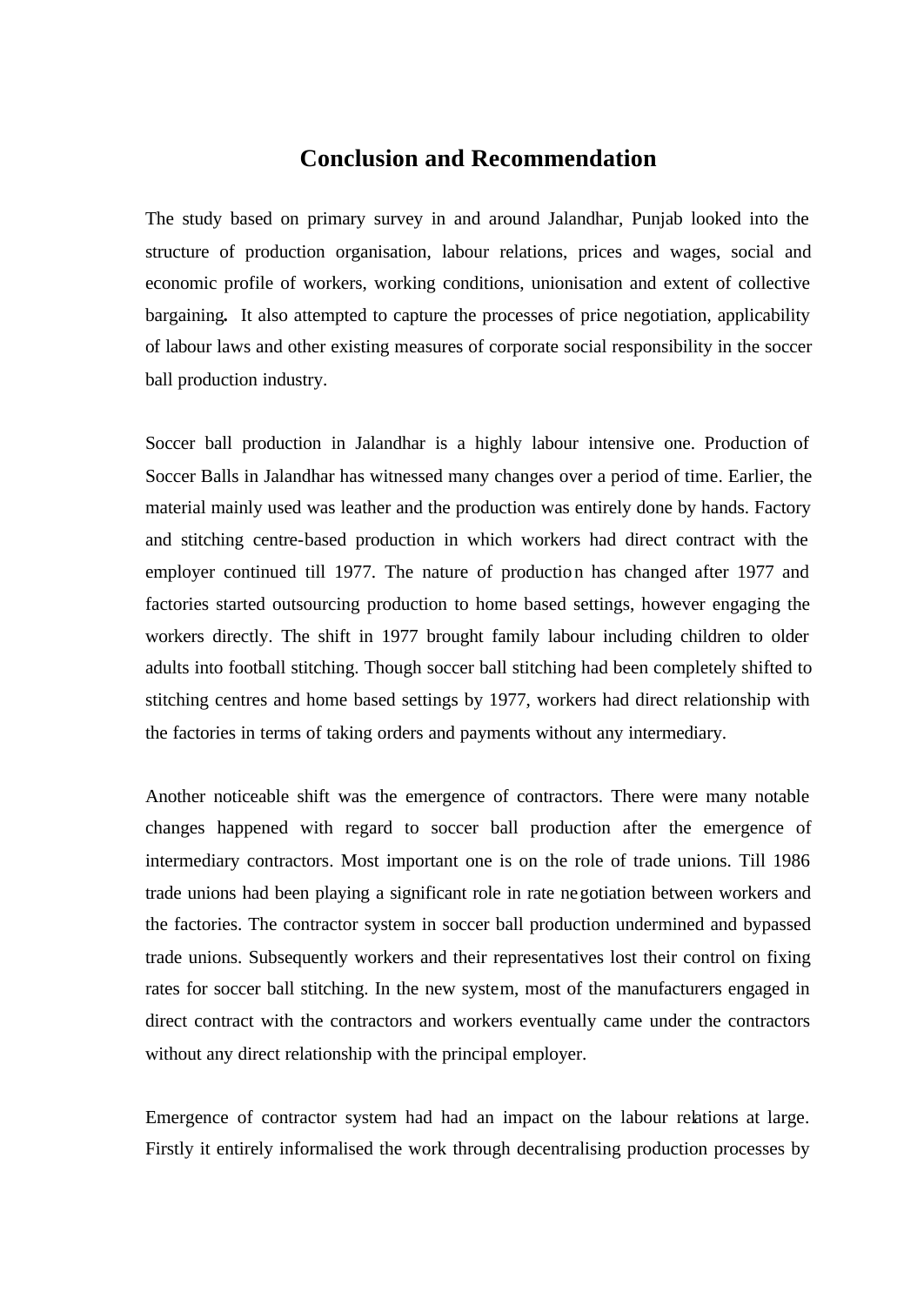the systematic division of labour. Process of production also witnessed divergences significantly from factory to factory. Survey of five companies revealed that there are noticeable differences in work organisation, production processes and pricing for stitching for similar qualities of balls produced for the same brands. This will be discussed in detail in the section on pricing and wages. Secondly, it scattered the work force and restricted the normal processes of unionisation and collective bargaining, which is around a factory and directly with factory management. Thirdly, it took away the control of workers in deciding the pricing of their stitching.

Production organization in the soccer ball manufacturing consists of contracting out of work at multiple levels. Though, there is a visible linear chain in the production processes including, buyers/importers, manufacturer/exporter, contractors, stitching centre/home based workers, there are intertwined sub linkages as well. Primary study showed that the production chain has been further sub-contracted or informalised in Jalandhar with the relocation of stitching centres managed by the contractors to outside the city of Jalandhar. Also there are instances of sub-contracting from big contractors to small contractors and home based workers to other households. In short, there is no set pattern of organisation in soccer ball production.

Social profile of the workforce in the soccer ball industry reveled that soccer ball stitching is not now just confined to 'scheduled castes' as it was earlier, however all segments including economically poor section from the upper castes are now engaged in soccer ball stitching. The traditional soccer ball stitching communities largely belong to Scheduled Castes, namely *Ravidas, Chamar, Bhagat biradiri and Valmiki*. The study has identified upper castes, but economically poor, households of *Jats*, *Mahajans* and even *Brahmins* in soccer ball stitching in Jalandhar. Another group of people who are now engaged in soccer ball stitching is migrant workers from the states like, Bihar, Uttar Pradesh and Madhya Pradesh. They mostly work in the stitching centres. Workers in soccer ball production in and around Jalandhar are socially and economically poor segments of the society.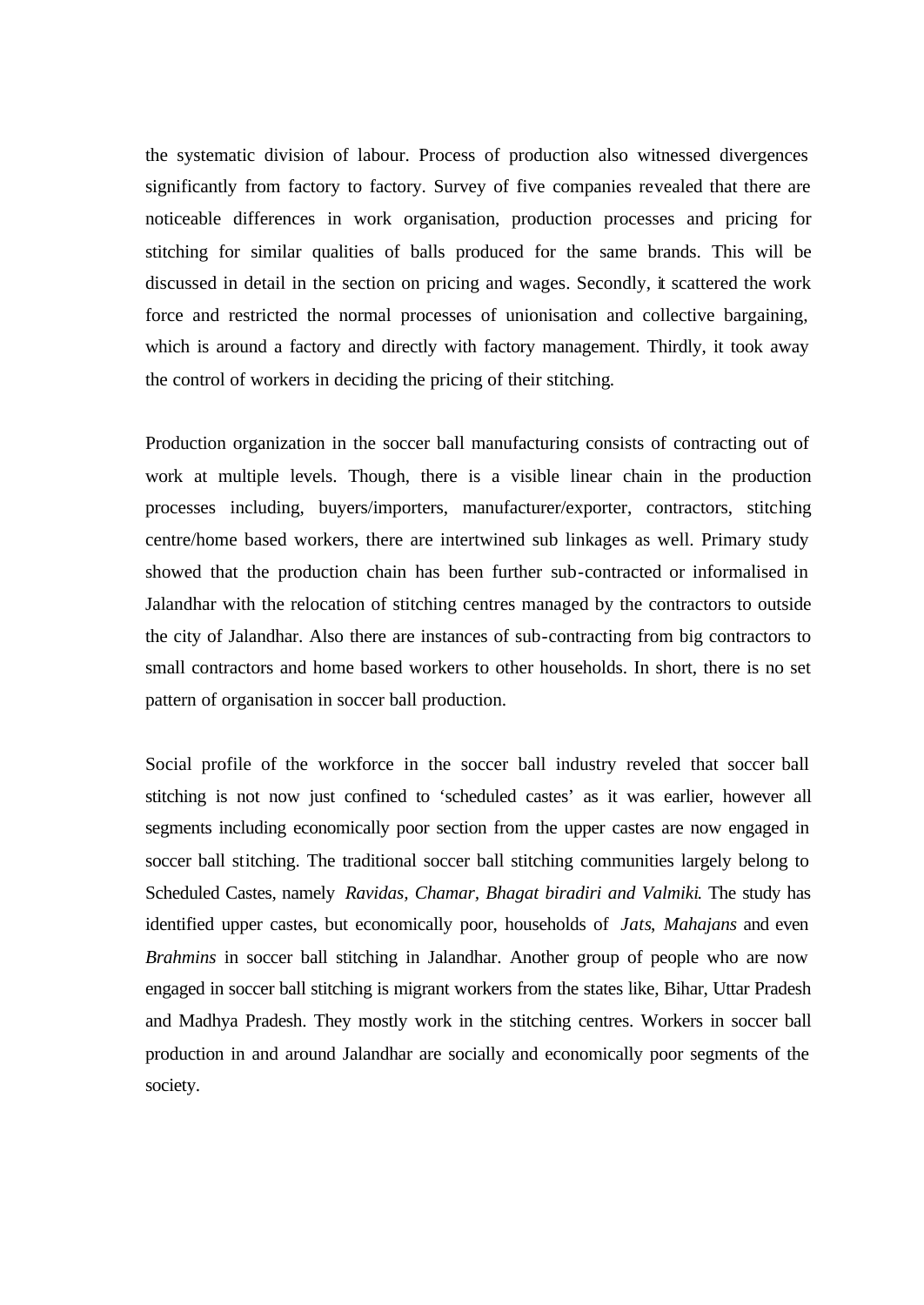With regard to conditions of work and wages for workers in the factories, it is though the company claims that all workers inside the factory are getting bene fits of provident fund, employee state insurance and minimum wages, workers in real terms are not getting the same. Similarly, the system of piece rate, which itself is an indication that precarious work is still being followed even inside the factory. There are no regulation or revision of wages for workers inside the factory. t is also notable that the workers inside the factory do not have enough information on the minimum wages and other statutory provisions they are eligible for.

With regard to working conditions and wages of stitching centre workers, it is found that there is no security of employment and living income in the soccer ball industry. Though, stitching centres are small units, the workers are not getting any statutory benefits as per the Factories Act, Maternity Benefit Act, Minimum Wages Act and Contract Labour Regulation Act as most of the stitching centres are unregistered. Minimum wages as per the Punjab State as revised in the year 2006 for all semi-skilled and unskilled workers is Rs.2250. However, in the above three cases nobody is found earning up to this level. there is no security of employment and living income in the soccer ball industry. Though, stitching centres are small units, the workers are not getting any statutory benefits as per the Factories Act, Maternity Benefit Act, Minimum Wages Act and Contract Labour Regulation Act as most of the stitching centres are unregistered. Minimum wages as per the Punjab State as revised in the year 2006 for all semi-skilled and unskilled workers is Rs.2250.

With regard to the conditions of work of home based workers, it is found that there is precariousness in the nature of employment in terms of availability of work and wages and considerable discrepancy prevails in wages among workers. It depends on the level of sub-contracting, revision by the management and commission that the contractor takes. There are also differences in stitching rates for same quality balls produced in different companies for the same brands. Competition between contractors is another reason as some contractors take orders at lower rates so that they get more orders from the company. The ddeclining family income in general is found to be plunging more members of the families, including children to older adults into work. In many situations,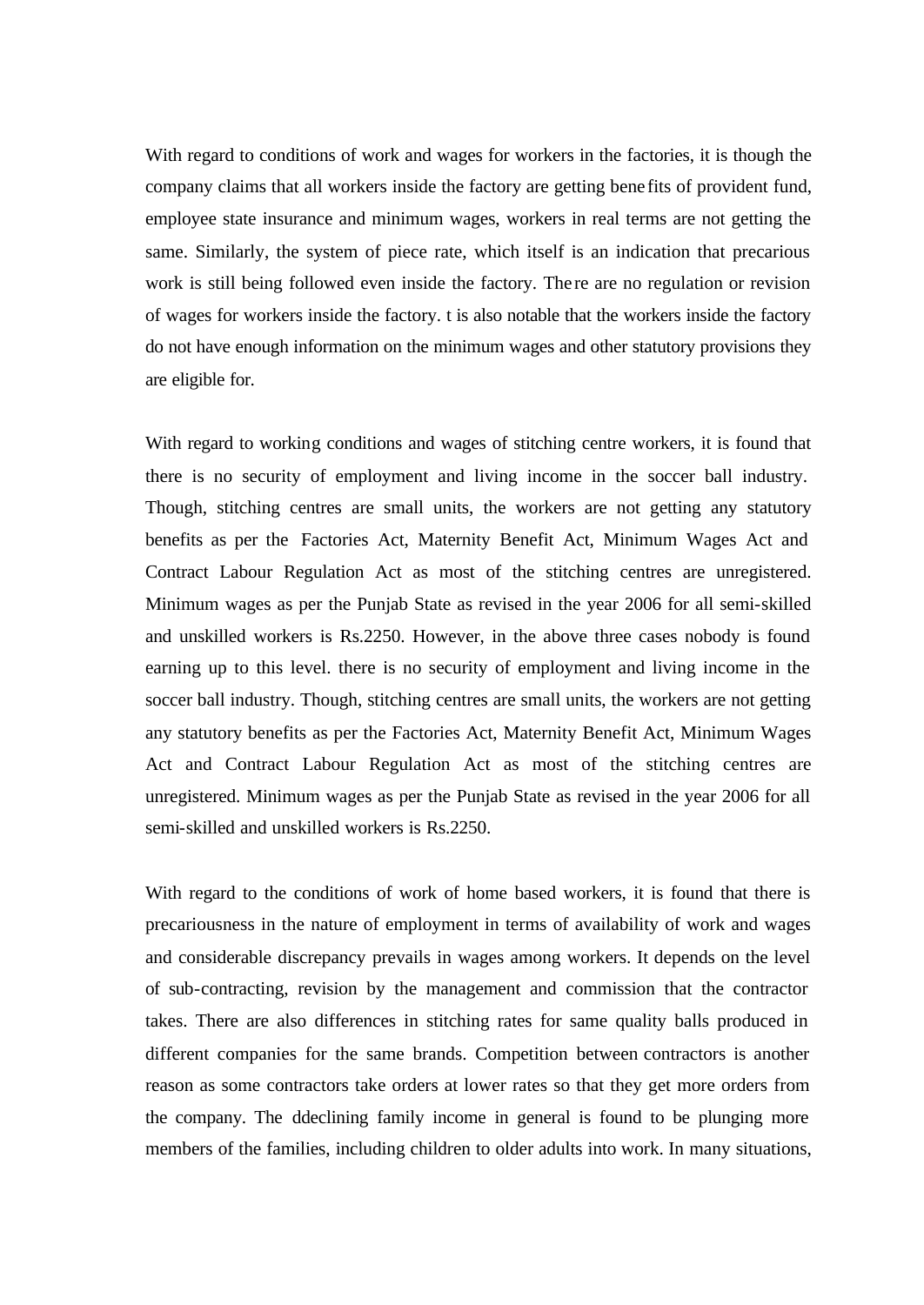even income from all sources does not ensure the workers a decent living. Though, there is not enough for a generalisation, it is reported that most of the stitching centre workers are under debt trap due to the general increase of living expenditure. It also explains the presence of child labour/help in soccer ball stitching, which is a concealed reality. Though most of the Companies deny participation of children below fourteen years in soccer ball stitching, child work/help is found to be an integral part of soccer ball stitching.

Conditions of work of the workers in the home based settings also point to many aspects of work related and work induced health problems. It is reflected from the case studies that workers are suffe ring from physical morbidities such as needle pricks, backache due to the continuous sedentary work, muscular pain, breathing trouble and gastro problems. Some of them reported with chronic health problems such as Asthma due to the exposure to dust in the materials and vision impairment. Behavioural risk factors such as heavy drinking and smoking, which have close association with their nature of work, are other significant health problems. Most of the workers either do not identify or ignore their health problems due to various reasons. It is reported by one worker that they do not take such things seriously that it involves much of our opportunity cost. Burden of health care expenditure is another reason they pointed out.

Monitoring and regulatory mechanisms both by the state, largely covered through the applicability of respective labour laws, and SGFI is not making significant impact on increasing the wages and general conditions of work of workers. The nature of production organisation is highly informal as well as loosely decentralised. Therefore, most of the labour laws are not applicable to the sector. SGFI regulatory measures have not yet addressed the issue of living wages and better conditions of work.

## **Recommendations**

Based on the findings of the primary study we have following recommendations

1. In the existing system, workers- factory based, stitching centre based and home based- are not in a position to bargain better wages. So there should be result oriented process of formation of workers organization across sectors and factories.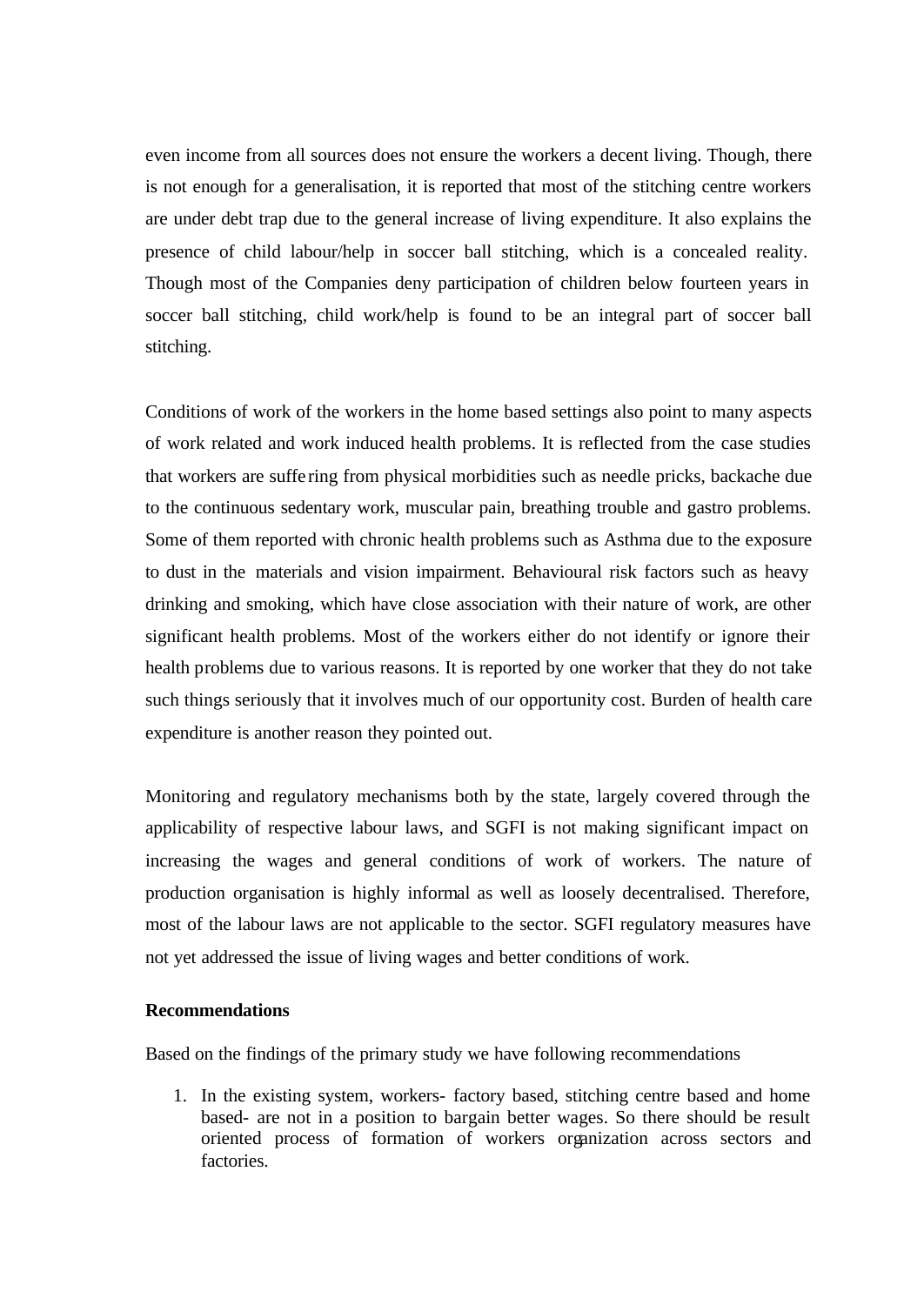- 2. Government must take initiatives to check whether the stitching centres are registered under Factories Act and workers are getting benefits as per the provisions of related labour laws
- 3. Process of rate fixation for stitching of balls and negotiations must be transparent and the government must assign concerned officers (labour officer) to be physically present in the process. Government must also monitor its implementation
- 4. SGFI, being a body of industry must expand its interventions towards ensuring living wages for workers. Brands must have an independent mechanism to monitor its implementation
- 5. Manufacturers should take steps to ensure that the rates and conditions offered to workers, through contractors, are fair and uniform. Rates for balls should be posted outside factories. Manufacturers should offer the option for workers to pick up soccer ball kits directly from their premises, rather than from contractors.
- 6. Brands must address violations of associational rights, especially the crushing of trade unions.
- 7. Brands and suppliers must ensure prices keep pace with currency fluctuations and inflation, and ensure that losses are not passed on to workers through cuts in the piece-rate.
- 8. Interventions must be attentive to the vulnerability of women workers.
- 9. Brands must promote equality of treatment for all workers engaged in substantially similar work whether employed in factories, stitching centers or home-based facilities, including in wages and benefits.